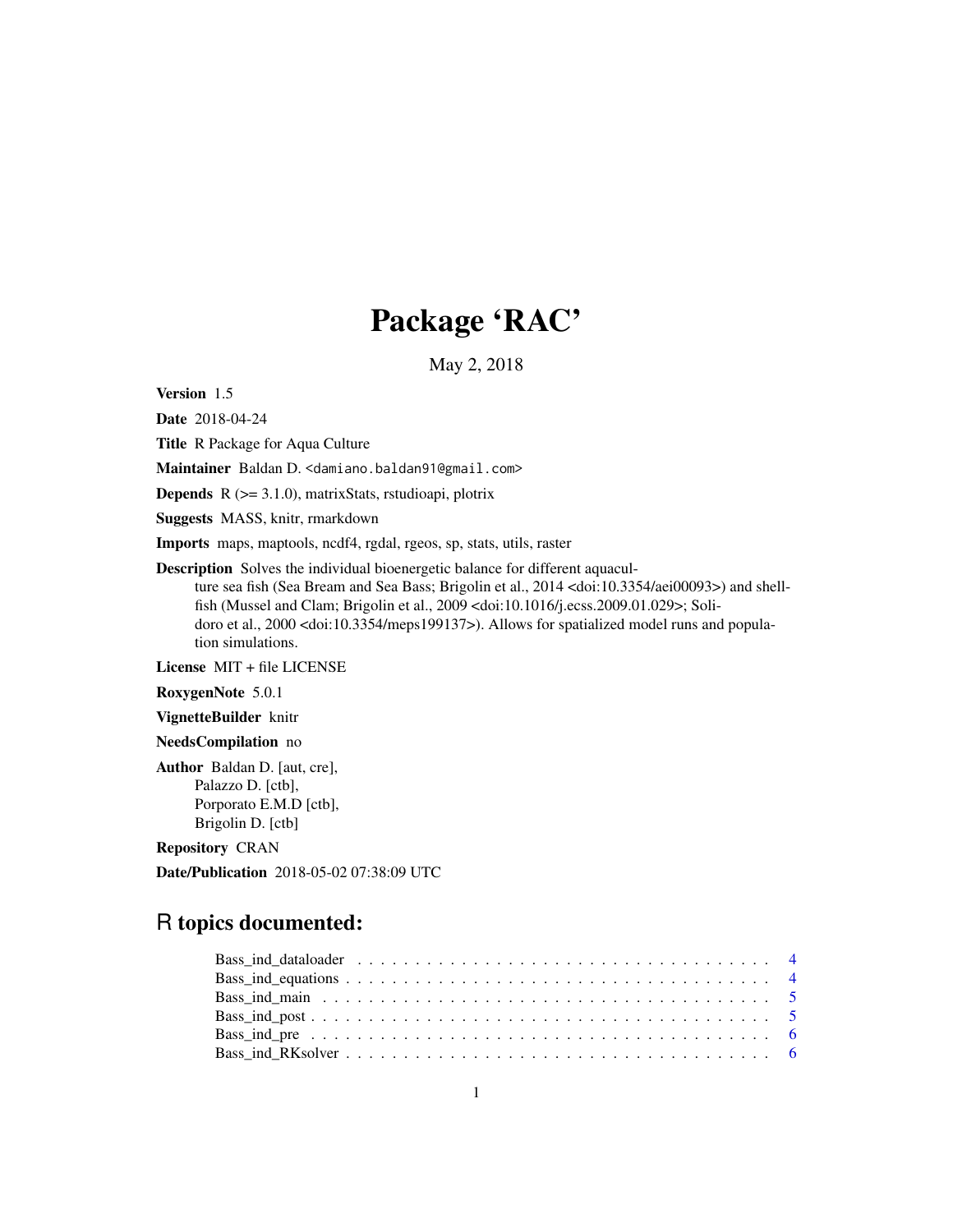|                                                                                                             | 7              |
|-------------------------------------------------------------------------------------------------------------|----------------|
|                                                                                                             | $\overline{7}$ |
|                                                                                                             | 8              |
|                                                                                                             | 8              |
|                                                                                                             | 9              |
|                                                                                                             | 9              |
|                                                                                                             | 10             |
|                                                                                                             | 10             |
|                                                                                                             | 11             |
|                                                                                                             | 11             |
|                                                                                                             | 12             |
|                                                                                                             | 12             |
|                                                                                                             | 13             |
|                                                                                                             | 13             |
|                                                                                                             | 14             |
|                                                                                                             | 14             |
|                                                                                                             | 15             |
|                                                                                                             | 15             |
|                                                                                                             | 16             |
|                                                                                                             | <b>16</b>      |
|                                                                                                             | 17             |
|                                                                                                             | 17             |
|                                                                                                             | -18            |
|                                                                                                             | -18            |
|                                                                                                             | - 19           |
|                                                                                                             | - 19           |
|                                                                                                             |                |
|                                                                                                             |                |
|                                                                                                             |                |
|                                                                                                             |                |
|                                                                                                             |                |
|                                                                                                             |                |
|                                                                                                             |                |
|                                                                                                             |                |
|                                                                                                             |                |
|                                                                                                             |                |
|                                                                                                             | 25             |
|                                                                                                             | 25             |
|                                                                                                             | 26             |
|                                                                                                             | 26             |
|                                                                                                             | 27             |
|                                                                                                             | 27             |
|                                                                                                             | 28             |
|                                                                                                             | 28             |
| $ClamF\_ind\_pre \dots \dots \dots \dots \dots \dots \dots \dots \dots \dots \dots \dots \dots \dots \dots$ | 29             |
|                                                                                                             | 29             |
|                                                                                                             | 30             |
|                                                                                                             | 30             |
|                                                                                                             |                |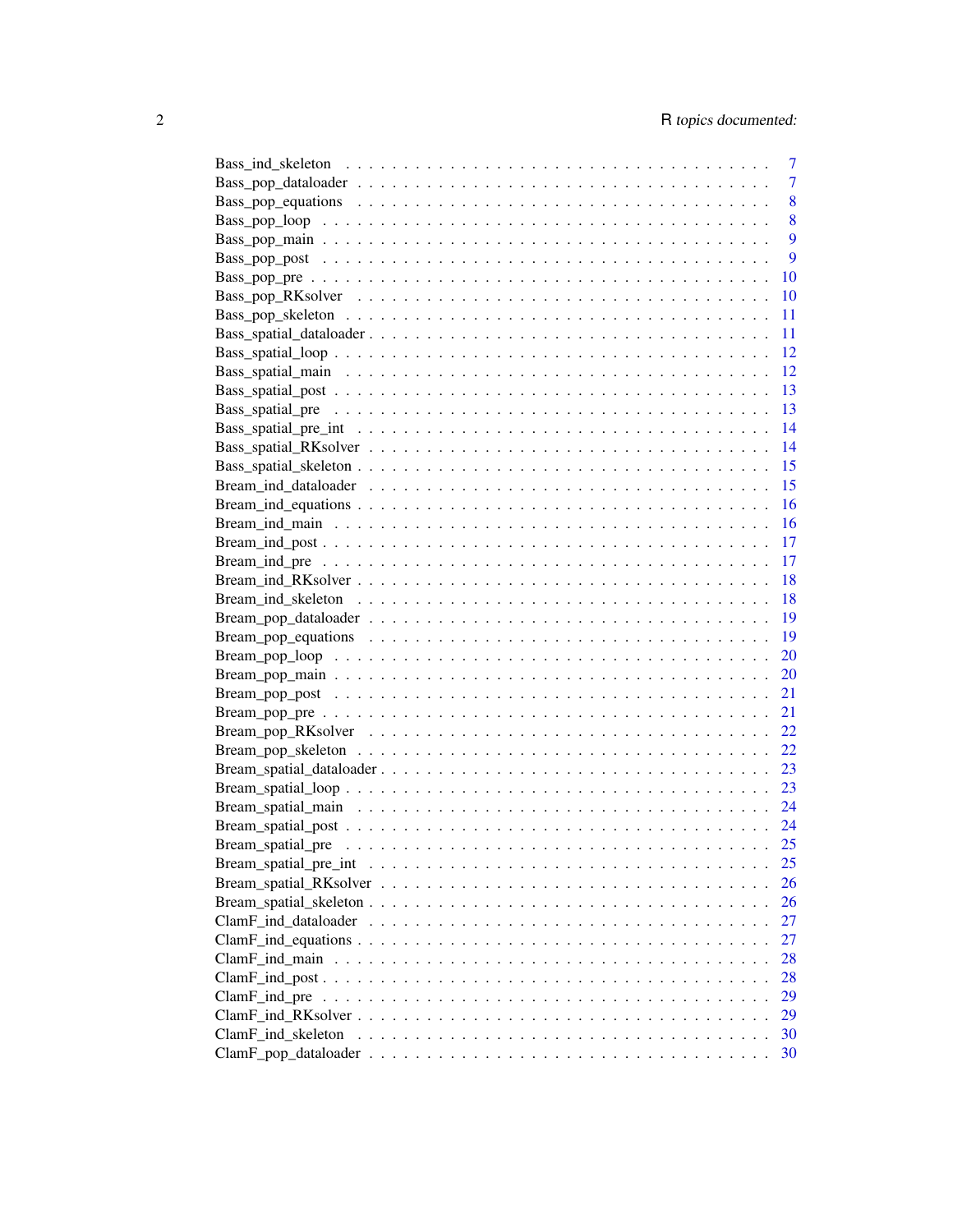| 31                                                                                                               |
|------------------------------------------------------------------------------------------------------------------|
|                                                                                                                  |
|                                                                                                                  |
|                                                                                                                  |
|                                                                                                                  |
| 33                                                                                                               |
| 34<br>$ClamF\_pop\_skeleton \ldots \ldots \ldots \ldots \ldots \ldots \ldots \ldots \ldots \ldots \ldots \ldots$ |
| 34                                                                                                               |
| 35                                                                                                               |
| 35                                                                                                               |
| 36                                                                                                               |
| 36                                                                                                               |
| 37                                                                                                               |
| 38                                                                                                               |
| 38                                                                                                               |
| 39                                                                                                               |
| 39                                                                                                               |
| 40                                                                                                               |
| 41                                                                                                               |
| 41                                                                                                               |
| 42                                                                                                               |
| 42                                                                                                               |
| 43                                                                                                               |
| 43                                                                                                               |
| 44                                                                                                               |
| 45                                                                                                               |
| 45                                                                                                               |
| 46                                                                                                               |
| 47                                                                                                               |
| 47                                                                                                               |
| 48                                                                                                               |
| 49                                                                                                               |
| 50                                                                                                               |
| 50                                                                                                               |
|                                                                                                                  |
|                                                                                                                  |
|                                                                                                                  |
| 53                                                                                                               |
| 53                                                                                                               |
| 54                                                                                                               |
| 54                                                                                                               |
| 55                                                                                                               |
| 55                                                                                                               |
| 56                                                                                                               |
| 57                                                                                                               |
| 57                                                                                                               |
|                                                                                                                  |

**Index [58](#page-57-0) Second Line Control of the Control of the Control of the Control of the Control of the Control of the Control of the Control of the Control of the Control of the Control of the Control of the Control of the Contr**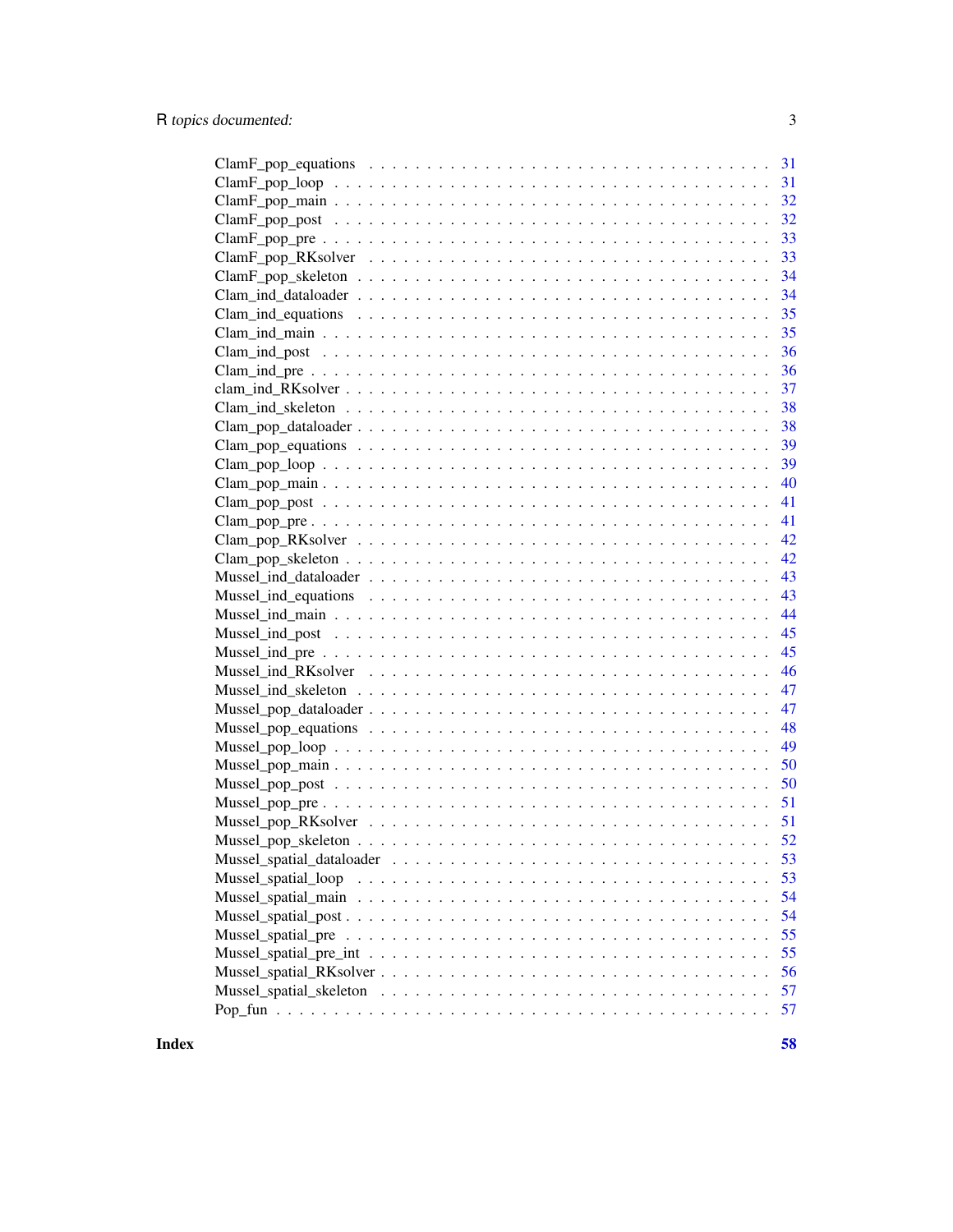<span id="page-3-0"></span>Bass\_ind\_dataloader *Function that loads forcings data for Seabass individual bioenergetic model and performs the interpolation*

# Description

Function that loads forcings data for Seabass individual bioenergetic model and performs the interpolation

#### Usage

```
Bass_ind_dataloader(userpath)
```
#### Arguments

userpath the path where folder containing model inputs and outputs is located

# Value

a list containing the time series in the odd positions and realted forcings in the even positions. Forcings returned are: Water temperature [Celsius degrees] and feeding rate [g/individual x d]

Bass\_ind\_equations *Seabass bioenergetic individual model differential equations*

#### Description

Seabass bioenergetic individual model differential equations

#### Usage

Bass\_ind\_equations(Param, Temp, G, Food, weight)

# Arguments

| Param  | vector containing all metabolic parameters              |
|--------|---------------------------------------------------------|
| Temp   | water temperature forcing at time t                     |
| G      | food entering the cage at time t                        |
| Food   | food characterization (Proteins, Lipids, Carbohydrates) |
| weight | individual weight at time t                             |

# Value

model output at time t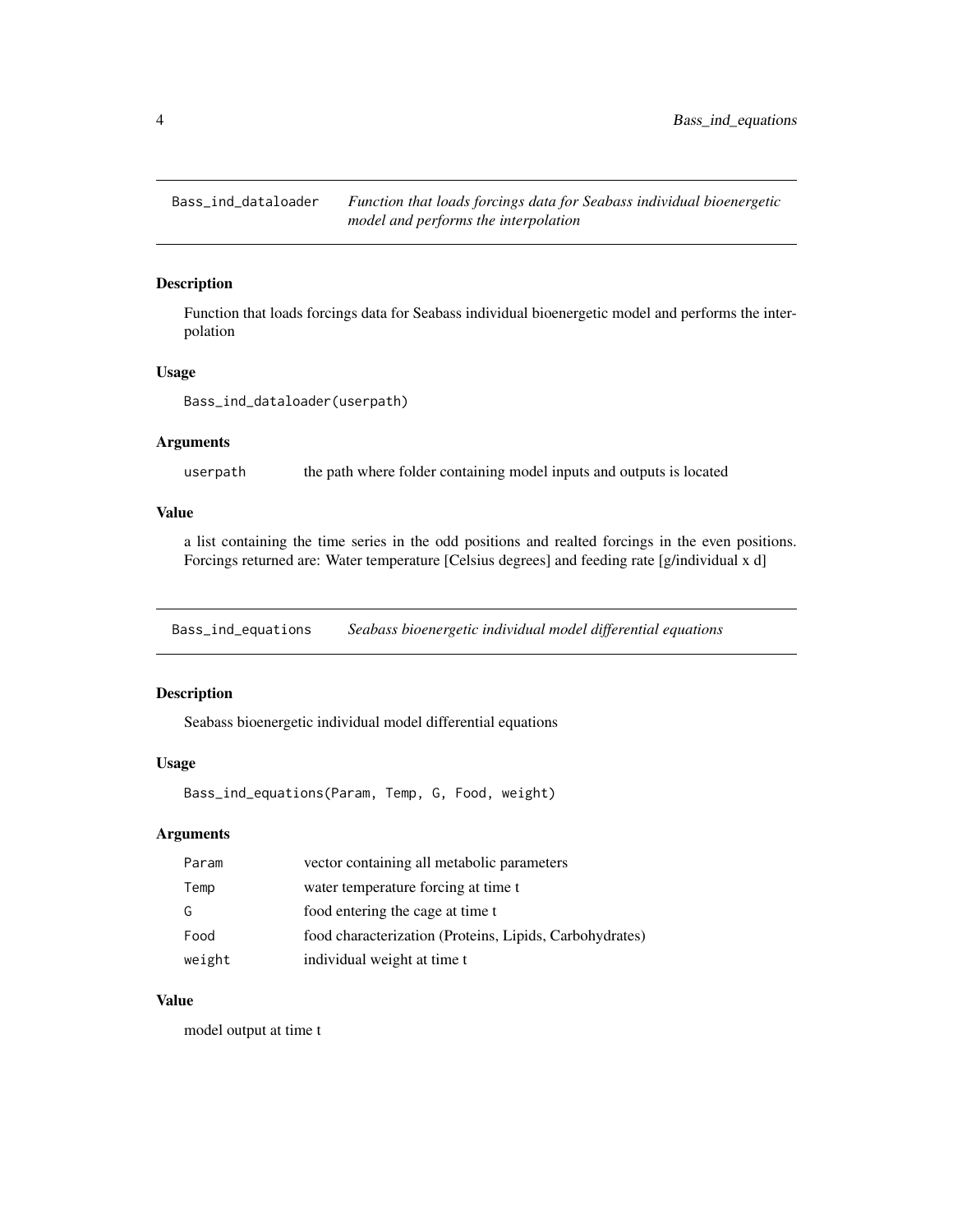<span id="page-4-0"></span>

#### Description

Solves the bioenergetic balance for Seabass

#### Usage

Bass\_ind\_main(userpath, forcings)

#### Arguments

| userpath | the path where forcing are located                                                                            |
|----------|---------------------------------------------------------------------------------------------------------------|
| forcings | a list containing the time series in the odd positions and realted forcings in the                            |
|          | even positions. Forcings returned are: Water temperature [Celsius degrees] and<br>feeding rate $[g/indivial]$ |
|          |                                                                                                               |

#### Value

A list containing model outputs: weight, excreted quantities and quantities to waste, actual and potential ingestion, temperature limitation functions and metabolic rates

Bass\_ind\_post *Seabass bioenergetic individual model postprocessor*

# Description

Seabass bioenergetic individual model postprocessor

#### Usage

Bass\_ind\_post(userpath, output, times, Dates, CS)

# Arguments

| userpath | the path where the working folder is located               |
|----------|------------------------------------------------------------|
| output   | output list containing the output of the RK solver         |
| times    | the vector containing informations on integration extremes |
| Dates    | the vector containing the date                             |
| CS.      | the commercial size of Seabass                             |

# Value

a list containing the fish weight, proteines, lipids and carbohydrates wasted or produced with excretions, potential and actual ingestion rates, temperature limitation functions and metabolic rates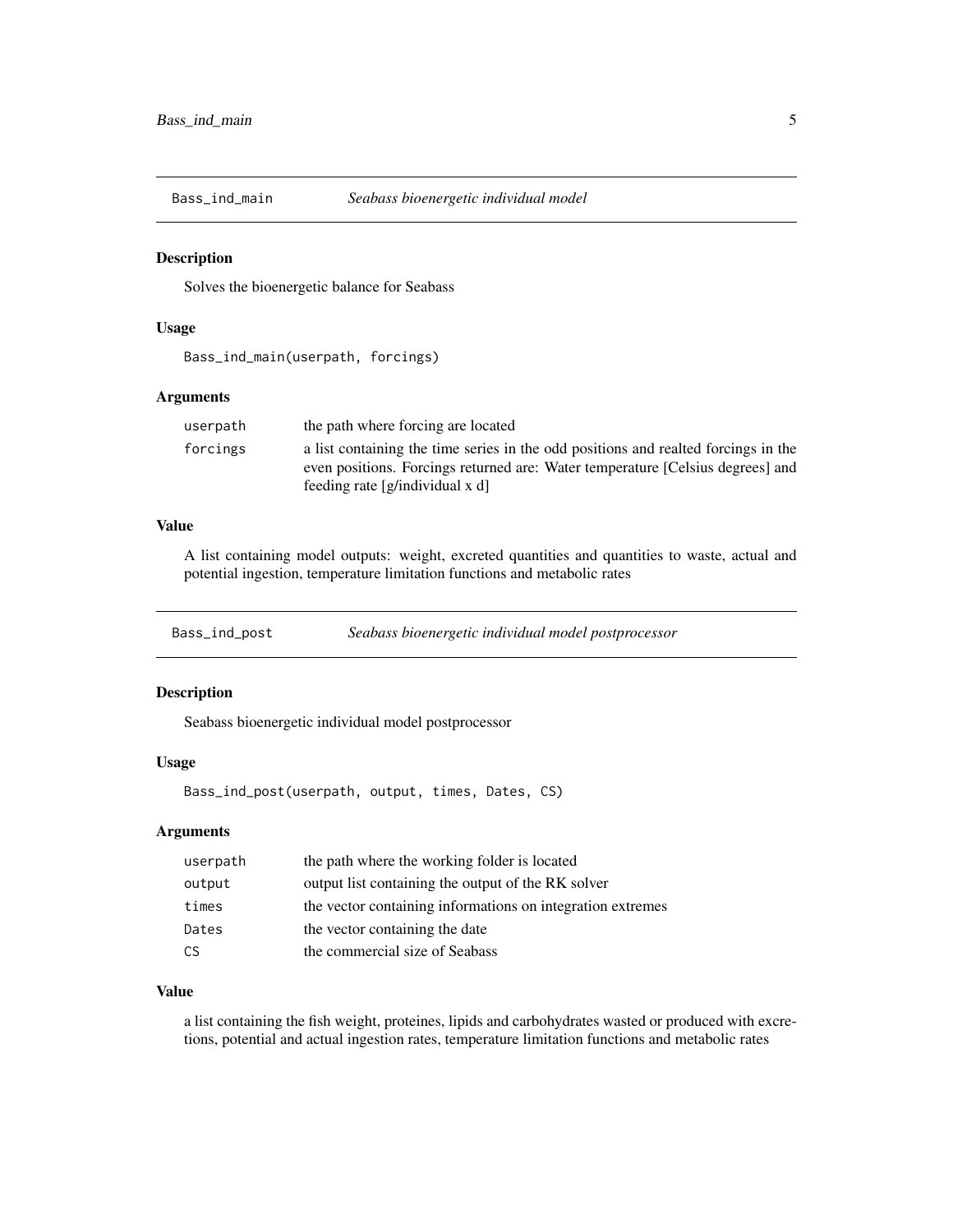<span id="page-5-0"></span>

#### Description

Seabass bioenergetic individual model preprocessor

#### Usage

```
Bass_ind_pre(userpath, forcings)
```
#### Arguments

| userpath | the path where folder containing model inputs and outputs is located |
|----------|----------------------------------------------------------------------|
| forcings | a list containing model forcings                                     |

# Value

a list containing the time series in the odd positions and realted forcings in the even positions. Forcings returned are: Water temperature [Celsius degrees] and feeding rate [g/individual x d]

| Bass_ind_RKsolver | Solves the Seabass bioenergetic balance with a 4th order Runge Kutta |
|-------------------|----------------------------------------------------------------------|
|                   | method                                                               |

#### Description

Solves the Seabass bioenergetic balance with a 4th order Runge Kutta method

# Usage

```
Bass_ind_RKsolver(Param, Temperature, G, Food, IC, times)
```
#### Arguments

| Param       | vector containing all metabolic parameters                      |
|-------------|-----------------------------------------------------------------|
| Temperature | water temperature forcing time series                           |
| G           | food entering the cage time series                              |
| Food        | food characterization (Proteins, Lipids, Carbohydrates)         |
| IC.         | initial conditions                                              |
| times       | vector containing integration extremes and integration timestep |

# Value

a list containing the fish weight, proteines, lipids and carbohydrates wasted or produced with excretions, potential and actual ingestion rates, temperature limitation functions and metabolic rates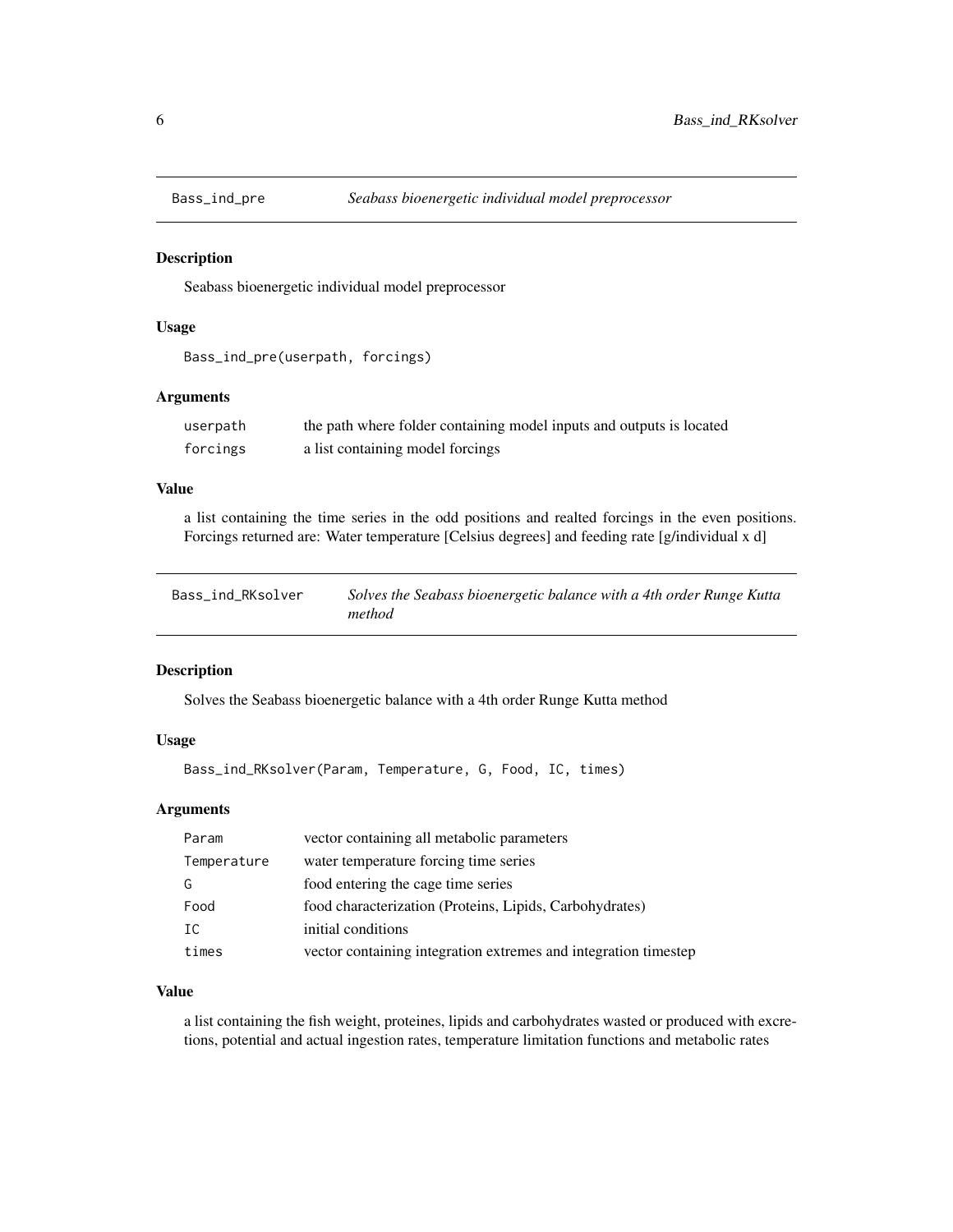<span id="page-6-0"></span>Bass\_ind\_skeleton *Creates the folders structure for Seabass individual bioenergetic model*

#### Description

Creates the folders structure for Seabass individual bioenergetic model

#### Usage

Bass\_ind\_skeleton(userpath)

# Arguments

userpath the path where forcing are located

| Bass_pop_dataloader | Function that loads forcings data for Seabass population model and |
|---------------------|--------------------------------------------------------------------|
|                     | performs the interpolation                                         |

#### Description

Function that loads forcings data for Seabass population model and performs the interpolation

#### Usage

```
Bass_pop_dataloader(userpath)
```
#### Arguments

userpath the path where folder containing model inputs and outputs is located

# Value

a list containing the time series in the odd positions and realted forcings in the even positions. Forcings returned are: Water temperature [Celsius degrees] and feeding rate [g/individual x d]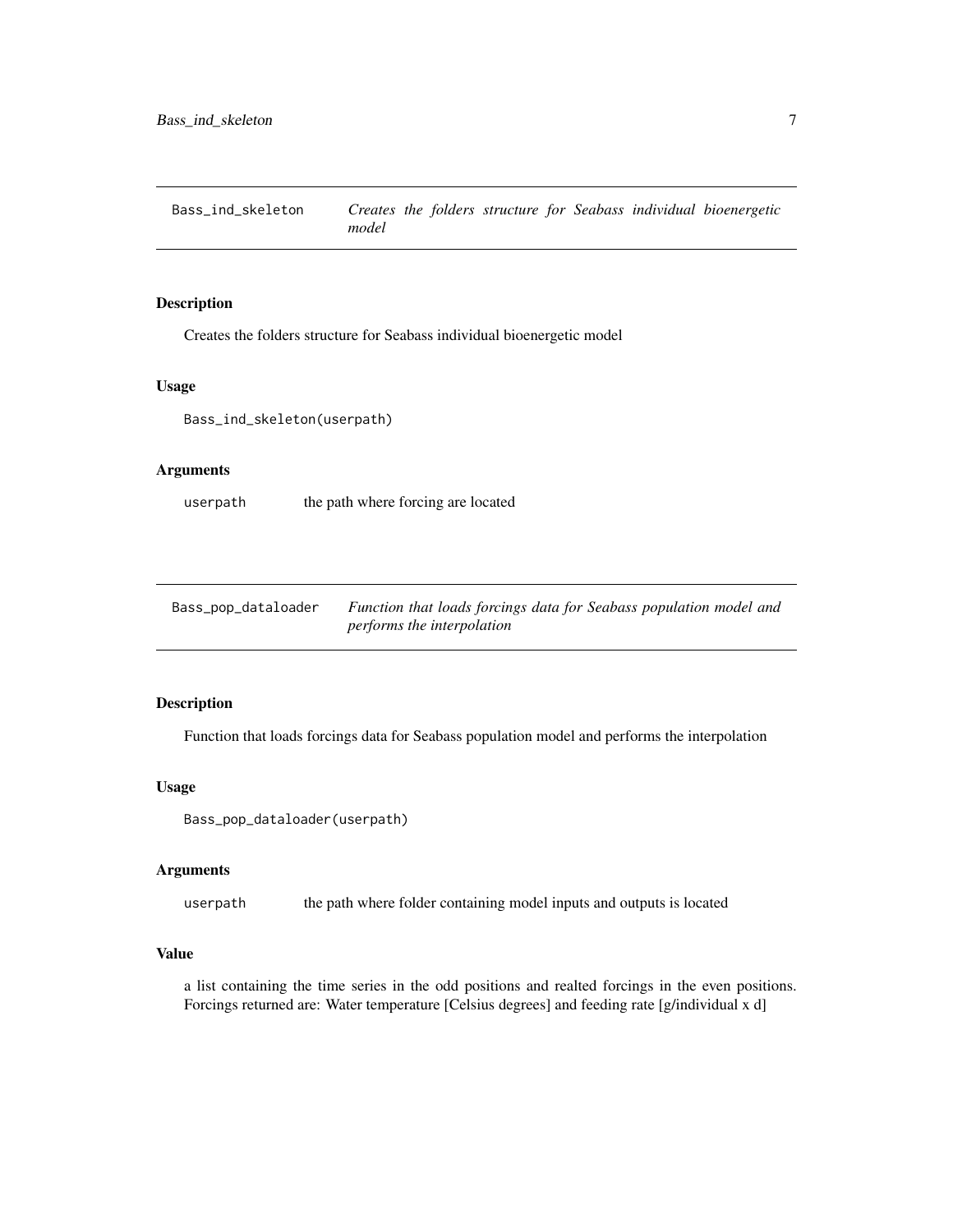<span id="page-7-0"></span>Bass\_pop\_equations *Seabass bioenergetic population model differential equations*

# Description

Seabass bioenergetic population model differential equations

# Usage

Bass\_pop\_equations(Param, N, Temp, G, Food, weight)

# Arguments

| vector containing all metabolic parameters<br>Param             |  |
|-----------------------------------------------------------------|--|
| the number of individuals at time t<br>N                        |  |
| water temperature forcing at time t<br>Temp                     |  |
| food entering the cage at time t<br>G                           |  |
| food characterization (Proteins, Lipids, Carbohydrates)<br>Food |  |
| individual weight at time t<br>weight                           |  |

#### Value

model output at time t

| Bass_pop_loop | Function that runs the Monte Carlo simulation for the Seabass popu- |
|---------------|---------------------------------------------------------------------|
|               | lation model                                                        |

# Description

Function that runs the Monte Carlo simulation for the Seabass population model

# Usage

```
Bass_pop_loop(Param, Tint, Gint, Food, IC, times, N, userpath)
```

| Param    | a vector containing model parameters           |
|----------|------------------------------------------------|
| Tint     | the interpolated water temperature time series |
| Gint     | the interpolated feeding rate time series      |
| Food     | the food characterization                      |
| TC.      | initial condition                              |
| times    | integration extremes and integration timestep  |
| N        | time series with number of individuals         |
| userpath | the path where the working folder is located   |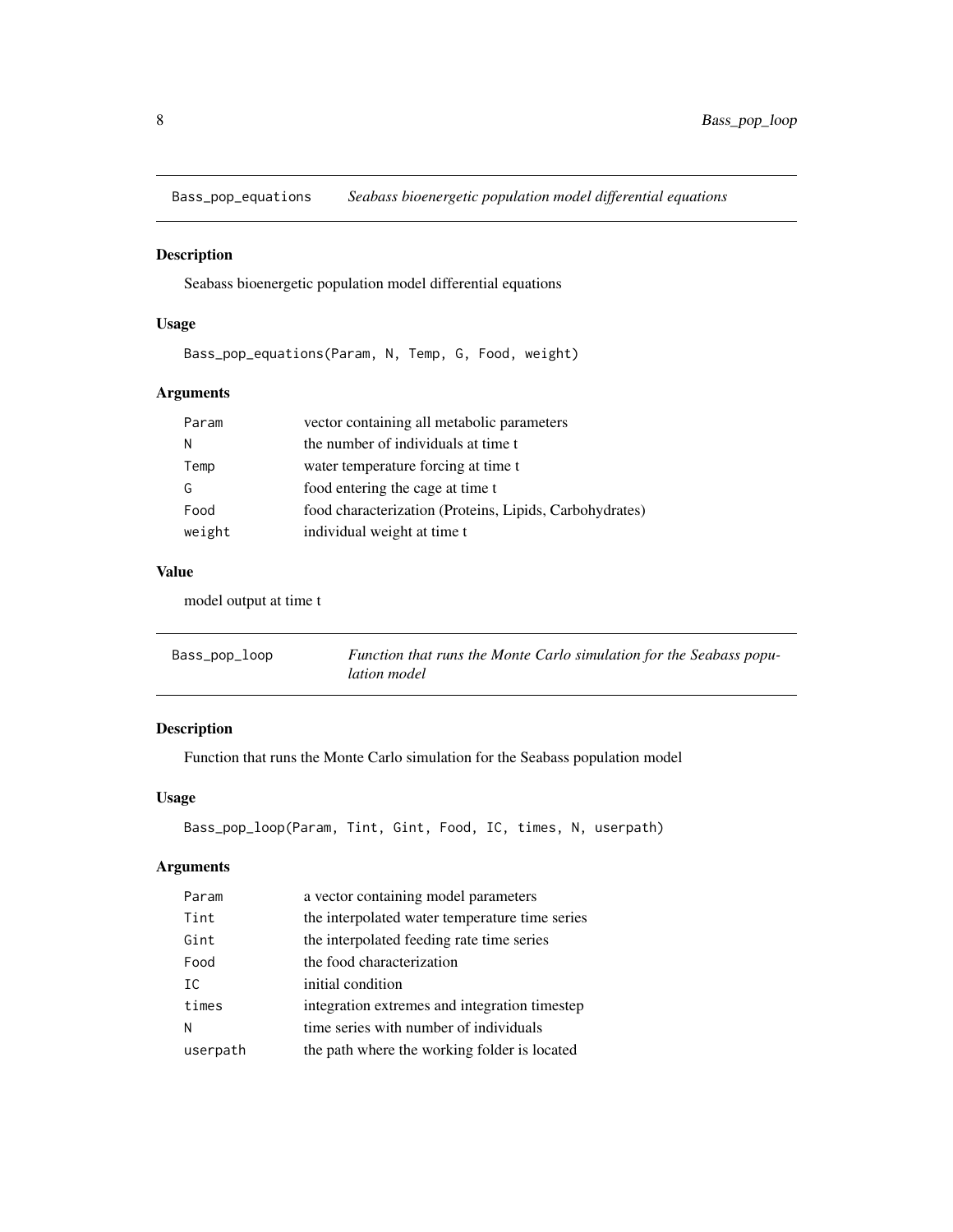<span id="page-8-0"></span>a list with RK solver outputs

Bass\_pop\_main *Seabass bioenergetic population model*

# Description

Seabass bioenergetic population model

#### Usage

Bass\_pop\_main(userpath, forcings)

# Arguments

| a list containing the time series in the odd positions and realted forcings in the<br>forcings                    |  |
|-------------------------------------------------------------------------------------------------------------------|--|
| even positions. Forcings returned are: Water temperature [Celsius degrees] and<br>feeding rate [g/individual x d] |  |

#### Value

A list containing model outputs: weight, excreted quantities and quantities to waste, actual and potential ingestion, temperature limitation functions and metabolic rates

| Bass_pop_post |  | Postprocess the Seabass population bioenergetic model results |
|---------------|--|---------------------------------------------------------------|
|---------------|--|---------------------------------------------------------------|

# Description

Postprocess the Seabass population bioenergetic model results

#### Usage

```
Bass_pop_post(userpath, output, times, Dates, N, CS)
```

| userpath | the path where the working folder is located               |
|----------|------------------------------------------------------------|
| output   | list containing the output of the RK solver                |
| times    | the vector containing informations on integration extremes |
| Dates    | the vector containing the date                             |
| N        | the number of individuals time series                      |
| CS       | the commercial size of Seabass                             |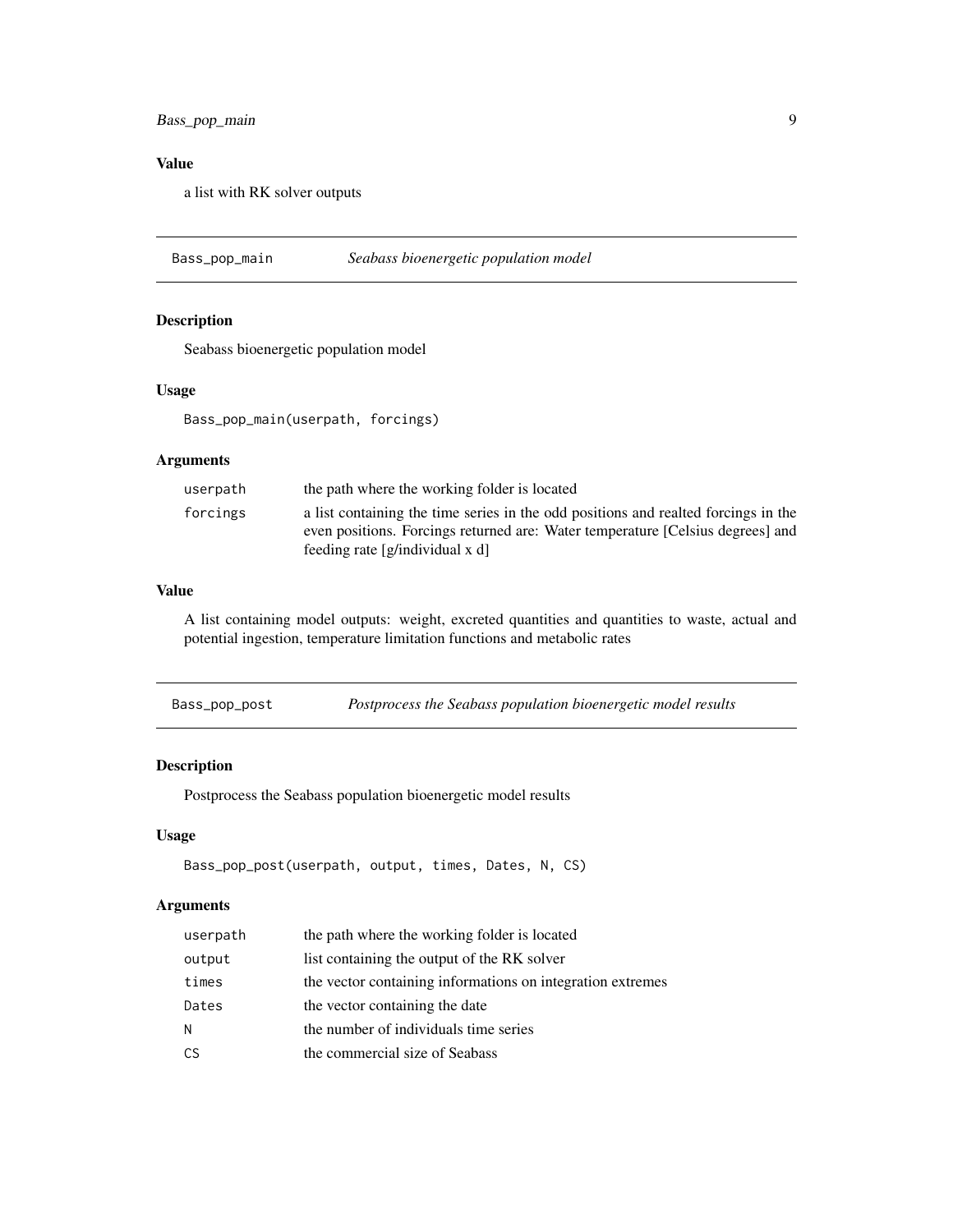output: a list containing the fish weight, proteines, lipids and carbohydrates wasted or produced with excretions, potential and actual ingestion rates, temperature limitation functions and metabolic rates

Bass\_pop\_pre *Seabass bioenergetic population model preprocessor*

# Description

Seabass bioenergetic population model preprocessor

#### Usage

Bass\_pop\_pre(userpath, forcings)

# Arguments

| userpath | the path where folder containing model inputs and outputs is located |
|----------|----------------------------------------------------------------------|
| forcings | a list containing model forcings                                     |

# Value

a list containing the time series in the odd positions and realted forcings in the even positions. Forcings returned are: Water temperature [Celsius degrees] and feeding rate [g/individual x d]

| Bass_pop_RKsolver | Solves the Seabass population bioenergetic balance with a 4th order |
|-------------------|---------------------------------------------------------------------|
|                   | Runge Kutta method                                                  |

# Description

Solves the Seabass population bioenergetic balance with a 4th order Runge Kutta method

# Usage

```
Bass_pop_RKsolver(Param, Temperature, G, Food, IC, times, N)
```

| Param       | vector containing all metabolic parameters              |
|-------------|---------------------------------------------------------|
| Temperature | water temperature forcing time series                   |
| G           | food entering the cage at time series                   |
| Food        | food characterization (Proteins, Lipids, Carbohydrates) |
| IC          | initial condition on weight                             |
| times       | integration times                                       |
| N           | number of individuals time series                       |

<span id="page-9-0"></span>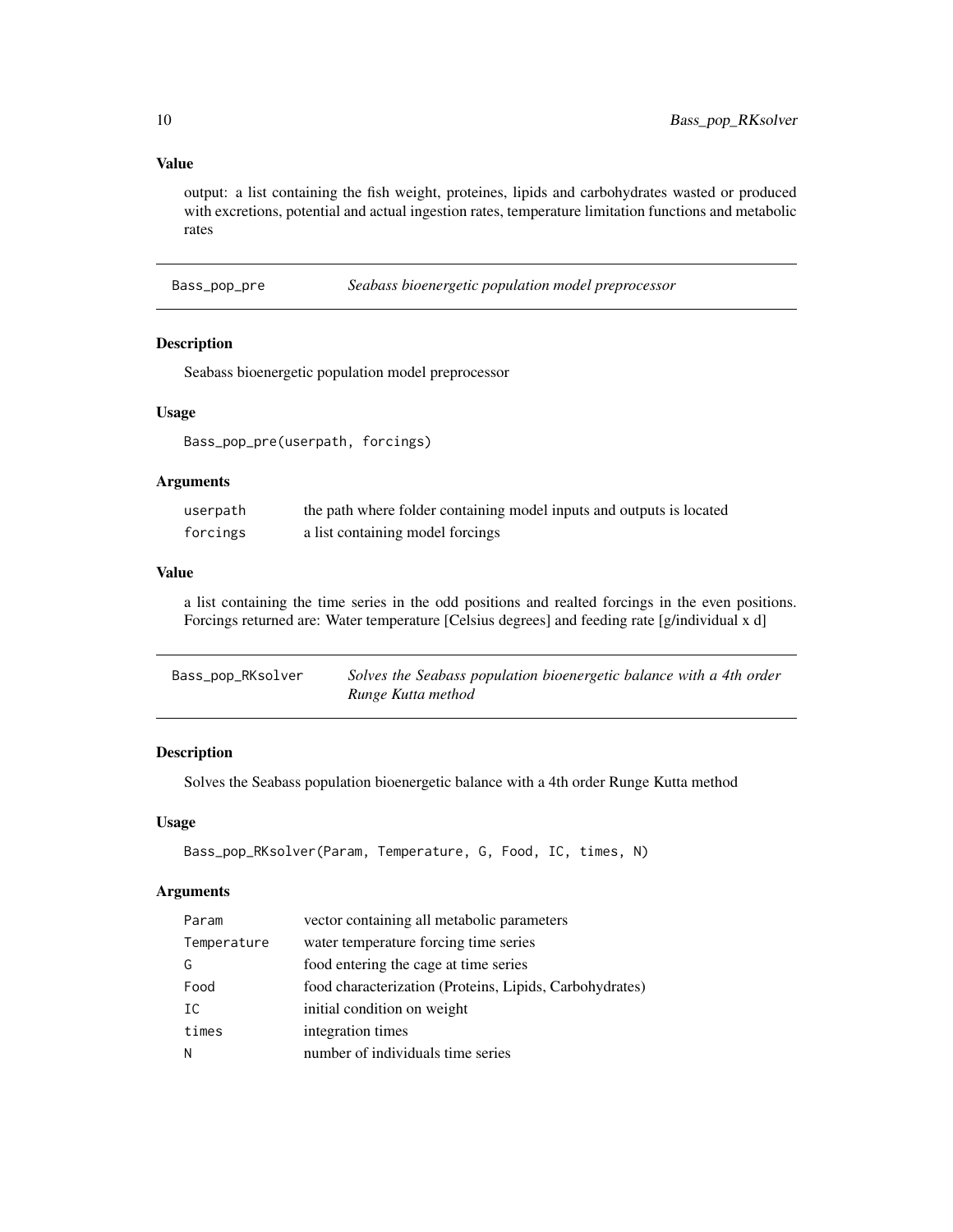<span id="page-10-0"></span>a list containing the fish weight, proteines, lipids and carbohydrates wasted or produced with excretions, potential and actual ingestion rates, temperature limitation functions and metabolic rates

Bass\_pop\_skeleton *Creates the folders structure for Seabass population model*

#### Description

Creates the folders structure for Seabass population model

#### Usage

Bass\_pop\_skeleton(userpath)

#### Arguments

userpath the path where forcing are located

```
Bass_spatial_dataloader
```
*Function that loads forcings data for Bass spatialized model and performs the interpolation*

# Description

Function that loads forcings data for Bass spatialized model and performs the interpolation

#### Usage

Bass\_spatial\_dataloader(userpath)

#### Arguments

userpath the path where folder containing model inputs and outputs is located

#### Value

a list containing the time series in the odd positions and realted forcings in the even positions. Forcings returned are: Water temperature [Celsius degrees] and feeding rate [g/individual x d]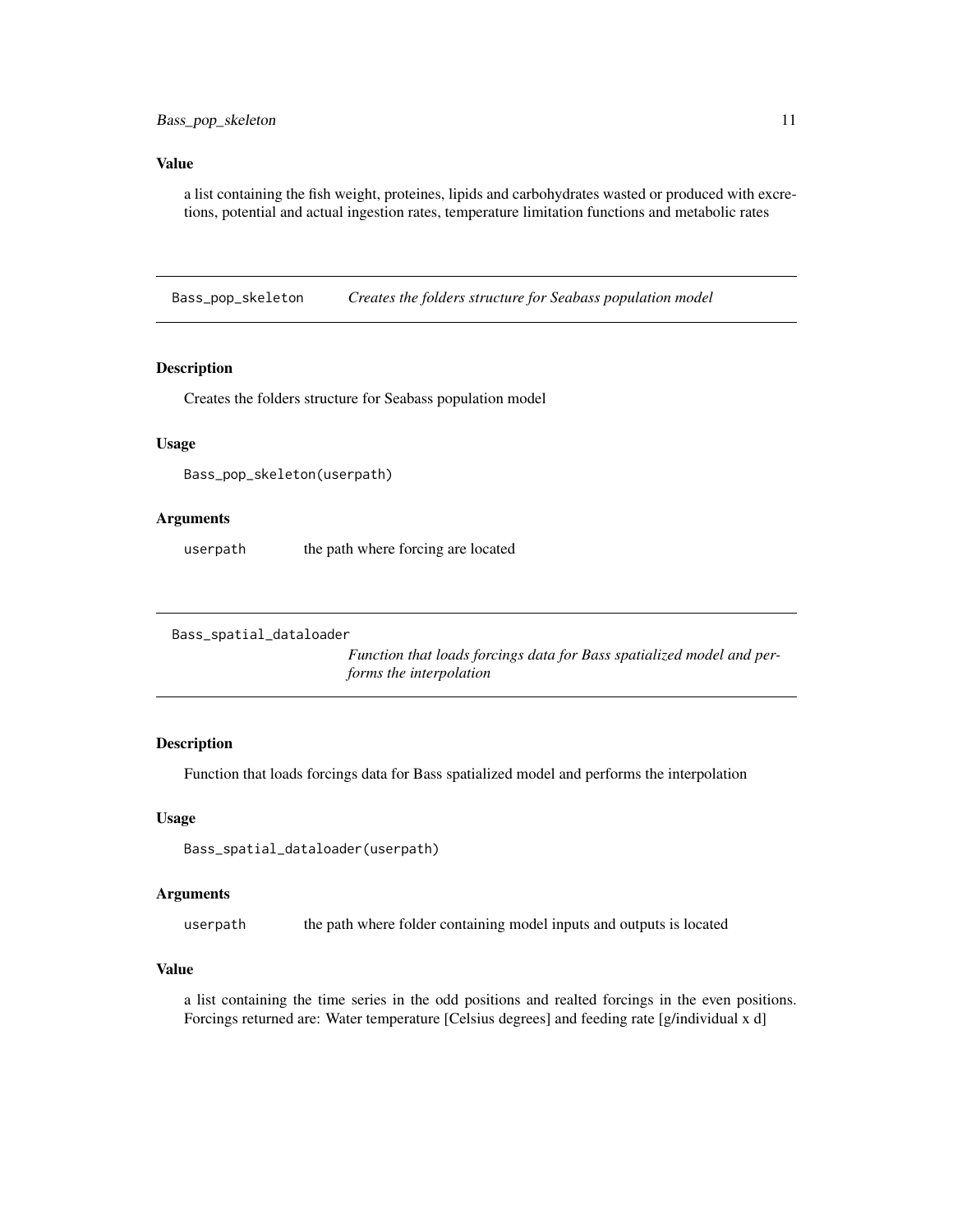<span id="page-11-0"></span>Bass\_spatial\_loop *Bass bioenergetic spatialized model - spatialization loop*

# Description

Solves the bioenergetic balance for Bass

# Usage

Bass\_spatial\_loop(userpath, forcings)

# Arguments

| userpath | the path where the working folder is located                                                                                                                                                            |
|----------|---------------------------------------------------------------------------------------------------------------------------------------------------------------------------------------------------------|
| forcings | a list containing the time series in the odd positions and realted forcings in the<br>even positions. Forcings returned are: Water temperature [Celsius degrees] and<br>feeding rate [g/individual x d] |

# Value

a list containing the outputs that main script saves to .nc; .csv and .asc files

Bass\_spatial\_main *Bass bioenergetic spatialized model - spatialization loop*

# Description

Solves the bioenergetic balance for Bass

# Usage

```
Bass_spatial_main(userpath, forcings)
```
# Arguments

| userpath | the path where the working folder is located                                                                                                                                                          |
|----------|-------------------------------------------------------------------------------------------------------------------------------------------------------------------------------------------------------|
| forcings | list containing the time series in the odd positions and realted forcings in the<br>even positions. Forcings imputted are: Water temperature [Celsius degrees] and<br>feeding rate $[g/indivial]$ x d |

# Value

saves .nc; .csv and .asc outputs in the 'Outputs' folder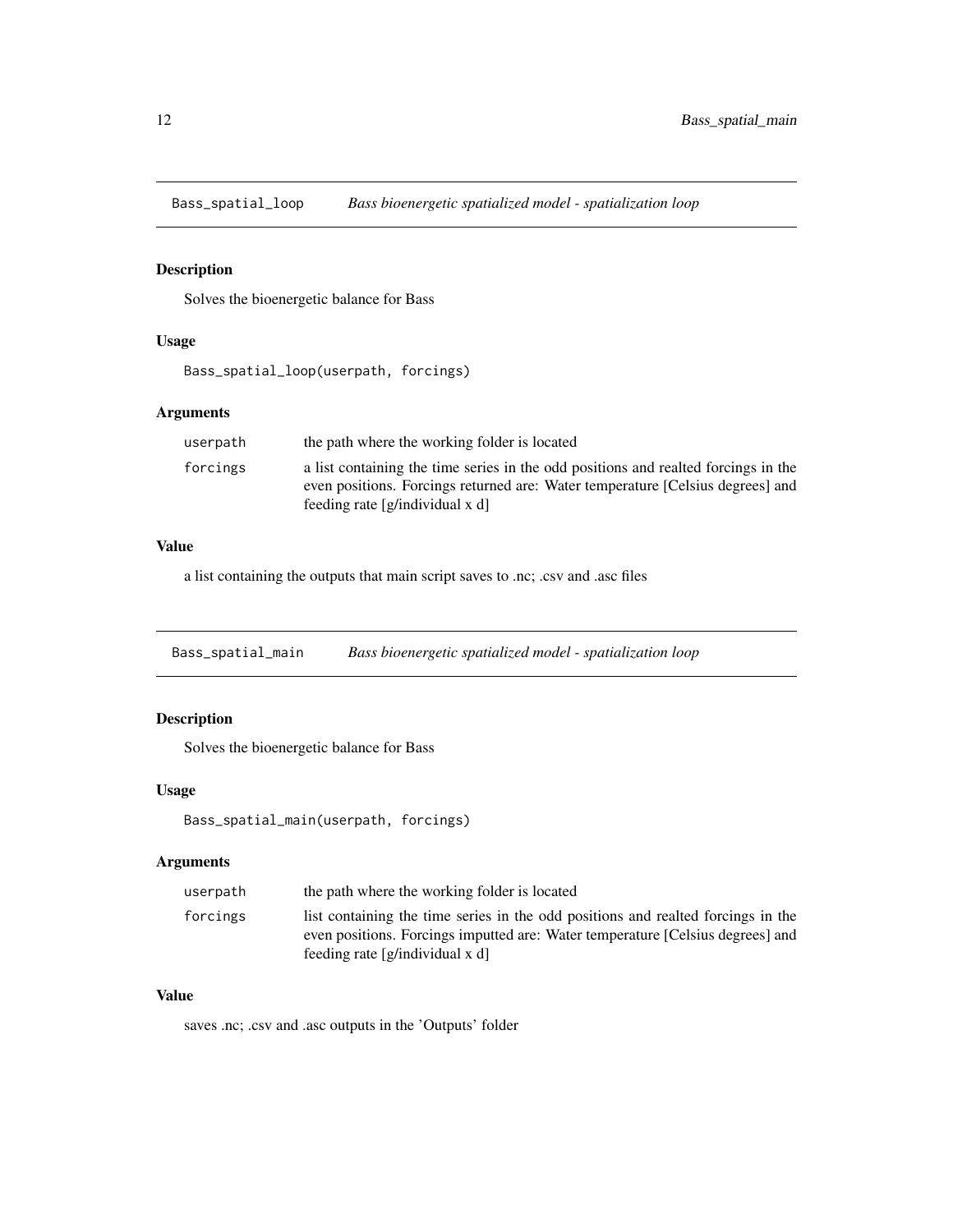<span id="page-12-0"></span>Bass\_spatial\_post *Postprocess the Mussel spatialized model results*

# Description

Postprocess the Mussel spatialized model results

#### Usage

Bass\_spatial\_post(userpath, output, times, Dates, CS)

# Arguments

| userpath | the path where the working folder is located               |
|----------|------------------------------------------------------------|
| output   | output list containing the output of the RK solver         |
| times    | the vector containing informations on integration extremes |
| Dates    | the vector containing the date                             |
| CS       | the commercial size of Bass                                |

#### Value

a list containing the fish weight, proteines, lipids and carbohydrates wasted or produced with excretions, potential and actual ingestion rates, temperature limitation functions and metabolic rates

Bass\_spatial\_pre *Bass bioenergetic spatialized model preprocessor*

# Description

Bass bioenergetic spatialized model preprocessor

#### Usage

```
Bass_spatial_pre(userpath, forcings)
```
#### Arguments

| userpath | the path where folder containing model inputs and outputs is located |
|----------|----------------------------------------------------------------------|
| forcings | a list containing forcings used by the model                         |

#### Value

a list containing the data used by the main script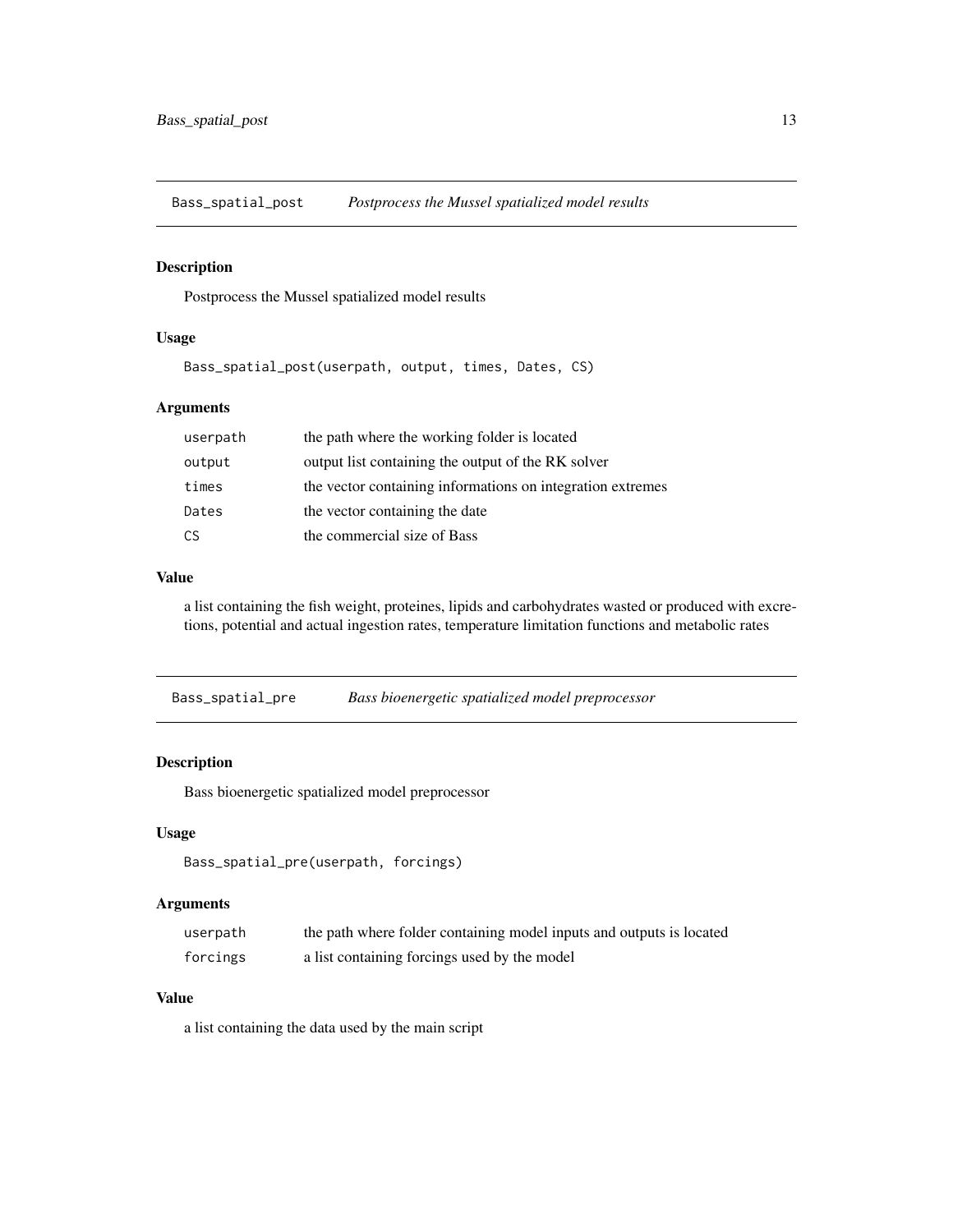<span id="page-13-0"></span>Bass\_spatial\_pre\_int *Bass bioenergetic spatialized model preprocessor - used inside spatialization loop*

# Description

Bass bioenergetic spatialized model preprocessor - used inside spatialization loop

# Usage

```
Bass_spatial_pre_int(userpath, forcings)
```
# Arguments

| userpath | the path where folder containing model inputs and outputs is located |
|----------|----------------------------------------------------------------------|
| forcings | a list containing forcings used by the model                         |

#### Value

a list containing data used by the main script

Bass\_spatial\_RKsolver *Solves the Seabass bioenergetic balance with a 4th order Runge Kutta method - used in spatialized model*

# Description

Solves the Seabass bioenergetic balance with a 4th order Runge Kutta method - used in spatialized model

#### Usage

```
Bass_spatial_RKsolver(Param, Temperature, G, Food, IC, times)
```
#### Arguments

| Param       | vector containing all metabolic parameters                      |
|-------------|-----------------------------------------------------------------|
| Temperature | water temperature forcing time series                           |
| G           | food entering the cage time series                              |
| Food        | food characterization (Proteins, Lipids, Carbohydrates)         |
| TC.         | initial conditions                                              |
| times       | vector containing integration extremes and integration timestep |

# Value

a list containing the fish weight, proteines, lipids and carbohydrates wasted or produced with excretions, potential and actual ingestion rates, temperature limitation functions and metabolic rates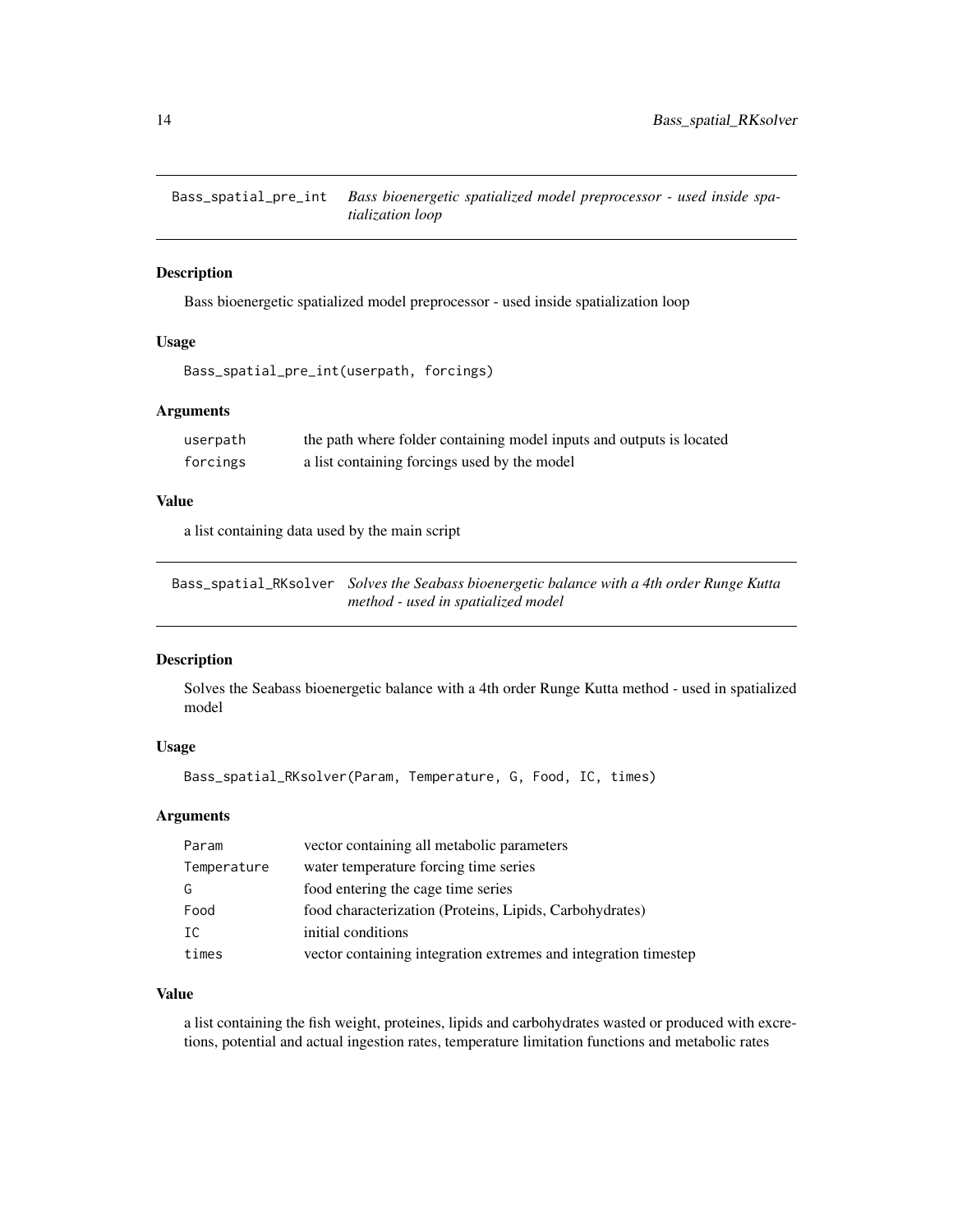<span id="page-14-0"></span>Bass\_spatial\_skeleton *Creates the folders structure for Bass spatialized model*

#### Description

Creates the folders structure for Bass spatialized model

#### Usage

```
Bass_spatial_skeleton(userpath)
```
# Arguments

userpath the path where forcing are located

Bream\_ind\_dataloader *Function that loads forcings data for Seabream individual bioenergetic model and performs the interpolation*

# Description

Function that loads forcings data for Seabream individual bioenergetic model and performs the interpolation

#### Usage

Bream\_ind\_dataloader(userpath)

#### Arguments

userpath the path where folder containing model inputs and outputs is located

# Value

a list containing the time series in the odd positions and realted forcings in the even positions. Forcings returned are: Water temperature [Celsius degrees] and feeding rate [g/individual x d]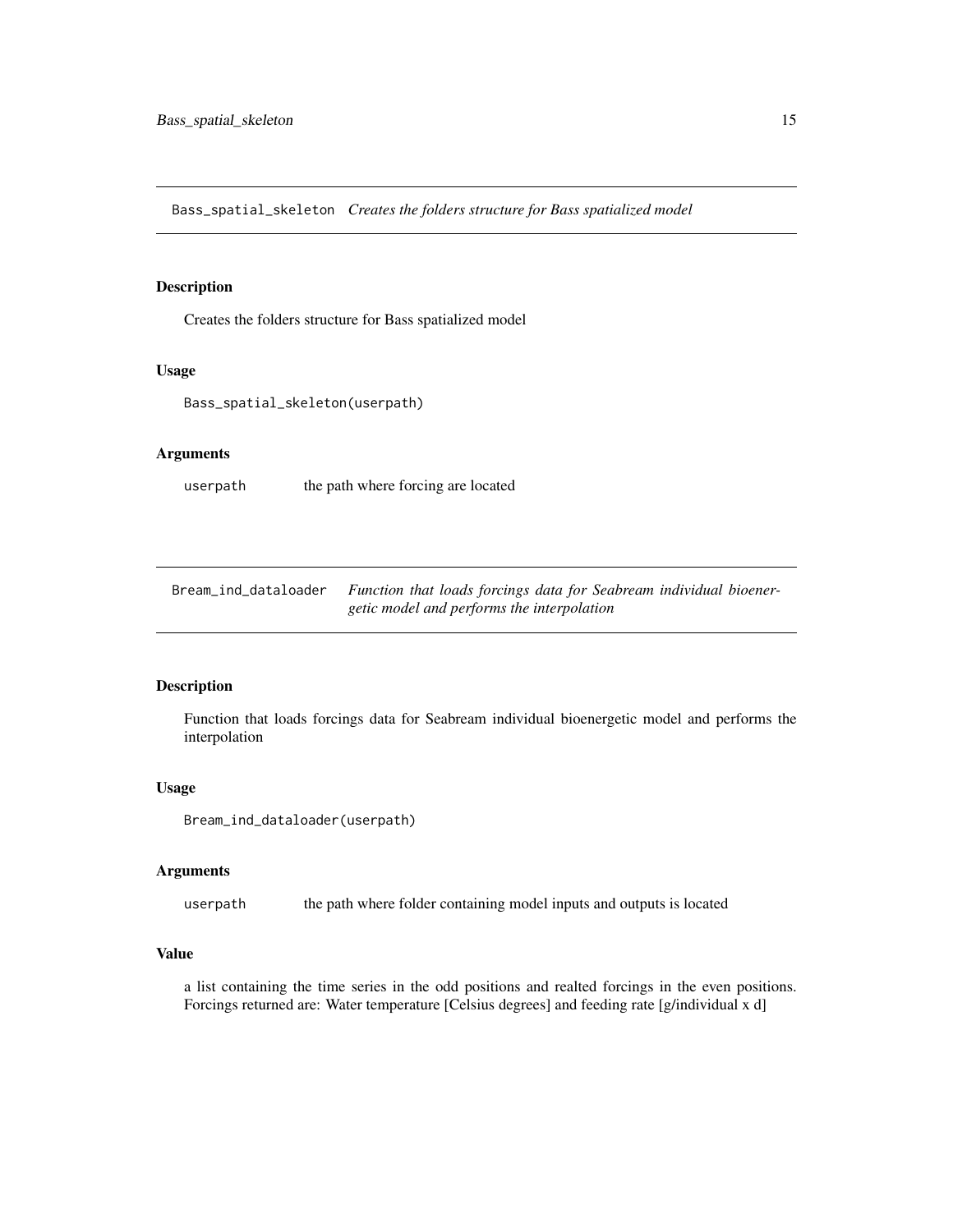<span id="page-15-0"></span>Bream\_ind\_equations *Seabream bioenergetic individual model differential equations*

#### Description

Seabream bioenergetic individual model differential equations

#### Usage

Bream\_ind\_equations(Param, Temp, G, Food, weight)

# Arguments

| Param  | vector containing all metabolic parameters              |
|--------|---------------------------------------------------------|
| Temp   | water temperature forcing at time t                     |
| G      | food entering the cage at time t                        |
| Food   | food characterization (Proteins, Lipids, Carbohydrates) |
| weight | individual weight at time t                             |

# Value

model output at time t

Bream\_ind\_main *Seabream bioenergetic individual model*

# Description

Seabream bioenergetic individual model

# Usage

Bream\_ind\_main(userpath, forcings)

# Arguments

| userpath | the path where the working folder is located                                                                                                                         |
|----------|----------------------------------------------------------------------------------------------------------------------------------------------------------------------|
| forcings | a list containing the time series in the odd positions and realted forcings in the<br>even positions. Forcings returned are: Water temperature [Celsius degrees] and |
|          | feeding rate $[g/indivial]$ x d                                                                                                                                      |

#### Value

A list containing model outputs: weight, excreted quantities and quantities to waste, actual and potential ingestion, temperature limitation functions and metabolic rates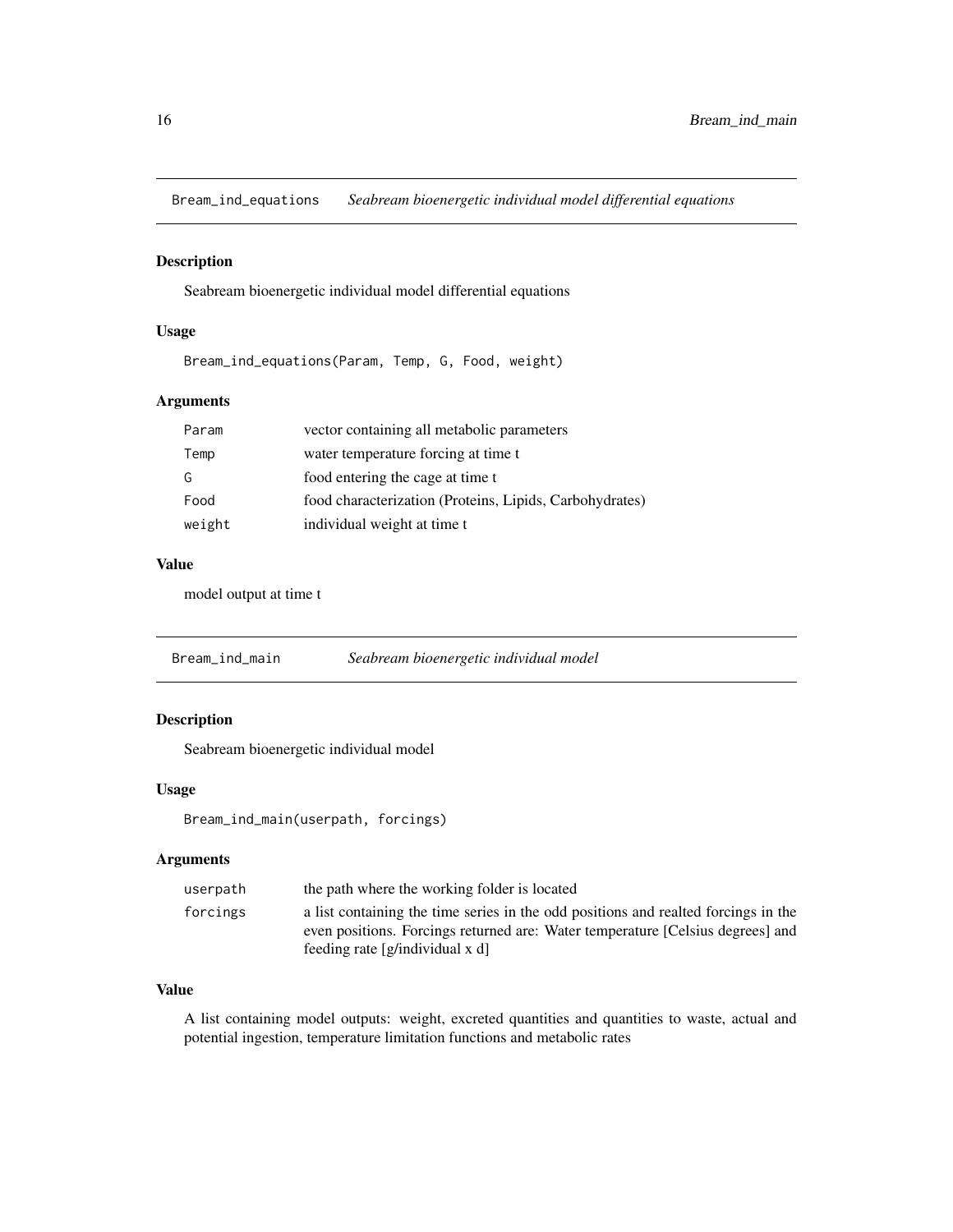<span id="page-16-0"></span>

# Description

Postprocess the Seabream indivual bioenergetic model results

#### Usage

Bream\_ind\_post(userpath, output, times, Dates, CS)

#### Arguments

| userpath | the path where the working folder is located               |
|----------|------------------------------------------------------------|
| output   | output list containing the output of the RK solver         |
| times    | the vector containing informations on integration extremes |
| Dates    | the vector containing the date                             |
| CS       | the commercial size of Seabream                            |

# Value

a list containing the fish weight, proteines, lipids and carbohydrates wasted or produced with excretions, potential and actual ingestion rates, temperature limitation functions and metabolic rates

| Bream_ind_pre | Seabream bioenergetic individual model preprocessor |
|---------------|-----------------------------------------------------|
|---------------|-----------------------------------------------------|

# Description

Preprocesses the data for the bioenergetic balance for Sea Bream

#### Usage

Bream\_ind\_pre(userpath, forcings)

#### Arguments

| userpath | the path where folder containing model inputs and outputs is located |
|----------|----------------------------------------------------------------------|
| forcings | a list containing model forcings                                     |

# Value

a list containing the time series in the odd positions and realted forcings in the even positions. Forcings returned are: Water temperature [Celsius degrees] and feeding rate [g/individual x d]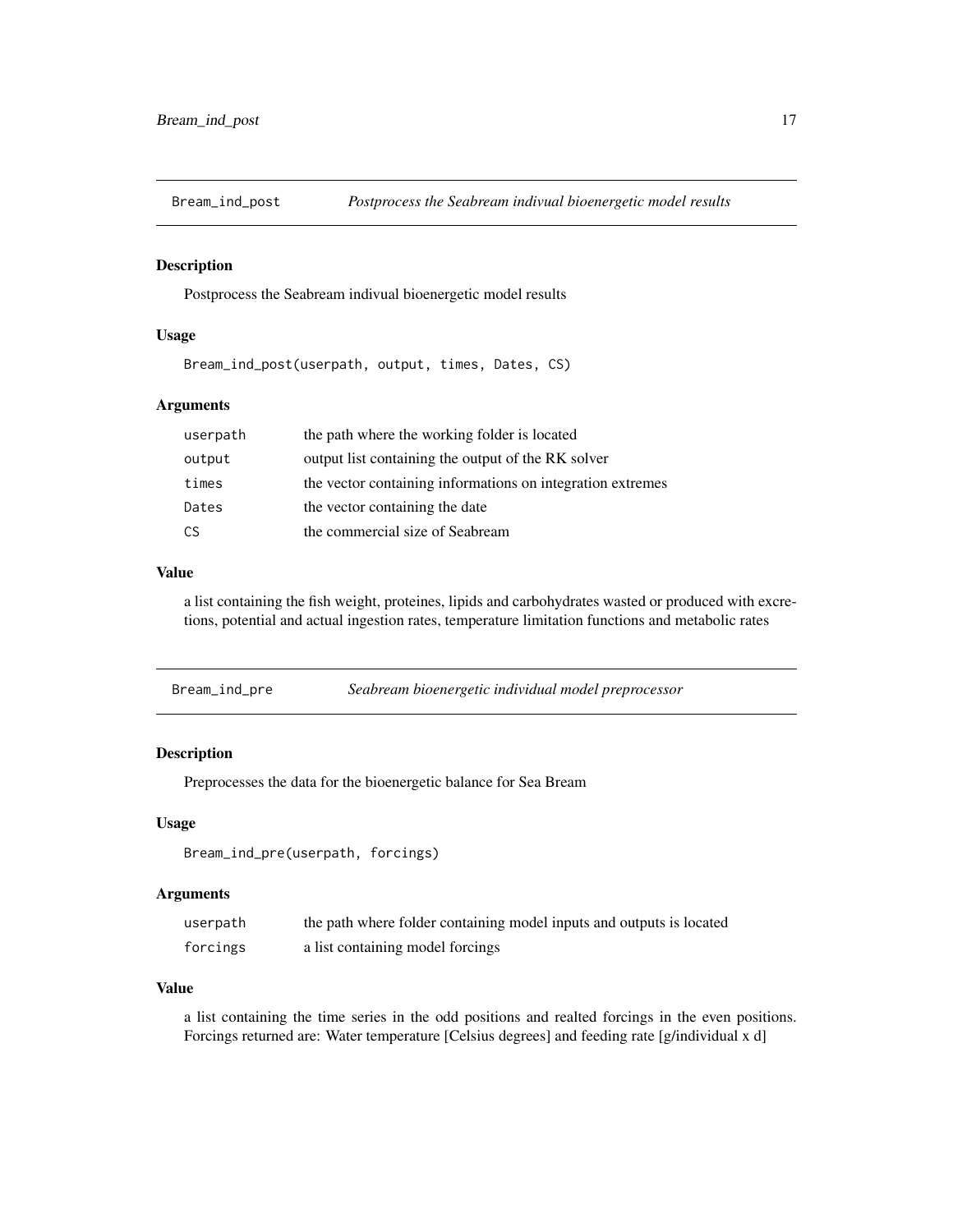<span id="page-17-0"></span>

# Description

Solves the Seabream individual bioenergetic balance with a 4th order Runge Kutta method

#### Usage

Bream\_ind\_RKsolver(Param, Temperature, G, Food, IC, times)

# Arguments

| Param       | vector containing all metabolic parameters              |
|-------------|---------------------------------------------------------|
| Temperature | water temperature forcing time series                   |
| G           | food entering the cage time series                      |
| Food        | food characterization (Proteins, Lipids, Carbohydrates) |
| IC          | vector containing initial conditions on weight          |
| times       | vector containing integration extremes and timestep     |

#### Value

a list containing the fish weight, proteines, lipids and carbohydrates wasted or produced with excretions, potential and actual ingestion rates, temperature limitation functions and metabolic rates

Bream\_ind\_skeleton *Creates the folders structure for Seabream individual bioenergetic model*

# Description

Creates the folders structure for Seabream individual bioenergetic model

#### Usage

```
Bream_ind_skeleton(userpath)
```
#### Arguments

userpath the path where forcing are located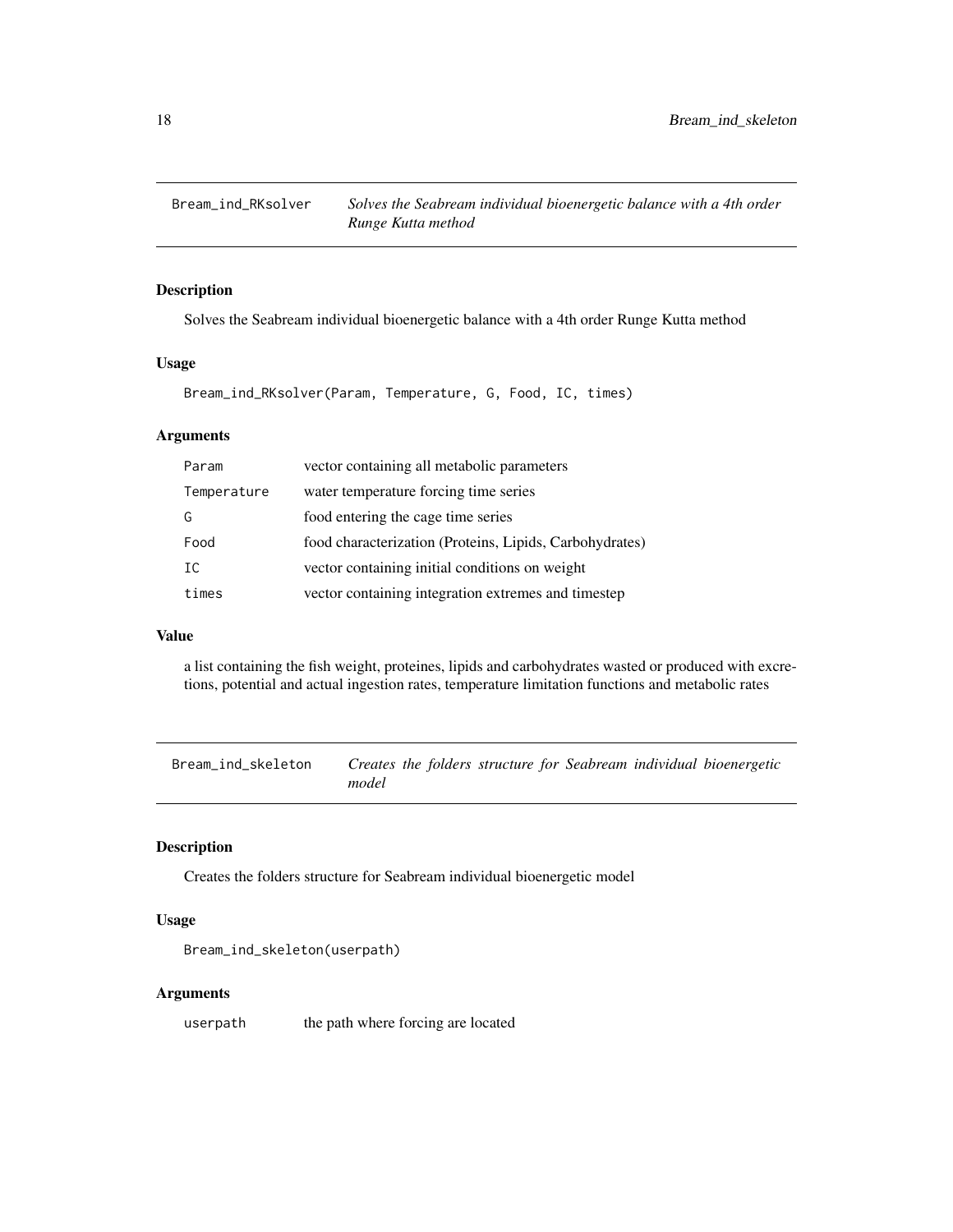<span id="page-18-0"></span>Bream\_pop\_dataloader *Function that loads forcings data for Seabream population model and performs the interpolation*

# Description

Function that loads forcings data for Seabream population model and performs the interpolation

#### Usage

```
Bream_pop_dataloader(userpath)
```
#### Arguments

userpath the path where folder containing model inputs and outputs is located

# Value

a list containing the time series in the odd positions and realted forcings in the even positions. Forcings returned are: Water temperature [Celsius degrees] and feeding rate [g/individual x d]

Bream\_pop\_equations *Seabream bioenergetic population model differential equations*

# Description

Seabream bioenergetic population model differential equations

# Usage

Bream\_pop\_equations(Param, N, Temp, G, Food, weight)

# Arguments

| Param  | vector containing all metabolic parameters              |
|--------|---------------------------------------------------------|
| N      | the number of individuals at time t                     |
| Temp   | water temperature forcing at time t                     |
| G      | food entering the cage at time t                        |
| Food   | food characterization (Proteins, Lipids, Carbohydrates) |
| weight | individual weight at time t                             |

#### Value

model output at time t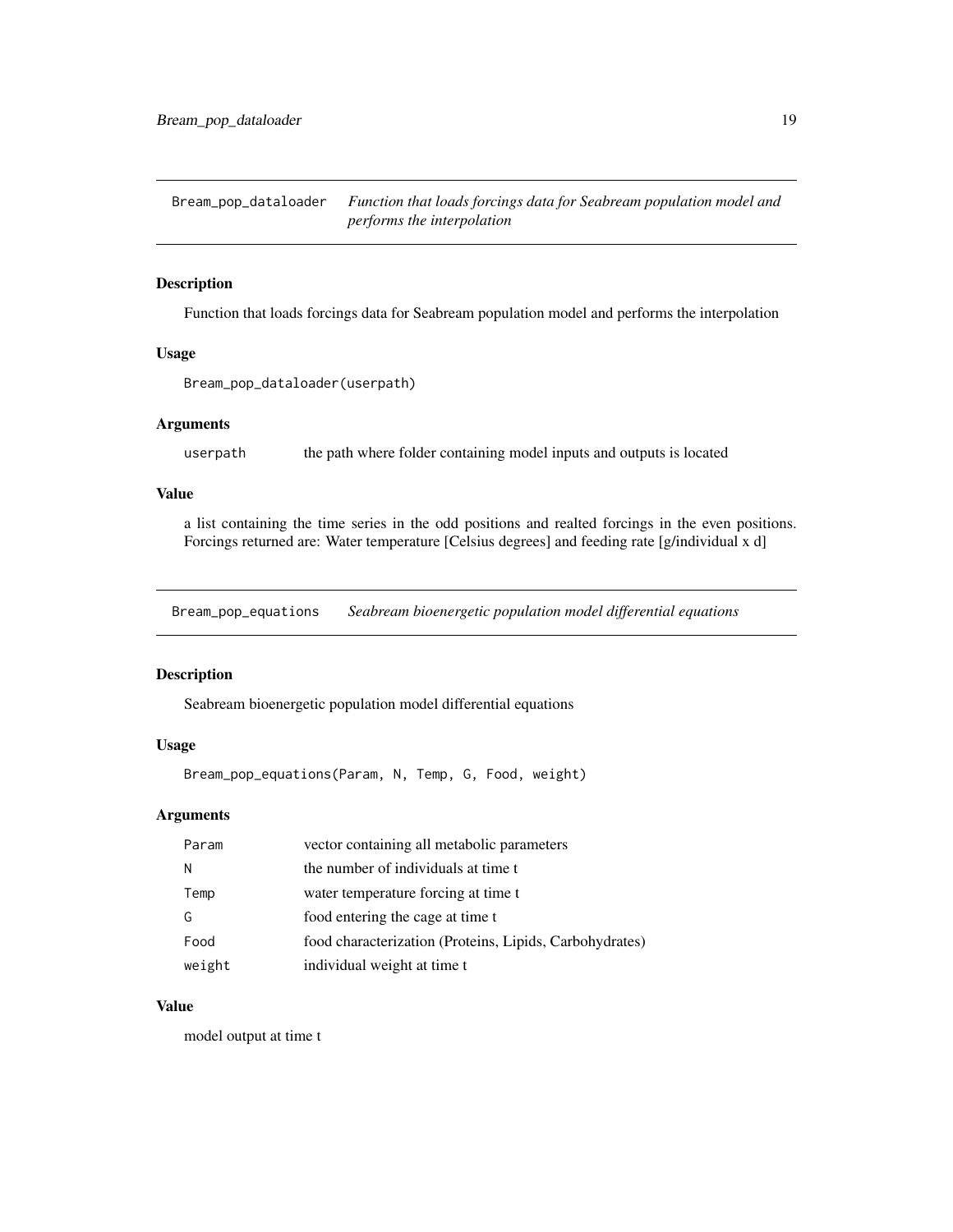<span id="page-19-0"></span>

# Description

Function that runs the Monte Carlo simulation for the Seabream population model

# Usage

Bream\_pop\_loop(Param, Tint, Gint, Food, IC, times, N, userpath)

# Arguments

| Param    | a vector containing model parameters           |
|----------|------------------------------------------------|
| Tint     | the interpolated water temperature time series |
| Gint     | the interpolated feeding rate time series      |
| Food     | the food characterization                      |
| TC.      | initial condition                              |
| times    | integration extremes and integration timestep  |
| N        | time series with number of individuals         |
| userpath | the path where the working folder is located   |

# Value

a list with RK solver outputs

Bream\_pop\_main *Seabream bioenergetic population model*

# Description

Seabream bioenergetic population model

# Usage

```
Bream_pop_main(userpath, forcings)
```

| userpath | the path where the working folder is located                                                                                                                         |
|----------|----------------------------------------------------------------------------------------------------------------------------------------------------------------------|
| forcings | a list containing the time series in the odd positions and realted forcings in the<br>even positions. Forcings returned are: Water temperature [Celsius degrees] and |
|          | feeding rate $[g/indivial]$ x d                                                                                                                                      |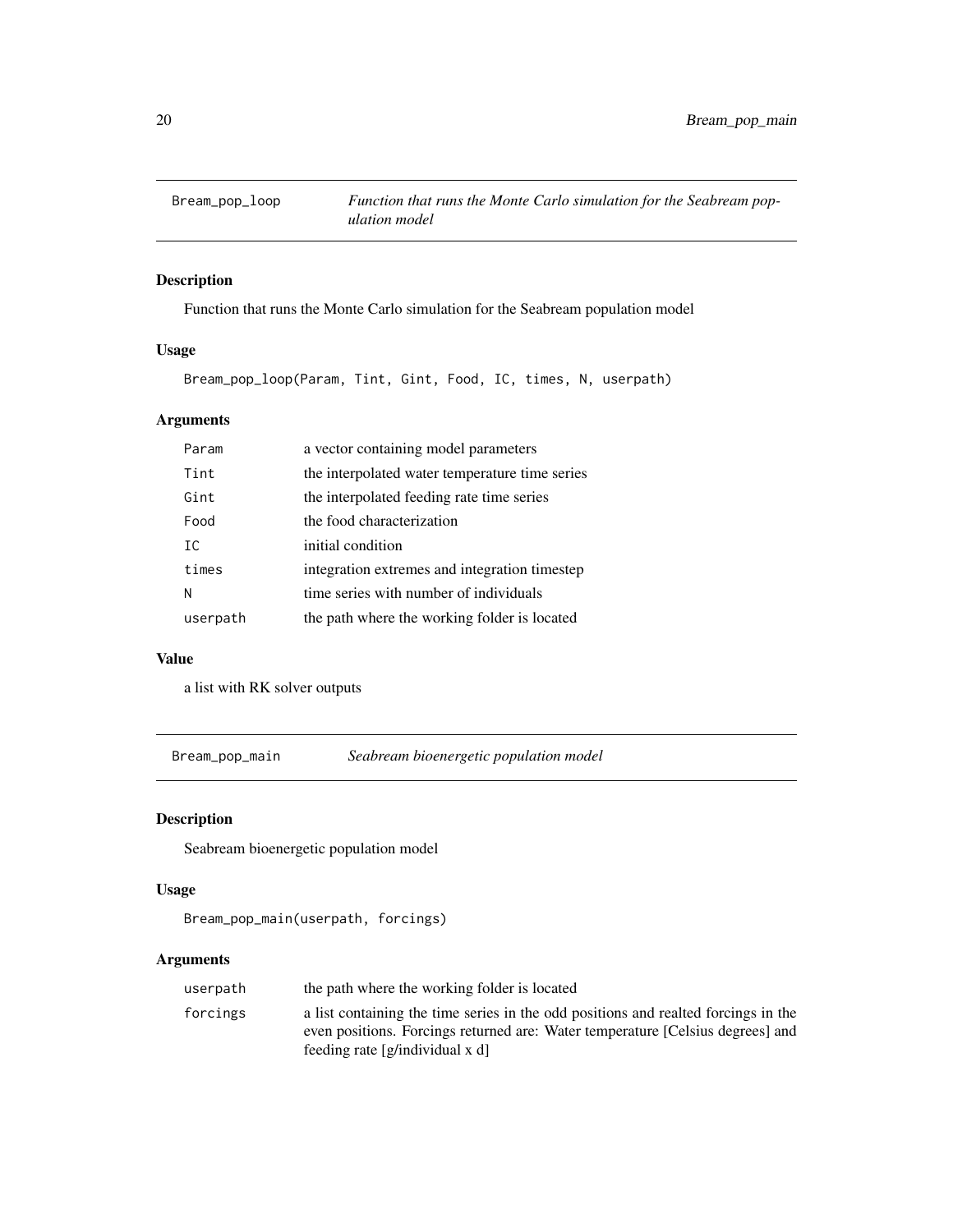<span id="page-20-0"></span>A list containing model outputs: weight, excreted quantities and quantities to waste, actual and potential ingestion, temperature limitation functions and metabolic rates

Bream\_pop\_post *Postprocess the Bream population bioenergetic model results*

# Description

Postprocess the Bream population bioenergetic model results

#### Usage

```
Bream_pop_post(userpath, output, times, Dates, N, CS)
```
#### **Arguments**

| userpath | the path where the working folder is located               |
|----------|------------------------------------------------------------|
| output   | output list containing the output of the RK solver         |
| times    | the vector containing informations on integration extremes |
| Dates    | the vector containing the date                             |
| N        | the number of individuals                                  |
| CS       | the commercial size of Seabream                            |

#### Value

a list containing the fish weight, proteines, lipids and carbohydrates wasted or produced with excretions, potential and actual ingestion rates, temperature limitation functions and metabolic rates

Bream\_pop\_pre *Seabream bioenergetic population model preprocessor*

# Description

Preprocesses the data for the bioenergetic balance for Sea Bream

# Usage

Bream\_pop\_pre(userpath, forcings)

| userpath | the path where folder containing model inputs and outputs is located |
|----------|----------------------------------------------------------------------|
| forcings | a list containing model forcings                                     |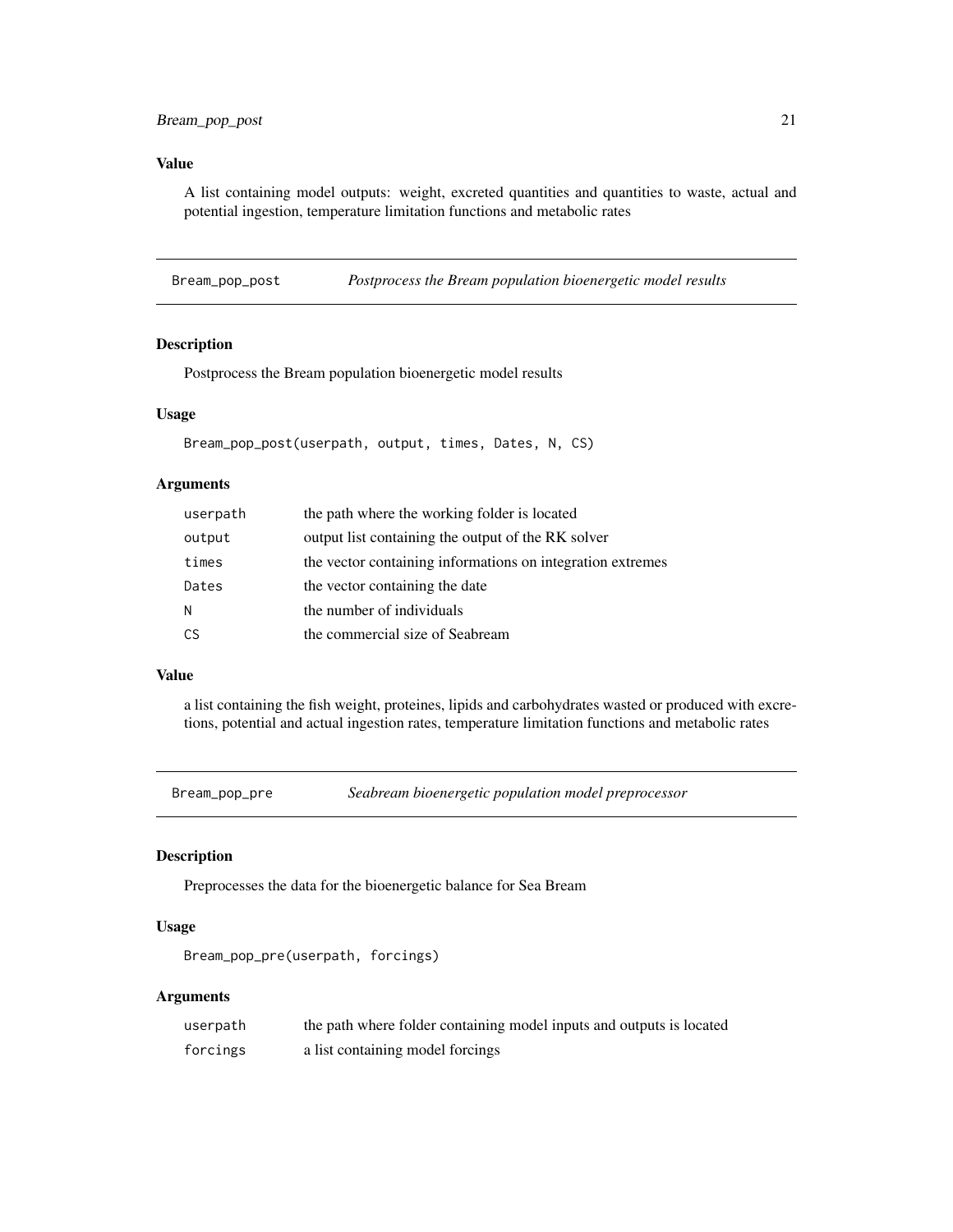a list containing the time series in the odd positions and realted forcings in the even positions. Forcings returned are: Water temperature [Celsius degrees] and feeding rate [g/individual x d]

Bream\_pop\_RKsolver *Solves the Seabream population bioenergetic balance with a 4th order Runge Kutta method*

#### Description

Solves the Seabream population bioenergetic balance with a 4th order Runge Kutta method

#### Usage

Bream\_pop\_RKsolver(Param, Temperature, G, Food, IC, times, N)

#### Arguments

| Param       | vector containing all metabolic parameters              |
|-------------|---------------------------------------------------------|
| Temperature | water temperature forcing time series                   |
| G           | food entering the cage time series                      |
| Food        | food characterization (Proteins, Lipids, Carbohydrates) |
| TC.         | initial condition on weight                             |
| times       | integration times                                       |
| N           | number of individuals time series                       |

# Value

a list containing the fish weight, proteines, lipids and carbohydrates wasted or produced with excretions, potential and actual ingestion rates, temperature limitation functions and metabolic rates

Bream\_pop\_skeleton *Creates the folders structure for Seabream population model*

#### Description

Creates the folders structure for Seabream population model

#### Usage

```
Bream_pop_skeleton(userpath)
```
#### Arguments

userpath the path where forcing are located

<span id="page-21-0"></span>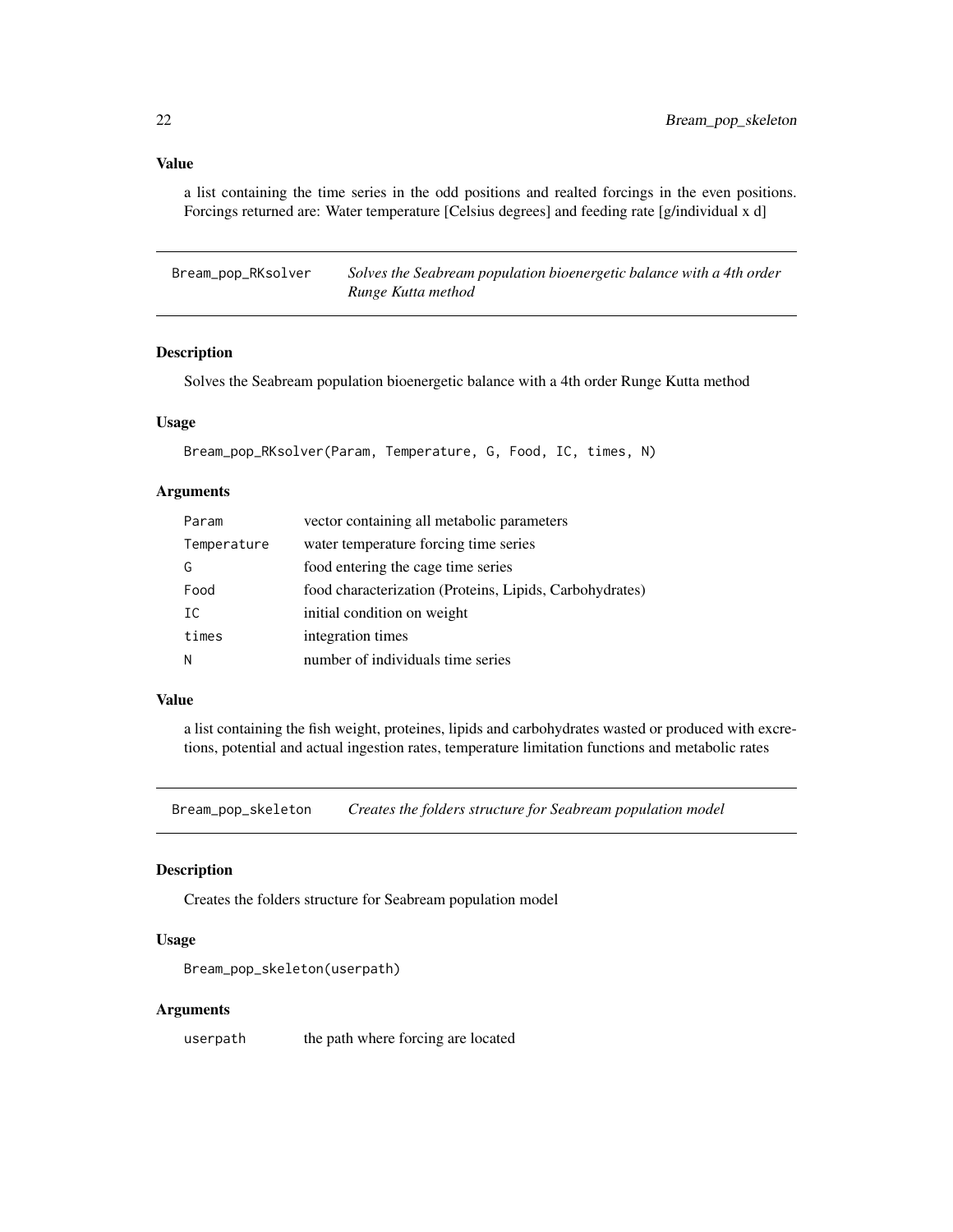<span id="page-22-0"></span>Bream\_spatial\_dataloader

*Function that loads forcings data for Bream spatialized model and performs the interpolation*

# Description

Function that loads forcings data for Bream spatialized model and performs the interpolation

# Usage

```
Bream_spatial_dataloader(userpath)
```
# Arguments

userpath the path where folder containing model inputs and outputs is located

# Value

a list containing the time series in the odd positions and realted forcings in the even positions. Forcings returned are: Water temperature [Celsius degrees] and feeding rate [g/individual x d]

Bream\_spatial\_loop *Bream bioenergetic spatialized model - spatialization loop*

#### Description

Solves the bioenergetic balance for Bream

#### Usage

Bream\_spatial\_loop(userpath, forcings)

# Arguments

| userpath | the path where the working folder is located                                                                                                                                                            |
|----------|---------------------------------------------------------------------------------------------------------------------------------------------------------------------------------------------------------|
| forcings | a list containing the time series in the odd positions and realted forcings in the<br>even positions. Forcings returned are: Water temperature [Celsius degrees] and<br>feeding rate [g/individual x d] |

# Value

A list containing model outputs: weight, excreted quantities and quantities to waste, actual and potential ingestion, temperature limitation functions and metabolic rates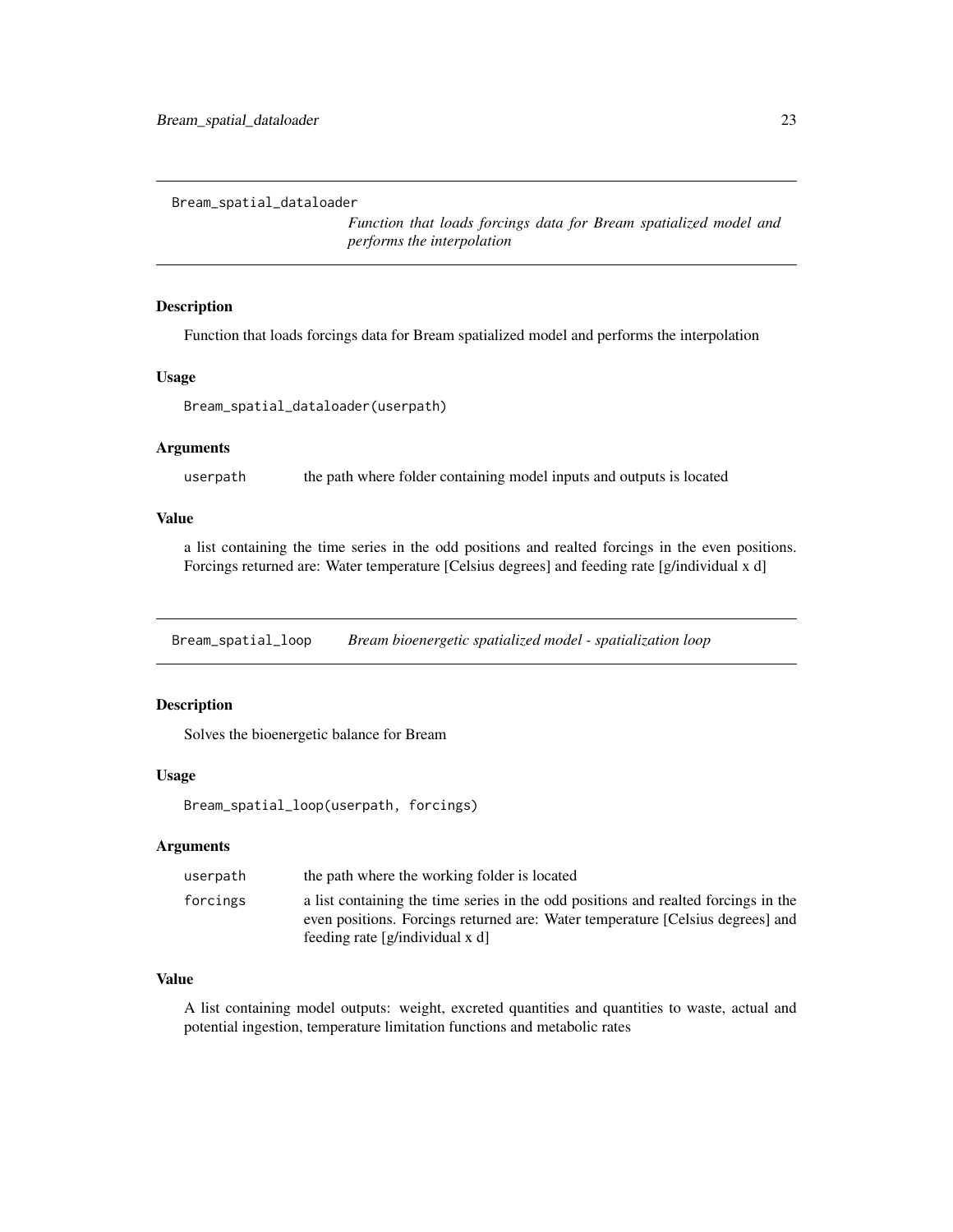<span id="page-23-0"></span>Bream\_spatial\_main *Bream bioenergetic spatialized model - spatialization loop*

# Description

Solves the bioenergetic balance for Bream

#### Usage

Bream\_spatial\_main(userpath, forcings)

# Arguments

| userpath | the path where the working folder is located                                     |
|----------|----------------------------------------------------------------------------------|
| forcings | list containing the time series in the odd positions and realted forcings in the |
|          | even positions. Forcings imputted are: Water temperature [Celsius degrees] and   |
|          | feeding rate $[g/indivial]$                                                      |

#### Value

saves .nc; .csv and .asc outputs in the 'Outputs' folder

Bream\_spatial\_post *Postprocess the Bream spatialized model results*

# Description

Postprocess the Bream spatialized model results

# Usage

Bream\_spatial\_post(userpath, output, times, Dates, CS)

# Arguments

| userpath | the path where the working folder is located               |
|----------|------------------------------------------------------------|
| output   | output list containing the output of the RK solver         |
| times    | the vector containing informations on integration extremes |
| Dates    | the vector containing the date                             |
| CS.      | the commercial size of Bream                               |

# Value

a list containing the model outputs saved by the main script to .nc; .csv and .asc files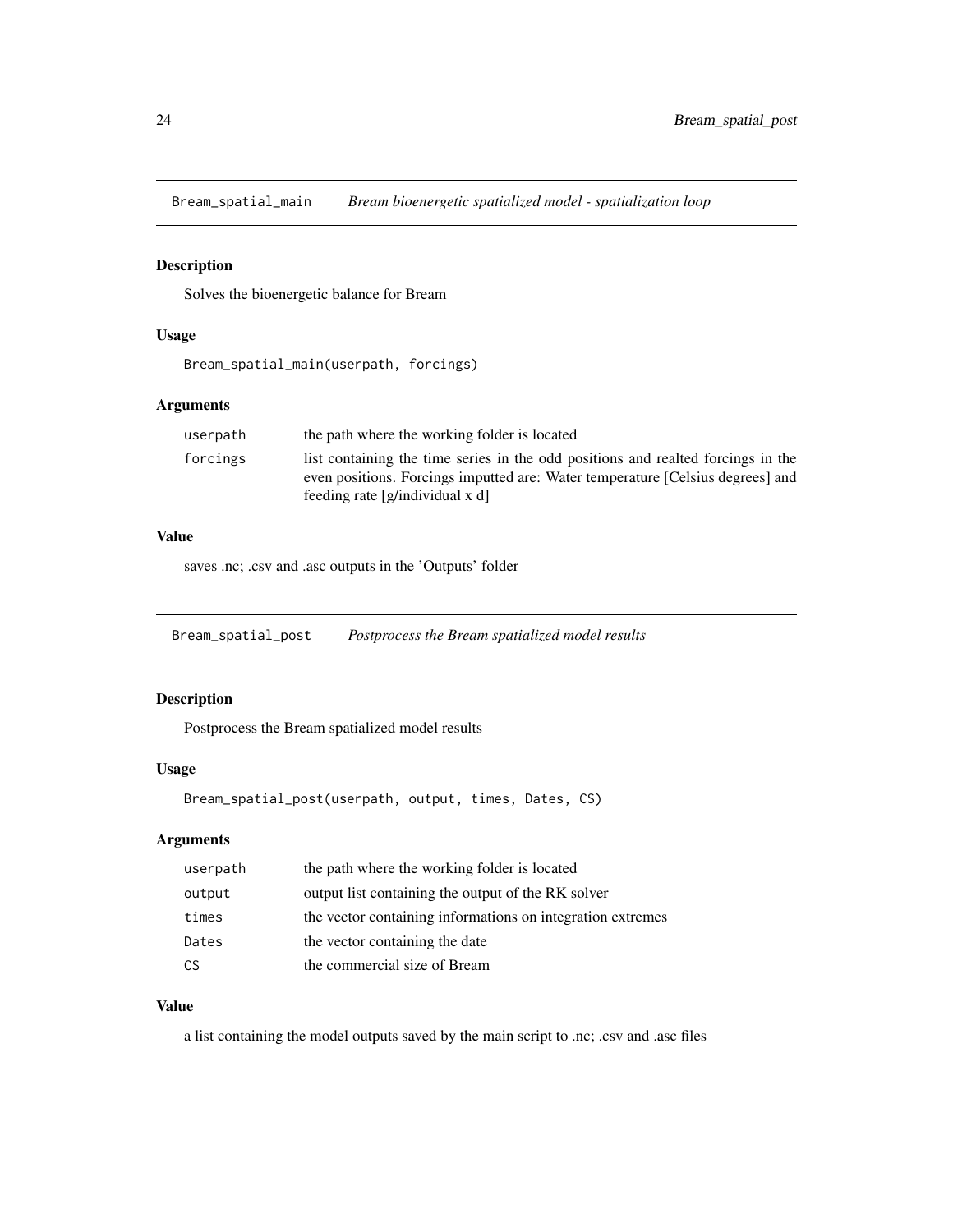<span id="page-24-0"></span>Bream\_spatial\_pre *Bream bioenergetic spatialized model preprocessor*

# Description

Bream bioenergetic spatialized model preprocessor

# Usage

```
Bream_spatial_pre(userpath, forcings)
```
# Arguments

| userpath | the path where folder containing model inputs and outputs is located |
|----------|----------------------------------------------------------------------|
| forcings | a list containing forcings used by the model                         |

# Value

a list containing the data used in the main script

Bream\_spatial\_pre\_int *Bream bioenergetic spatialized model preprocessor - used inside spatialization loop*

# Description

Bream bioenergetic spatialized model preprocessor - used inside spatialization loop

#### Usage

```
Bream_spatial_pre_int(userpath, forcings)
```
#### Arguments

| userpath | the path where folder containing model inputs and outputs is located |
|----------|----------------------------------------------------------------------|
| forcings | a list containing forcings used by the model                         |

# Value

a list containing the data used by the main script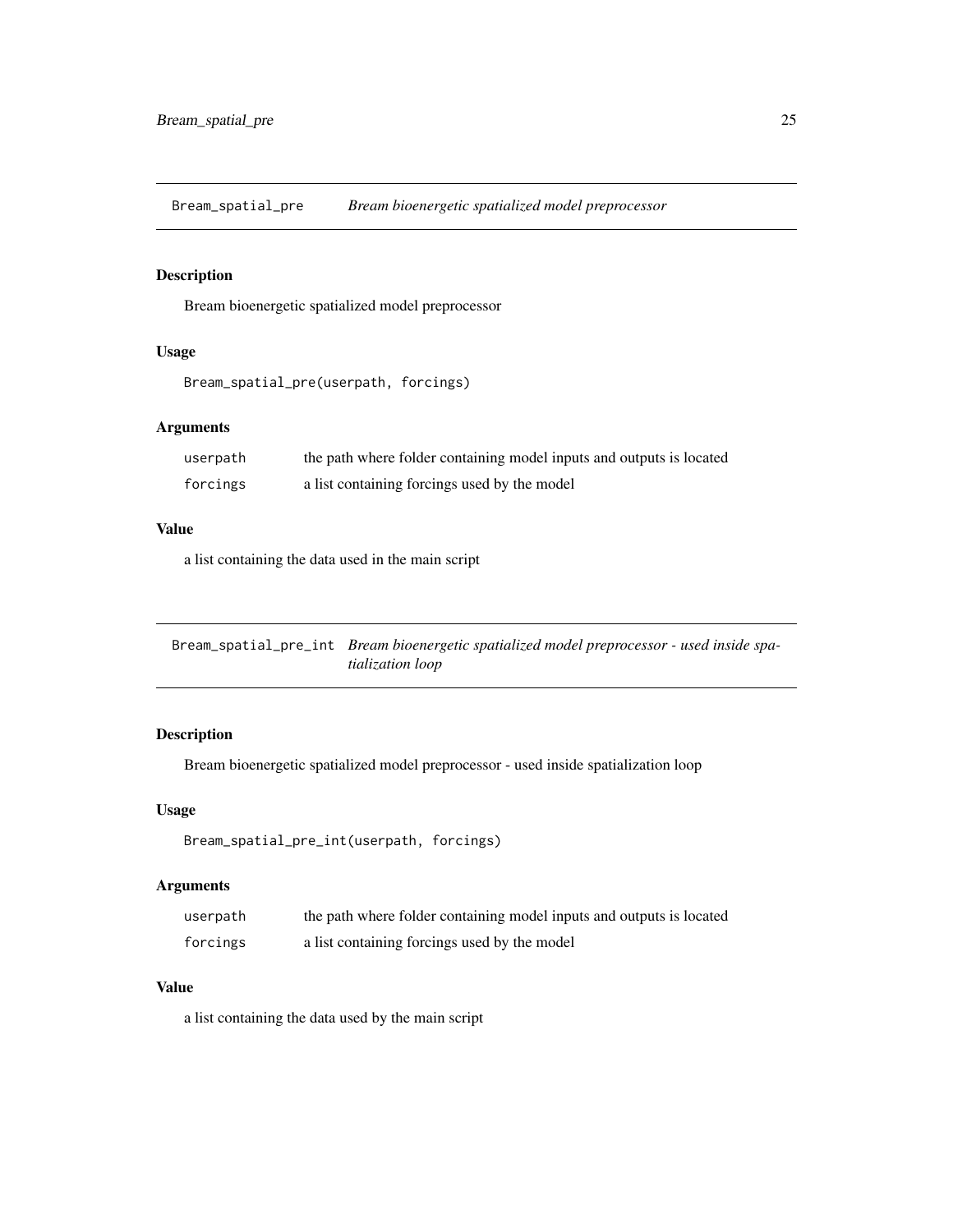```
Bream_spatial_RKsolver
```
*Solves the Seabream bioenergetic balance with a 4th order Runge Kutta method - used in spatialized model*

#### Description

Solves the Seabream bioenergetic balance with a 4th order Runge Kutta method - used in spatialized model

#### Usage

```
Bream_spatial_RKsolver(Param, Temperature, G, Food, IC, times)
```
#### Arguments

| Param       | vector containing all metabolic parameters                      |
|-------------|-----------------------------------------------------------------|
| Temperature | water temperature forcing time series                           |
| G           | food entering the cage time series                              |
| Food        | food characterization (Proteins, Lipids, Carbohydrates)         |
| IC          | initial conditions                                              |
| times       | vector containing integration extremes and integration timestep |

#### Value

a list containing the fish weight, proteines, lipids and carbohydrates wasted or produced with excretions, potential and actual ingestion rates, temperature limitation functions and metabolic rates

Bream\_spatial\_skeleton

*Creates the folders structure for Bream spatialized model*

# Description

Creates the folders structure for Bream spatialized model

# Usage

```
Bream_spatial_skeleton(userpath)
```
# Arguments

userpath the path where forcing are located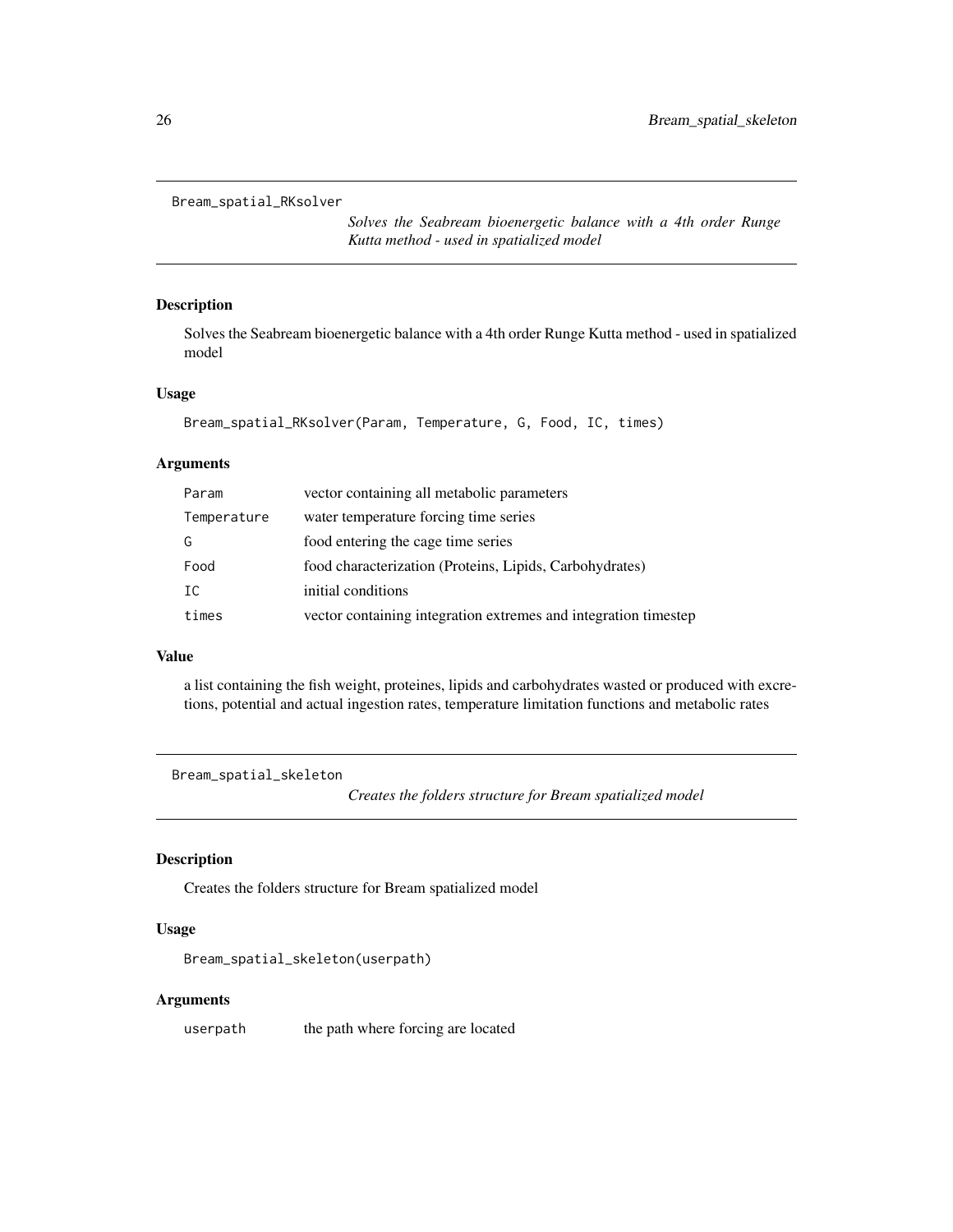<span id="page-26-0"></span>ClamF\_ind\_dataloader *Function that loads forcings data for Clam individual bioenergetic model (alternative version) and performs the interpolation*

# Description

Function that loads forcings data for Clam individual bioenergetic model (alternative version) and performs the interpolation

#### Usage

ClamF\_ind\_dataloader(userpath)

#### Arguments

userpath the path where folder containing model inputs and outputs is located

# Value

a list containing the time series in the odd positions and realted forcings in the even positions. Forcings returned are: Water temperature [Celsius degrees], Chlorophyll a concentration [mgChla/m^3]

ClamF\_ind\_equations *Clam bioenergetic individual model differential equations (alternative version)*

# Description

Clam bioenergetic individual model differential equations (alternative version)

# Usage

ClamF\_ind\_equations(Param, Tint, Chlint, Ww)

# Arguments

| Param  | a vector containing model parameters         |
|--------|----------------------------------------------|
| Tint   | the interpolated water temperature at time t |
| Chlint | the interpolated chlorophyll at time t       |
| Ww     | clam wet weight at time t                    |

#### Value

a list containing the clam weights, temperature limitation functions and metabolic rates at time t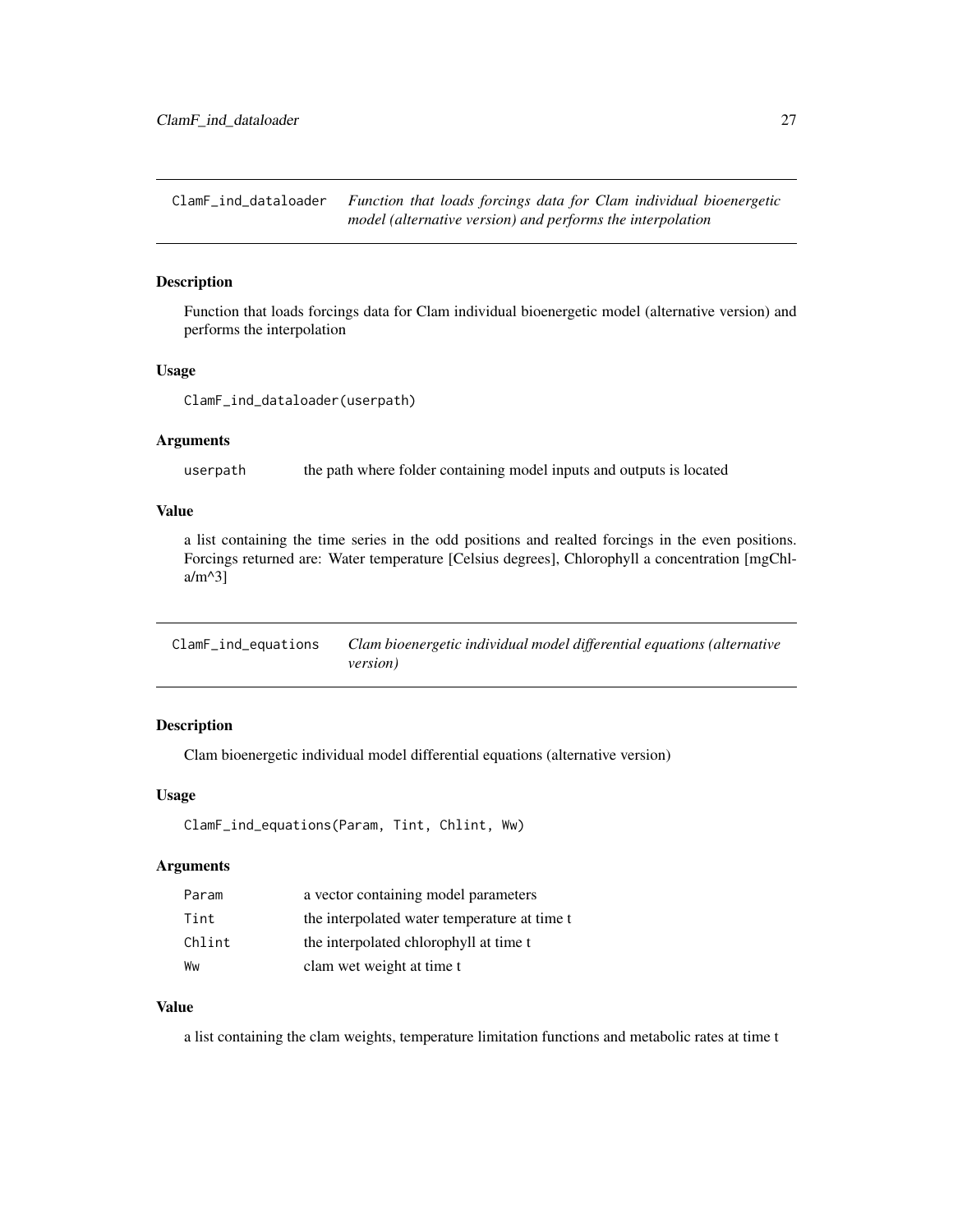<span id="page-27-0"></span>

#### Description

Clam bioenergetic individual model (alternative version)

#### Usage

ClamF\_ind\_main(userpath, forcings)

# Arguments

| userpath | the path where the working folder is located                                                                                                                      |
|----------|-------------------------------------------------------------------------------------------------------------------------------------------------------------------|
| forcings | a list containing the time series in the odd positions and realted forcings in the<br>even positions. Forcings returned are: Water temperature [Celsius degrees], |
|          | Chlorophyll a concentration $[mgChI-a/m^3]$                                                                                                                       |

# Value

A list containing model outputs: weights, temperature limitation functions and metabolic rates

| ClamF_ind_post | Postprocess the Clam indivual bioenergetic model (alternative ver- |  |
|----------------|--------------------------------------------------------------------|--|
|                | sion) results                                                      |  |

# Description

Postprocess the Clam indivual bioenergetic model (alternative version) results

#### Usage

ClamF\_ind\_post(userpath, output, times, Dates, CS)

# Arguments

| userpath | the path where the working folder is located               |
|----------|------------------------------------------------------------|
| output   | output list containing the output of the RK solver         |
| times    | the vector containing informations on integration extremes |
| Dates    | the vector containing the date                             |
| CS.      | the commercial size of Clam                                |

# Value

a list containing the clam weights, temperature limitation functions and metabolic rates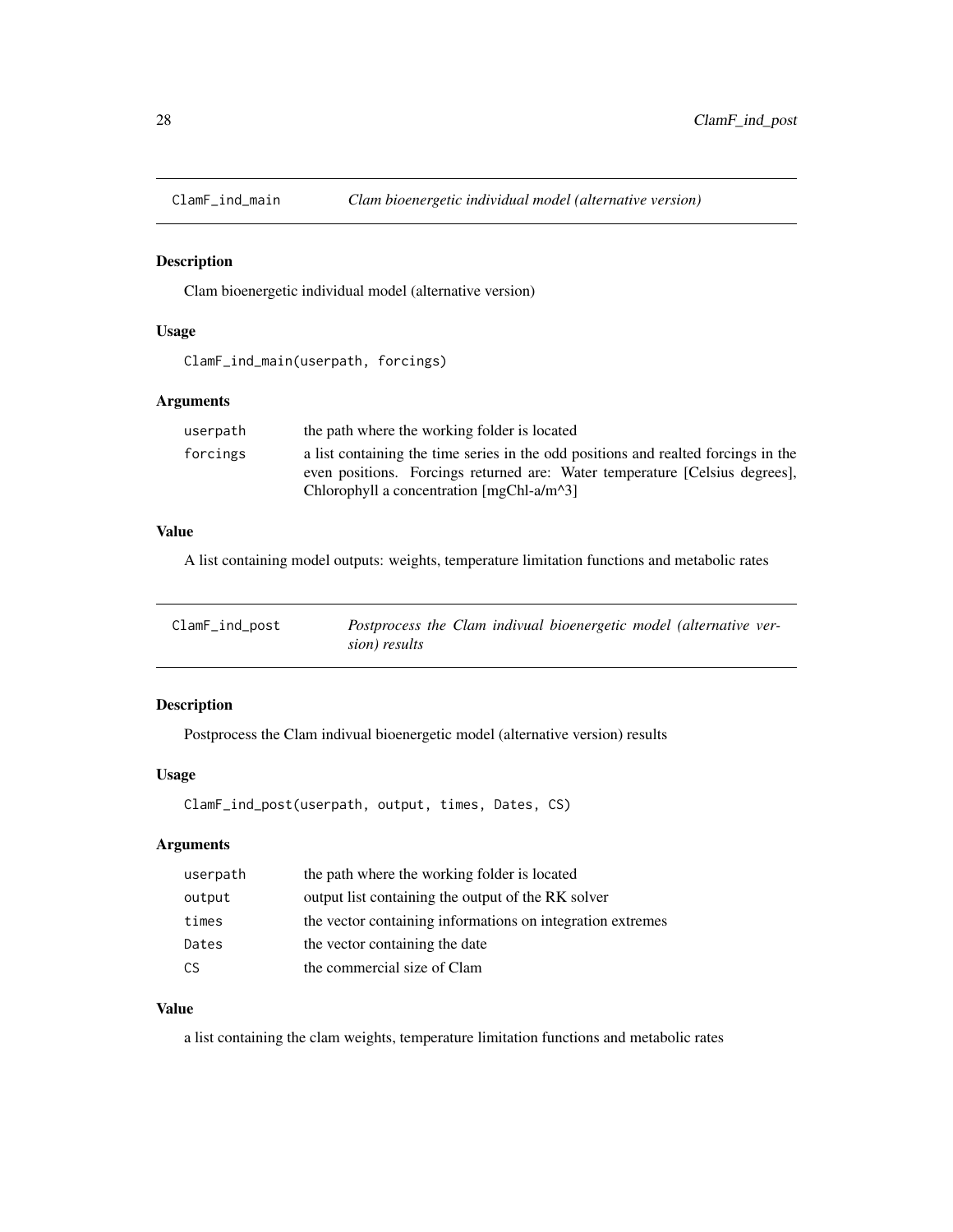<span id="page-28-0"></span>ClamF\_ind\_pre *Clam bioenergetic individual model preprocessor (alternativer version)*

# Description

Clam bioenergetic individual model preprocessor (alternativer version)

# Usage

```
ClamF_ind_pre(userpath, forcings)
```
#### Arguments

| userpath | the path where folder containing model inputs and outputs is located |
|----------|----------------------------------------------------------------------|
| forcings | a list containing model forcings                                     |

# Value

a list containing the time series in the odd positions and realted forcings in the even positions. Forcings returned are: Water temperature [Celsius degrees], Chlorophyll a concentration [mgChla/m^3]

| ClamF_ind_RKsolver | Solves the Clam bioenergetic balance (alternative version) with a 4th |
|--------------------|-----------------------------------------------------------------------|
|                    | order Runge Kutta method                                              |

# Description

Solves the Clam bioenergetic balance (alternative version) with a 4th order Runge Kutta method

#### Usage

ClamF\_ind\_RKsolver(Param, times, IC, Tint, Chlint)

# Arguments

| Param  | a vector containing model parameters           |
|--------|------------------------------------------------|
| times  | integration extremes and integration timestep  |
| IC.    | initial condition                              |
| Tint   | the interpolated water temperature time series |
| Chlint | the interpolated chlorophyll a time series     |

# Value

a list containing the clam weights, temperature limitation functions and metabolic rates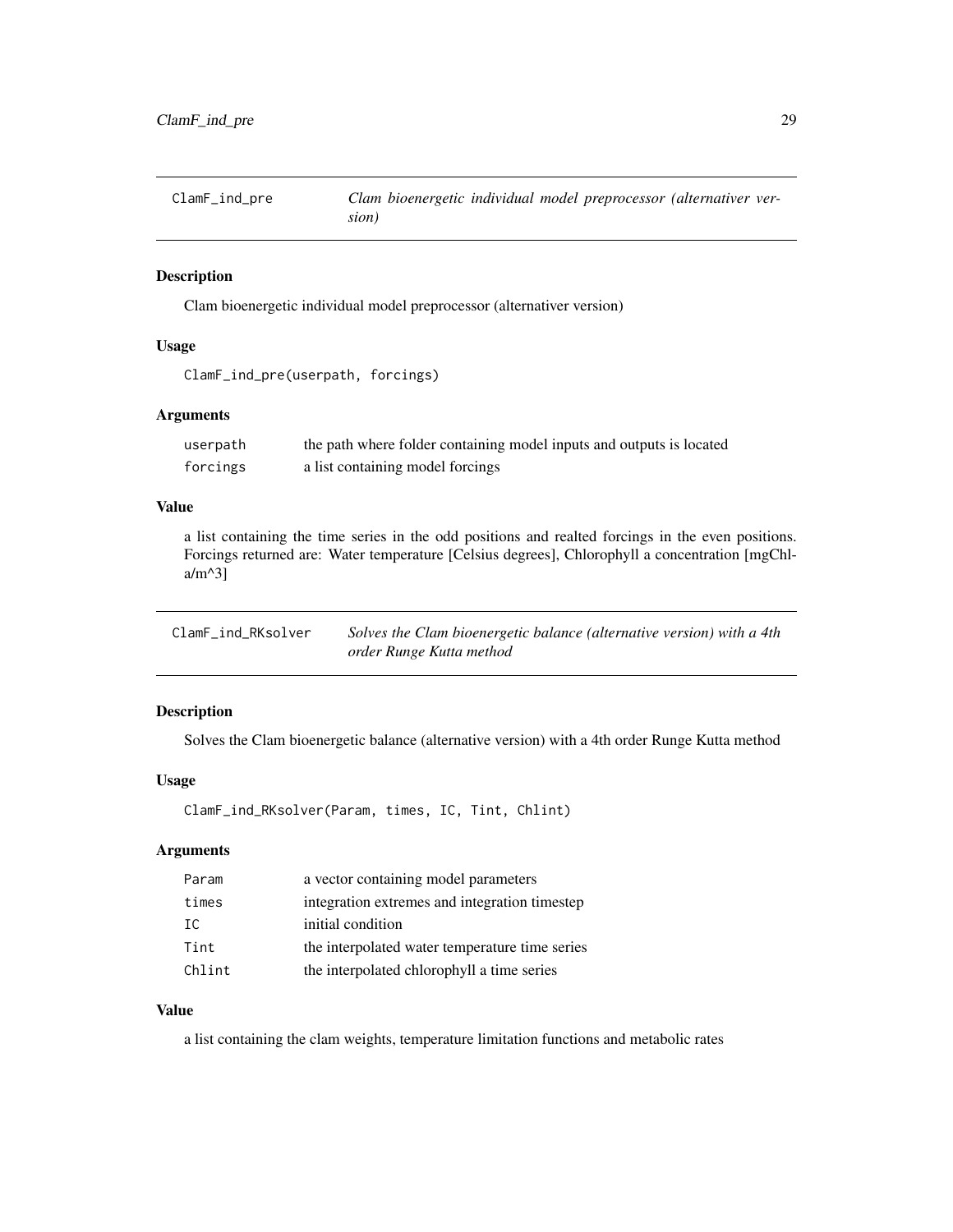<span id="page-29-0"></span>

# Description

Creates the folders structure for Clam individual bioenergetic model (alternative version)

# Usage

ClamF\_ind\_skeleton(userpath)

#### Arguments

userpath the path where forcing are located

ClamF\_pop\_dataloader *Function that loads forcings data for Clam population model (alternative version) and performs the interpolation*

# Description

Function that loads forcings data for Clam population model (alternative version) and performs the interpolation

#### Usage

ClamF\_pop\_dataloader(userpath)

#### Arguments

userpath the path where folder containing model inputs and outputs is located

# Value

a list containing the time series in the odd positions and realted forcings in the even positions. Forcings returned are: Water temperature [Celsius degrees], Chlorophyll a concentration [mgChla/m^3]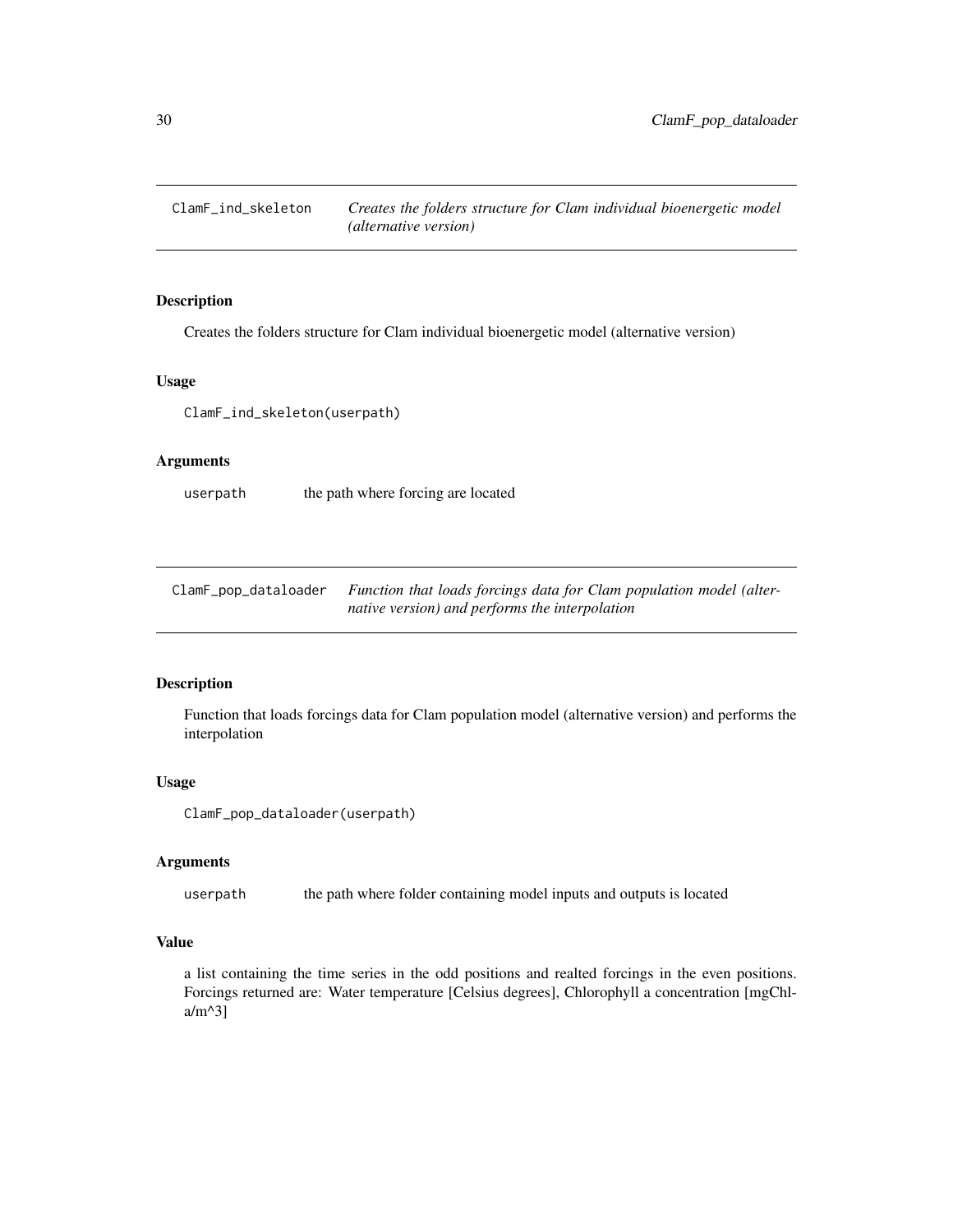<span id="page-30-0"></span>ClamF\_pop\_equations *Clam bioenergetic population model differential equations (alternative version)*

# Description

Clam bioenergetic population model differential equations (alternative version)

# Usage

```
ClamF_pop_equations(Param, Tint, Chlint, Ww)
```
# Arguments

| Param  | a vector containing model parameters         |
|--------|----------------------------------------------|
| Tint   | the interpolated water temperature at time t |
| Chlint | the interpolated chlorophyll at time t       |
| Ww     | clam wet weight at time t                    |

#### Value

a list containing the clam weights, temperature limitation functions and metabolic rates at time t

| ClamF_pop_loop | Function that runs the Monte Carlo simulation for the Clam popula- |
|----------------|--------------------------------------------------------------------|
|                | tion model (alternative version)                                   |

# Description

Function that runs the Monte Carlo simulation for the Clam population model (alternative version)

#### Usage

```
ClamF_pop_loop(Param, times, IC, Tint, Chlint, N, userpath)
```

| Param    | a vector containing model parameters           |
|----------|------------------------------------------------|
| times    | integration extremes and integration timestep  |
| IC       | initial condition                              |
| Tint     | the interpolated water temperature time series |
| Chlint   | the interpolated chlorophyll a time series     |
| N        | time series with number of individuals         |
| userpath | the path where the working folder is located   |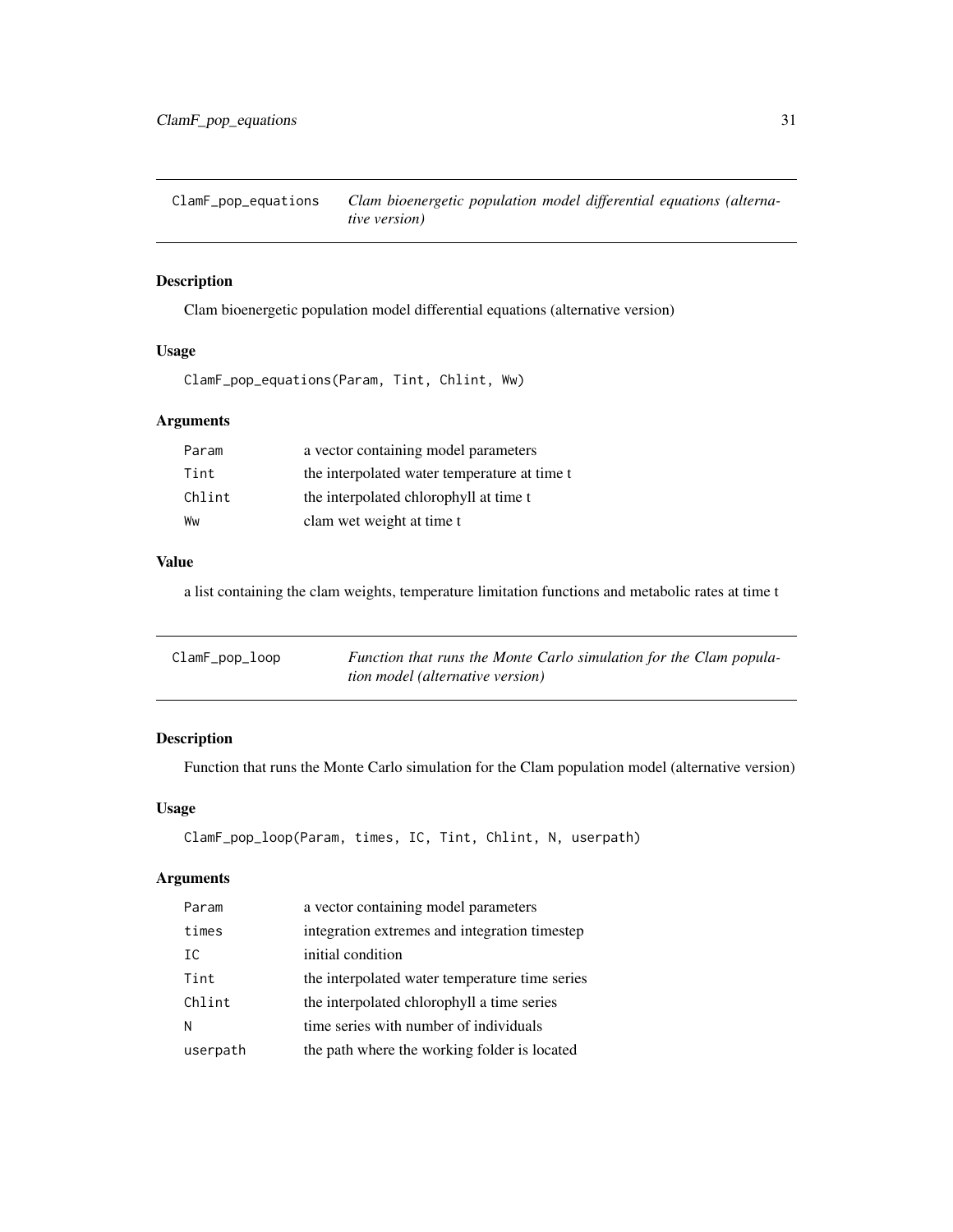<span id="page-31-0"></span>a list with RK solver outputs

ClamF\_pop\_main *Clam bioenergetic population model (alternative version)*

# Description

Clam bioenergetic population model (alternative version)

#### Usage

ClamF\_pop\_main(userpath, forcings)

# Arguments

| userpath | the path where the working folder is located                                                                                                                                                                     |
|----------|------------------------------------------------------------------------------------------------------------------------------------------------------------------------------------------------------------------|
| forcings | a list containing the time series in the odd positions and realted forcings in the<br>even positions. Forcings returned are: Water temperature [Celsius degrees],<br>Chlorophyll a concentration $[mgChI-a/m^3]$ |

# Value

A list containing model outputs: weights, temperature limitation functions and metabolic rates

| ClamF_pop_post | Postprocess the Clam population bioenergetic model results (alterna- |
|----------------|----------------------------------------------------------------------|
|                | <i>tive model</i> )                                                  |

# Description

Postprocess the Clam population bioenergetic model results (alternative model)

# Usage

```
ClamF_pop_post(userpath, output, times, Dates, N, CS)
```

| userpath | the path where the working folder is located               |
|----------|------------------------------------------------------------|
| output   | output list containing the output of the RK solver         |
| times    | the vector containing informations on integration extremes |
| Dates    | the vector containing the date                             |
| N        | the number of individuals                                  |
| CS       | the commercial size of Clam                                |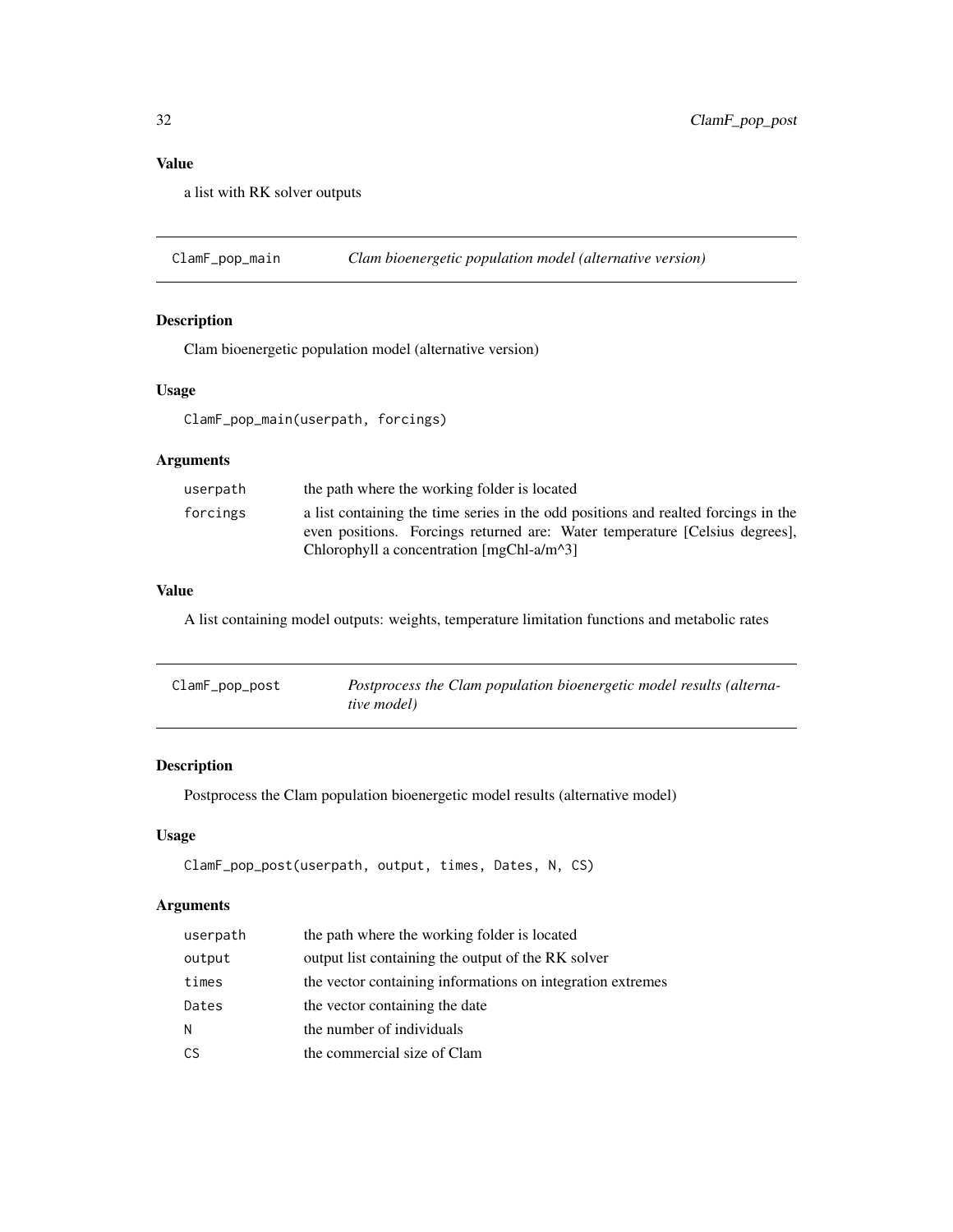# <span id="page-32-0"></span>ClamF\_pop\_pre 33

# Value

a list containing the clam weights, temperature limitation functions and metabolic rates

| ClamF_pop_pre | Clam bioenergetic population model (alternative version) preproces- |
|---------------|---------------------------------------------------------------------|
|               | sor                                                                 |

# Description

Clam bioenergetic population model (alternative version) preprocessor

# Usage

ClamF\_pop\_pre(userpath, forcings)

# Arguments

| userpath | the path where folder containing model inputs and outputs is located |
|----------|----------------------------------------------------------------------|
| forcings | a list containing model forcings                                     |

# Value

a list containing the time series in the odd positions and realted forcings in the even positions. Forcings returned are: Water temperature [Celsius degrees], Chlorophyll a concentration [mgChla/m^3]

| ClamF_pop_RKsolver | Solves the Clam bioenergetic balance (alternative version) with a 4th |
|--------------------|-----------------------------------------------------------------------|
|                    | order Runge Kutta method                                              |

# Description

Solves the Clam bioenergetic balance (alternative version) with a 4th order Runge Kutta method

# Usage

```
ClamF_pop_RKsolver(Param, times, IC, Tint, Chlint)
```

| Param  | a vector containing model parameters           |
|--------|------------------------------------------------|
| times  | integration extremes and integration timestep  |
| IC     | initial condition on weight                    |
| Tint   | the interpolated water temperature time series |
| Chlint | the interpolated chlorophyll a time series     |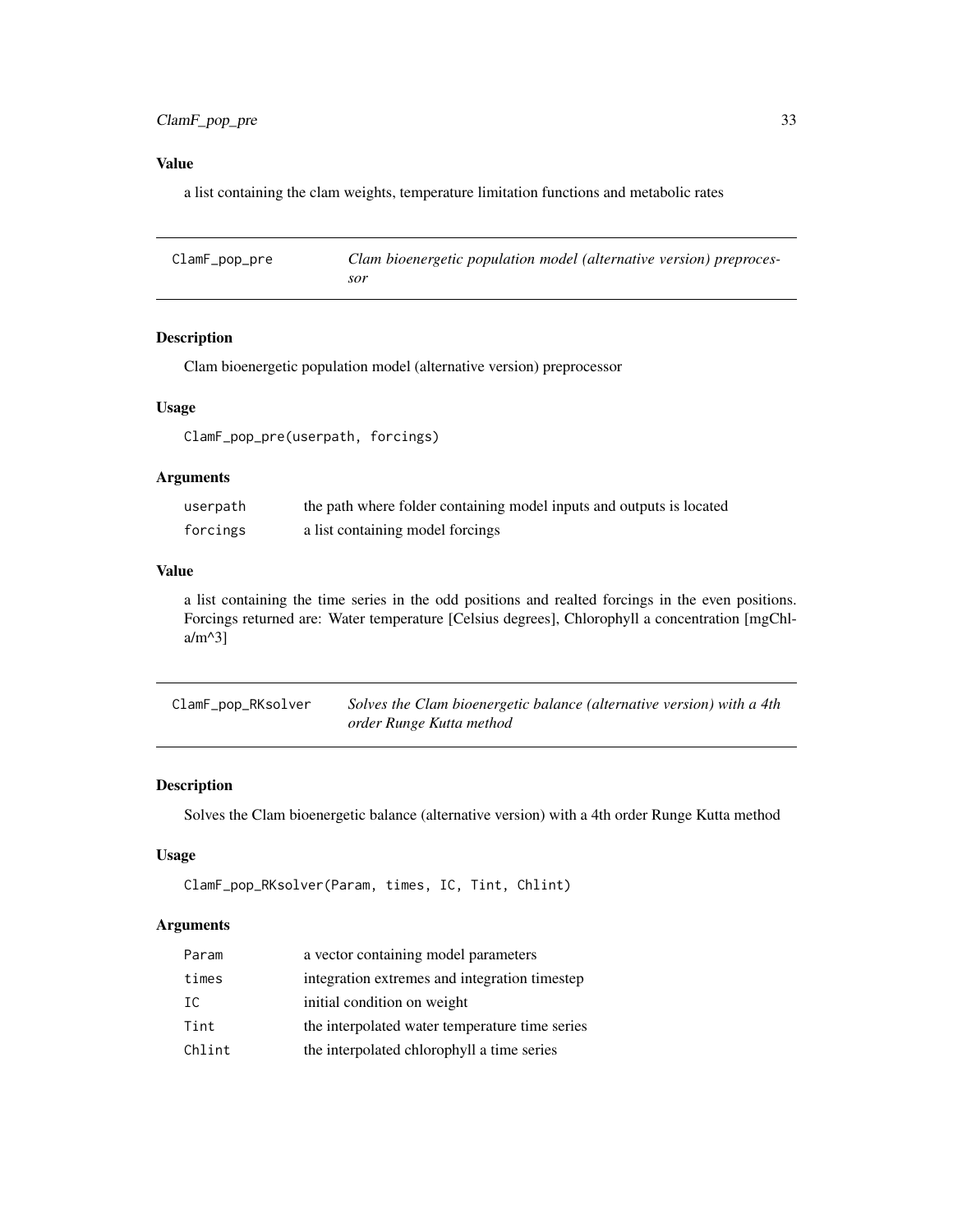<span id="page-33-0"></span>a list containing the clam weights, temperature limitation functions and metabolic rates

ClamF\_pop\_skeleton *Creates the folders structure for Clam population model (alternative version)*

#### **Description**

Creates the folders structure for Clam population model (alternative version)

#### Usage

ClamF\_pop\_skeleton(userpath)

#### Arguments

userpath the path where forcing are located

Clam\_ind\_dataloader *Function that loads forcings data for Clam individual bioenergetic model and performs the interpolation*

#### Description

Function that loads forcings data for Clam individual bioenergetic model and performs the interpolation

#### Usage

```
Clam_ind_dataloader(userpath)
```
#### Arguments

userpath the path where folder containing model inputs and outputs is located

# Value

a list containing the time series in the odd positions and realted forcings in the even positions. Forcings returned are: Water temperature [Celsius degrees], Chlorophyll a concentration [mgChla/m^3], particulated organic carbon (POC) concentration [mgC/l], particulated organic matter (POM) concentration [mgC/l], total suspended solids (TSS) concentration [mg/l]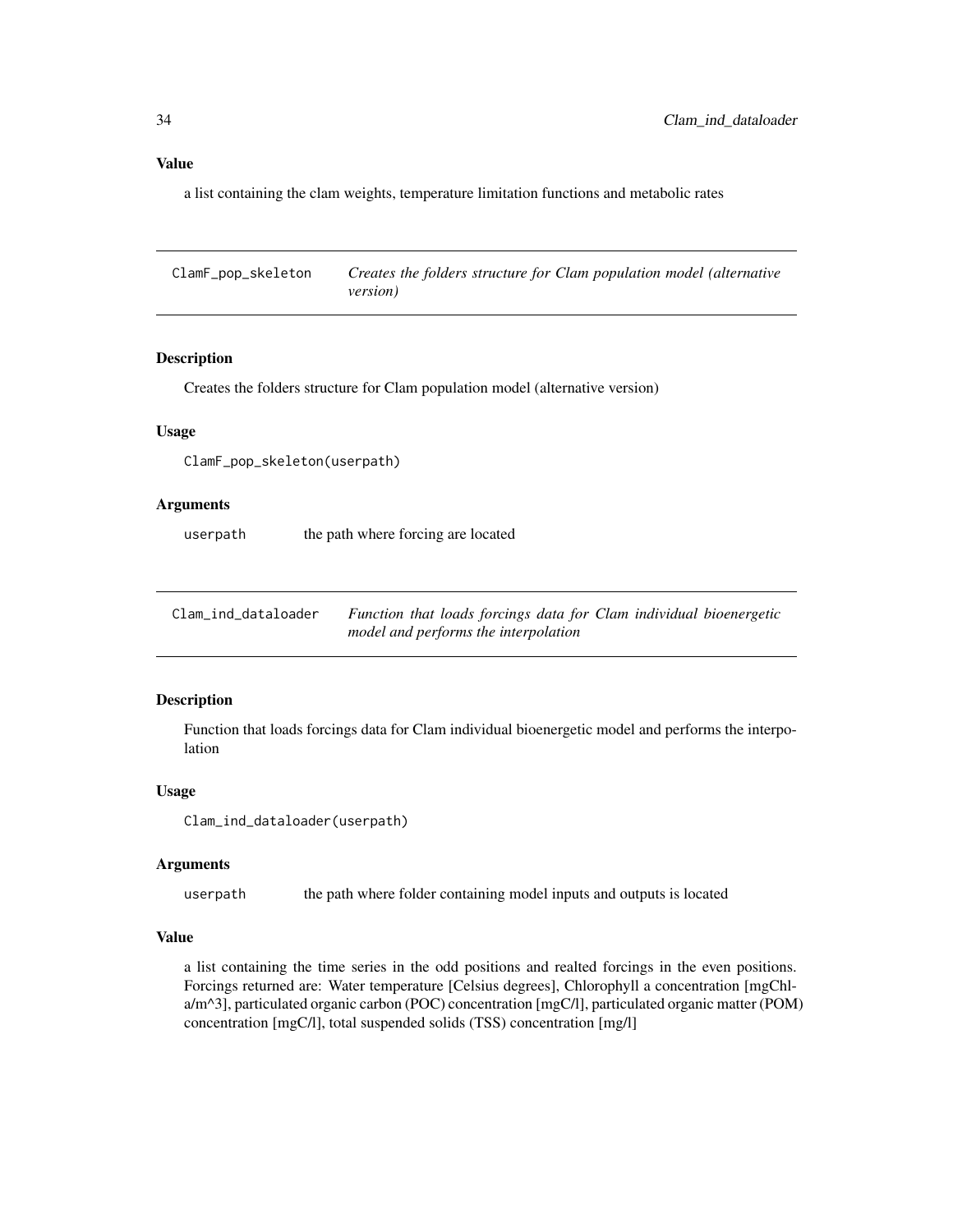<span id="page-34-0"></span>Clam\_ind\_equations *Clam bioenergetic individual model differential equations*

# Description

Clam bioenergetic individual model differential equations

# Usage

Clam\_ind\_equations(Param, Tint, Phy, DT, POCint, POMint, TSSint, Wd)

# Arguments

| Param  | a vector containing model parameters         |
|--------|----------------------------------------------|
| Tint   | the interpolated water temperature at time t |
| Phy    | the interpolated phytoplankton at time t     |
| DT     | the interpolated detritus at time t          |
| POCint | the interpolated POC at time t               |
| POMint | the interpolated POM at time t               |
| TSSint | the interpolated TSS at time t               |
| Wd     | the weight of the clam at time t             |

#### Value

a list containing the clam weights, temperature limitation functions and metabolic rates at time t

Clam\_ind\_main *Clam bioenergetic individual model*

# Description

Clam bioenergetic individual model

#### Usage

```
Clam_ind_main(userpath, forcings)
```

| the path where the working folder is located                                                               |
|------------------------------------------------------------------------------------------------------------|
| a list containing the time series in the odd positions and realted forcings in the                         |
| even positions. Forcings returned are: Water temperature [Celsius degrees],                                |
| Chlorophyll a concentration [mgChl-a/m <sup><math>\land</math>3]</sup> , particulated organic carbon (POC) |
| concentration [mgC/l], particulated organic matter (POM) concentration [mgC/l],                            |
| total suspended solids (TSS) concentration [mg/l]                                                          |
|                                                                                                            |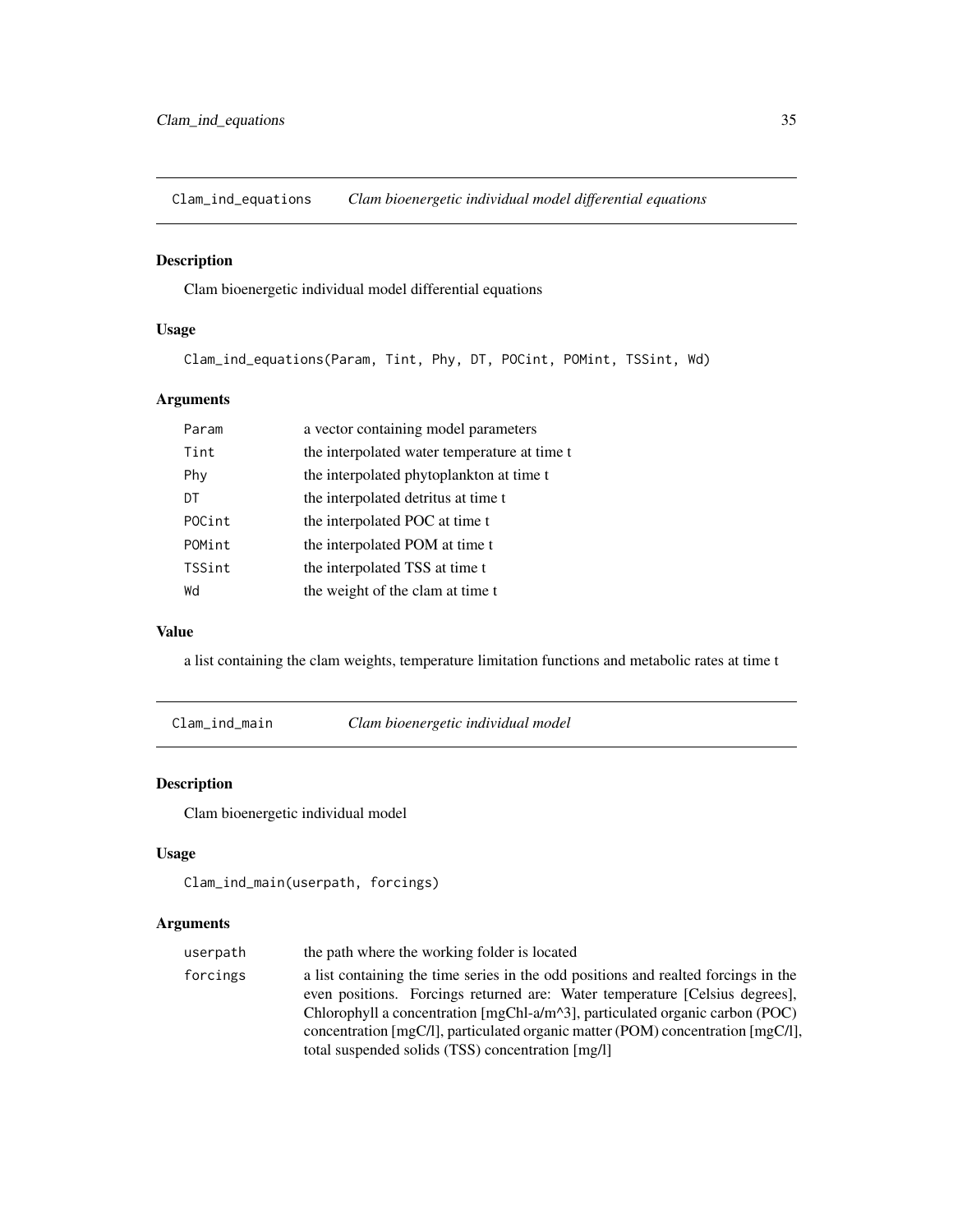<span id="page-35-0"></span>A list containing model outputs: weights, temperature limitation functions and metabolic rates

Clam\_ind\_post *Postprocess the Clam individual bioenergetic model results*

# Description

Postprocess the Clam individual bioenergetic model results

#### Usage

Clam\_ind\_post(userpath, output, times, Dates, CS)

# Arguments

| userpath | the path where the working folder is located               |
|----------|------------------------------------------------------------|
| output   | output list containing the output of the RK solver         |
| times    | the vector containing informations on integration extremes |
| Dates    | the vector containing the date                             |
| CS       | the commercial size of Clam                                |

# Value

a list containing the clam weights, temperature limitation functions and metabolic rates

Clam\_ind\_pre *Clam bioenergetic individual model preprocessor*

# Description

Clam bioenergetic individual model preprocessor

#### Usage

```
Clam_ind_pre(userpath, forcings)
```

| userpath | the path where folder containing model inputs and outputs is located |
|----------|----------------------------------------------------------------------|
| forcings | a list containing model forcings                                     |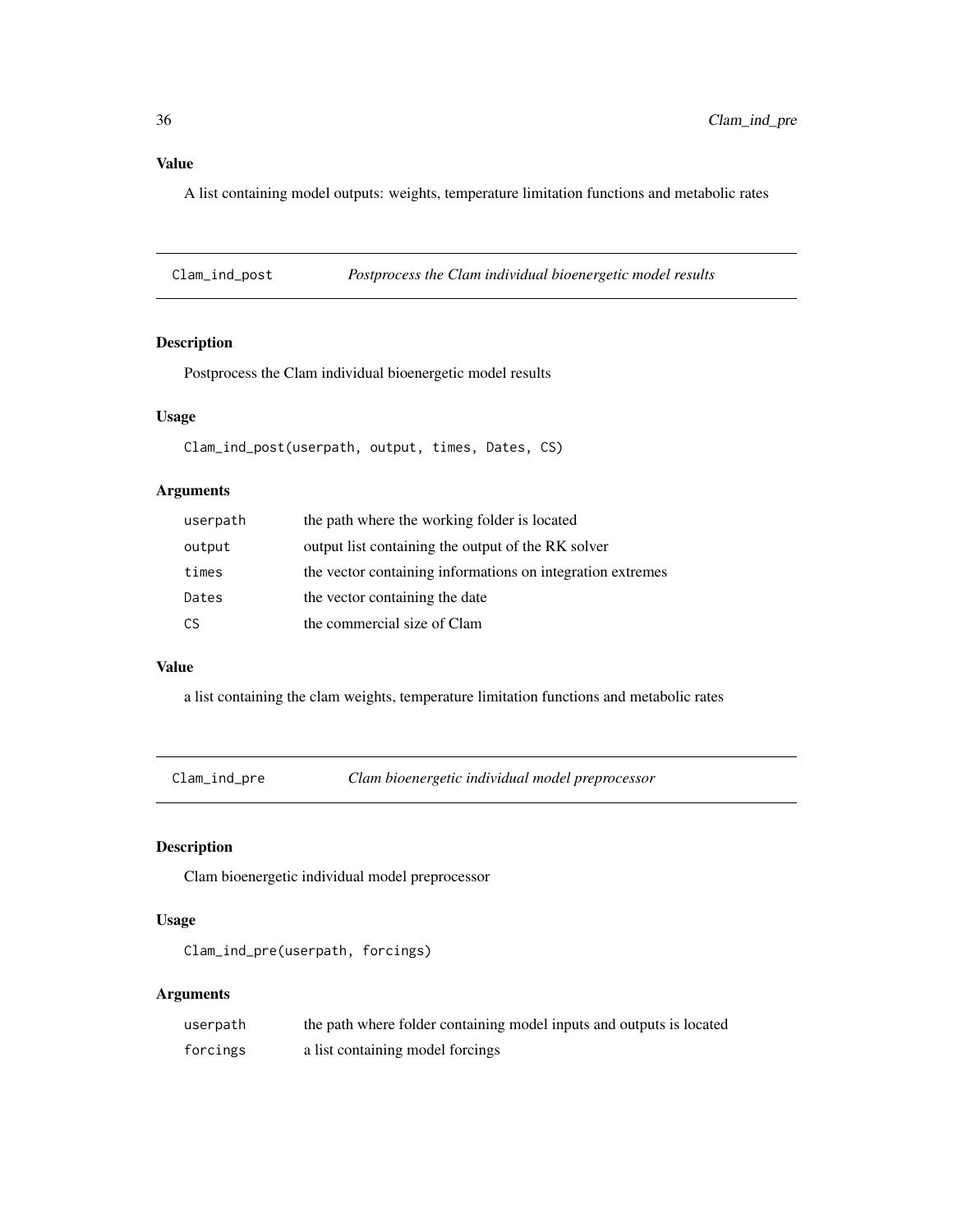<span id="page-36-0"></span>a list containing the time series in the odd positions and realted forcings in the even positions. Forcings returned are: Water temperature [Celsius degrees], Chlorophyll a concentration [mgChla/m^3], particulated organic carbon (POC) concentration [mgC/l], particulated organic matter (POM) concentration [mgC/l], total suspended solids (TSS) concentration [mg/l]

clam\_ind\_RKsolver *Solves the Clam individual bioenergetic balance with a 4th order Runge Kutta method*

#### Description

Solves the Clam individual bioenergetic balance with a 4th order Runge Kutta method

# Usage

clam\_ind\_RKsolver(Param, times, IC, Tint, Phyint, DTint, POCint, POMint, TSSint)

# Arguments

| Param  | a vector containing model parameters           |
|--------|------------------------------------------------|
| times  | integration extremes and integration timestep  |
| IC     | initial condition                              |
| Tint   | the interpolated water temperature time series |
| Phyint | the interpolated phytoplankton time series     |
| DTint  | the interpolated detritus time series          |
| POCint | the interpolated POC time series               |
| POMint | the interpolated POM time series               |
| TSSint | the interpolated TSS time series               |

#### Value

a list containing the clam weights, temperature limitation functions and metabolic rates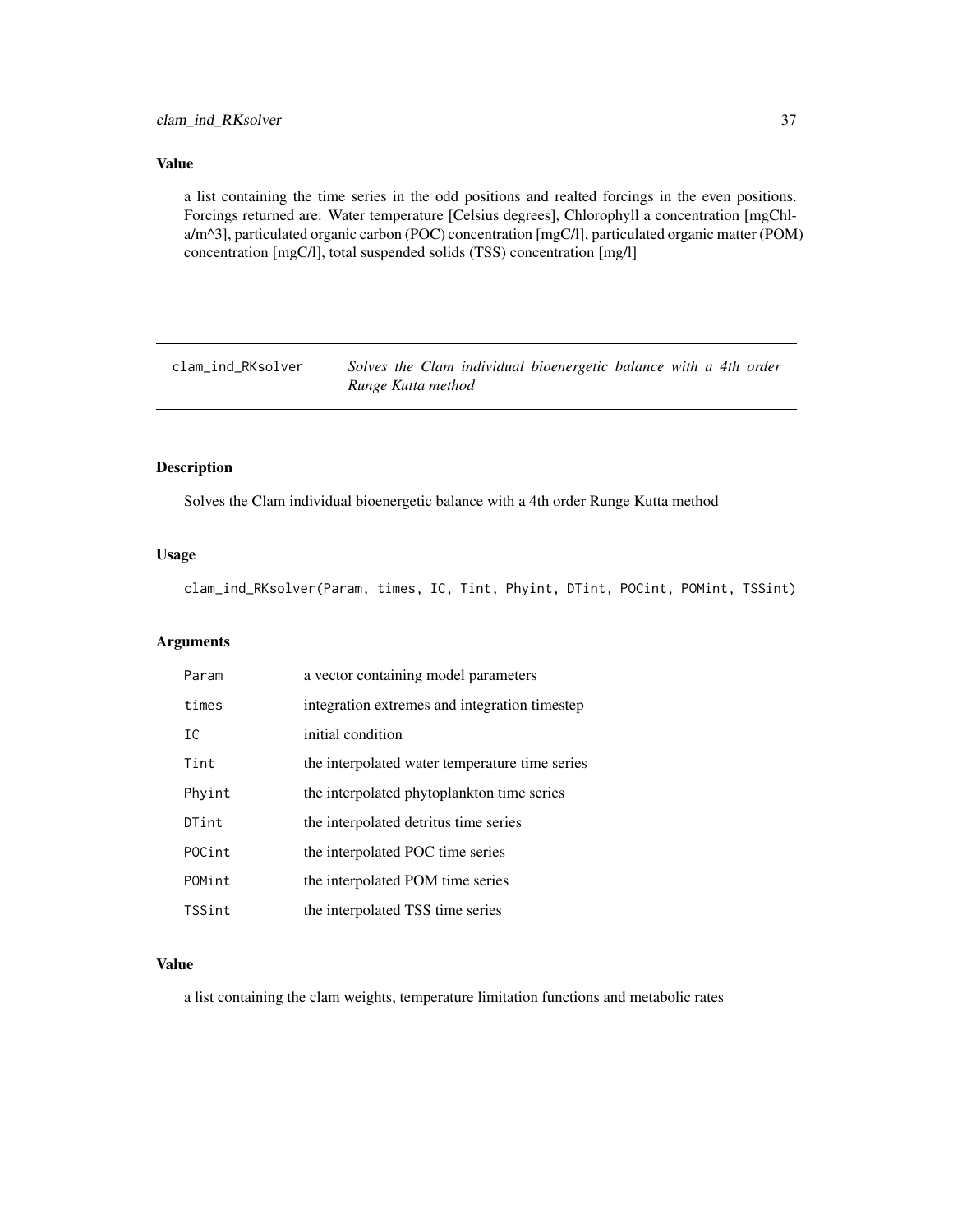<span id="page-37-0"></span>Clam\_ind\_skeleton *Creates the folders structure for Clam individual bioenergetic model*

# Description

Creates the folders structure for Clam individual bioenergetic model

# Usage

```
Clam_ind_skeleton(userpath)
```
# Arguments

userpath the path where forcing are located

| Clam_pop_dataloader | Function that loads forcings data for Clam population model and per- |
|---------------------|----------------------------------------------------------------------|
|                     | forms the interpolation                                              |

# Description

Function that loads forcings data for Clam population model and performs the interpolation

#### Usage

```
Clam_pop_dataloader(userpath)
```
# Arguments

userpath the path where folder containing model inputs and outputs is located

#### Value

a list containing the time series in the odd positions and realted forcings in the even positions. Forcings returned are: Water temperature [Celsius degrees], Chlorophyll a concentration [mgChla/m^3], particulated organic carbon (POC) concentration [mgC/l], particulated organic matter (POM) concentration [mgC/l], total suspended solids (TSS) concentration [mg/l]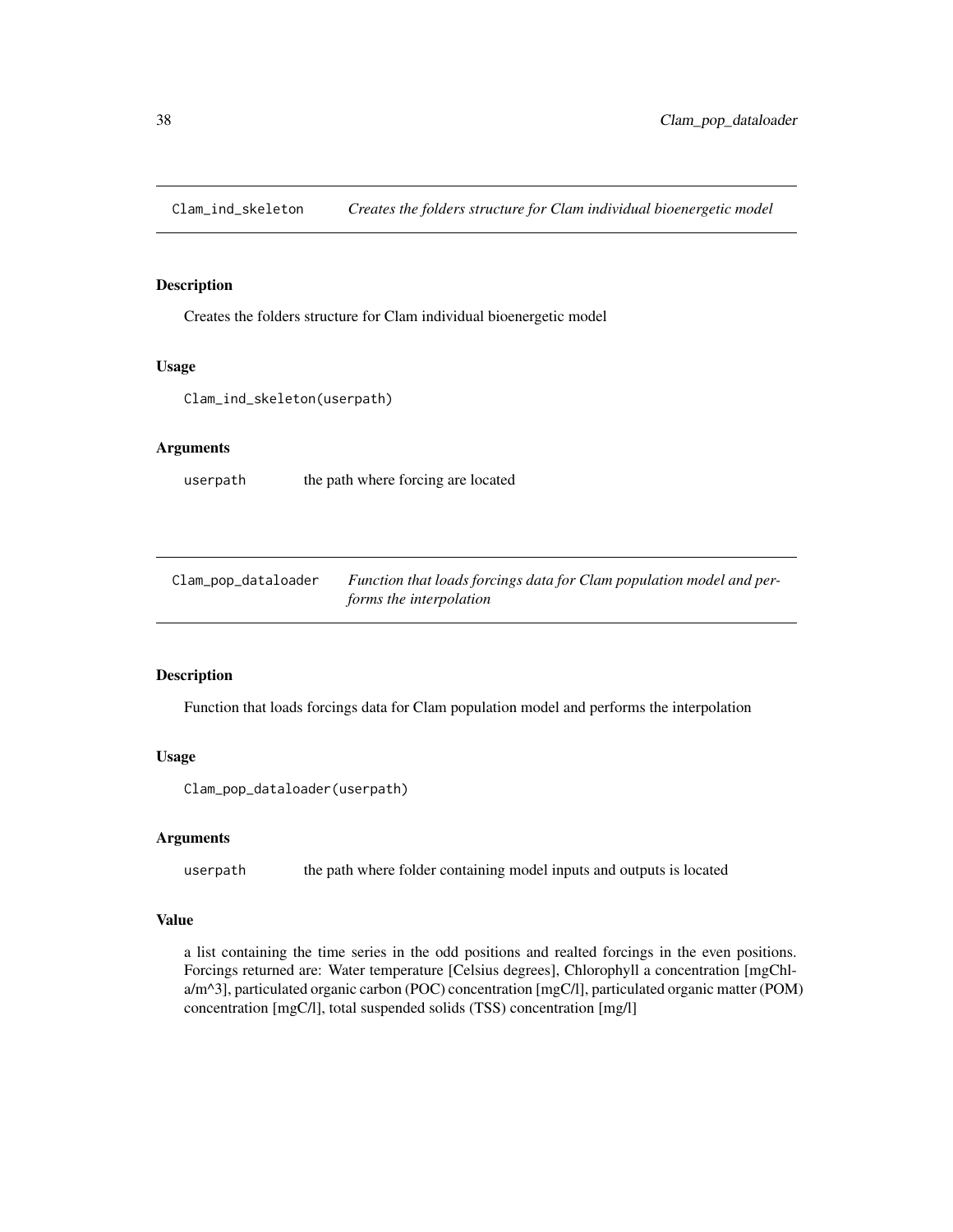<span id="page-38-0"></span>Clam\_pop\_equations *Clam bioenergetic population model differential equations*

# Description

Clam bioenergetic population model differential equations

# Usage

Clam\_pop\_equations(Param, Tint, Phy, DT, POCint, POMint, TSSint, Wd)

# Arguments

| Param  | a vector containing model parameters         |
|--------|----------------------------------------------|
| Tint   | the interpolated water temperature at time t |
| Phy    | the interpolated phytoplankton at time t     |
| DT     | the interpolated detritus at time t          |
| POCint | the interpolated POC at time t               |
| POMint | the interpolated POM at time t               |
| TSSint | the interpolated TSS at time t               |
| Wd     | the weight of the clam at time t             |

#### Value

a list containing the clam weights, temperature limitation functions and metabolic rates at time t

| Clam_pop_loop | Function that runs the Monte Carlo simulation for the Clam popula- |
|---------------|--------------------------------------------------------------------|
|               | tion model                                                         |

# Description

Function that runs the Monte Carlo simulation for the Clam population model

# Usage

Clam\_pop\_loop(Param, times, IC, Tint, Phyint, DTint, POCint, POMint, TSSint, N, userpath)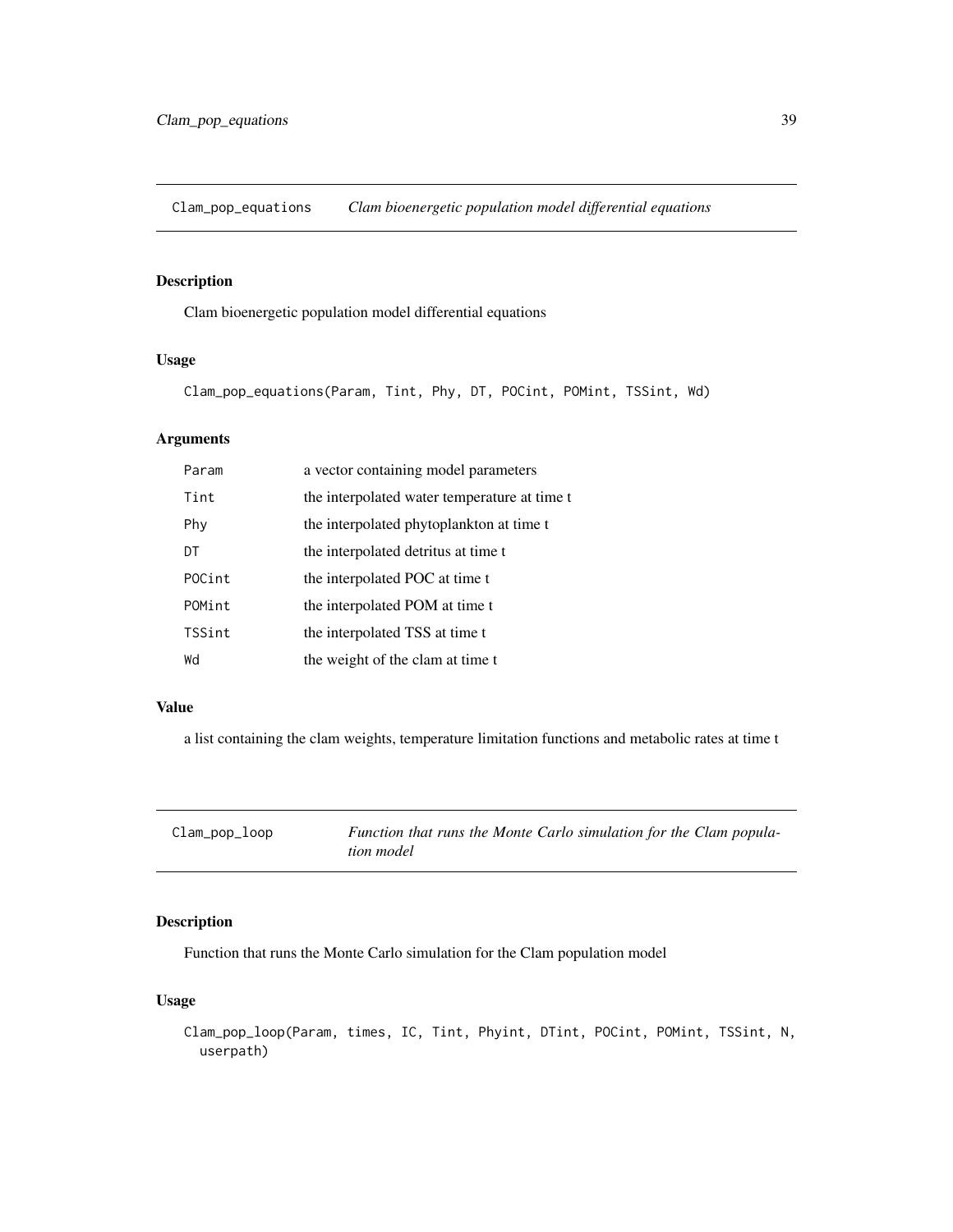# Arguments

| Param    | a vector containing model parameters           |
|----------|------------------------------------------------|
| times    | integration extremes and integration timestep  |
| IC       | initial condition                              |
| Tint     | the interpolated water temperature time series |
| Phyint   | the interpolated phytoplankton time series     |
| DTint    | the interpolated detritus time series          |
| POCint   | the interpolated POC time series               |
| POMint   | the interpolated POM time series               |
| TSSint   | the interpolated TSS time series               |
| N        | time series with number of individuals         |
| userpath | the path where the working folder is located   |

# Value

a list with RK solver outputs

Clam\_pop\_main *Clam bioenergetic population model*

# Description

Clam bioenergetic population model

# Usage

Clam\_pop\_main(userpath, forcings)

# Arguments

| userpath | the path where the working folder is located                                                                                                                                                                                                                                                                                                                                                                   |
|----------|----------------------------------------------------------------------------------------------------------------------------------------------------------------------------------------------------------------------------------------------------------------------------------------------------------------------------------------------------------------------------------------------------------------|
| forcings | a list containing the time series in the odd positions and realted forcings in the<br>even positions. Forcings returned are: Water temperature [Celsius degrees],<br>Chlorophyll a concentration $[mgChI-a/m^3]$ , particulated organic carbon (POC)<br>concentration $\text{ImgCl1}$ , particulated organic matter (POM) concentration $\text{ImgCl1}$ ,<br>total suspended solids (TSS) concentration [mg/l] |

# Value

A list containing model outputs: weights, temperature limitation functions and metabolic rates

<span id="page-39-0"></span>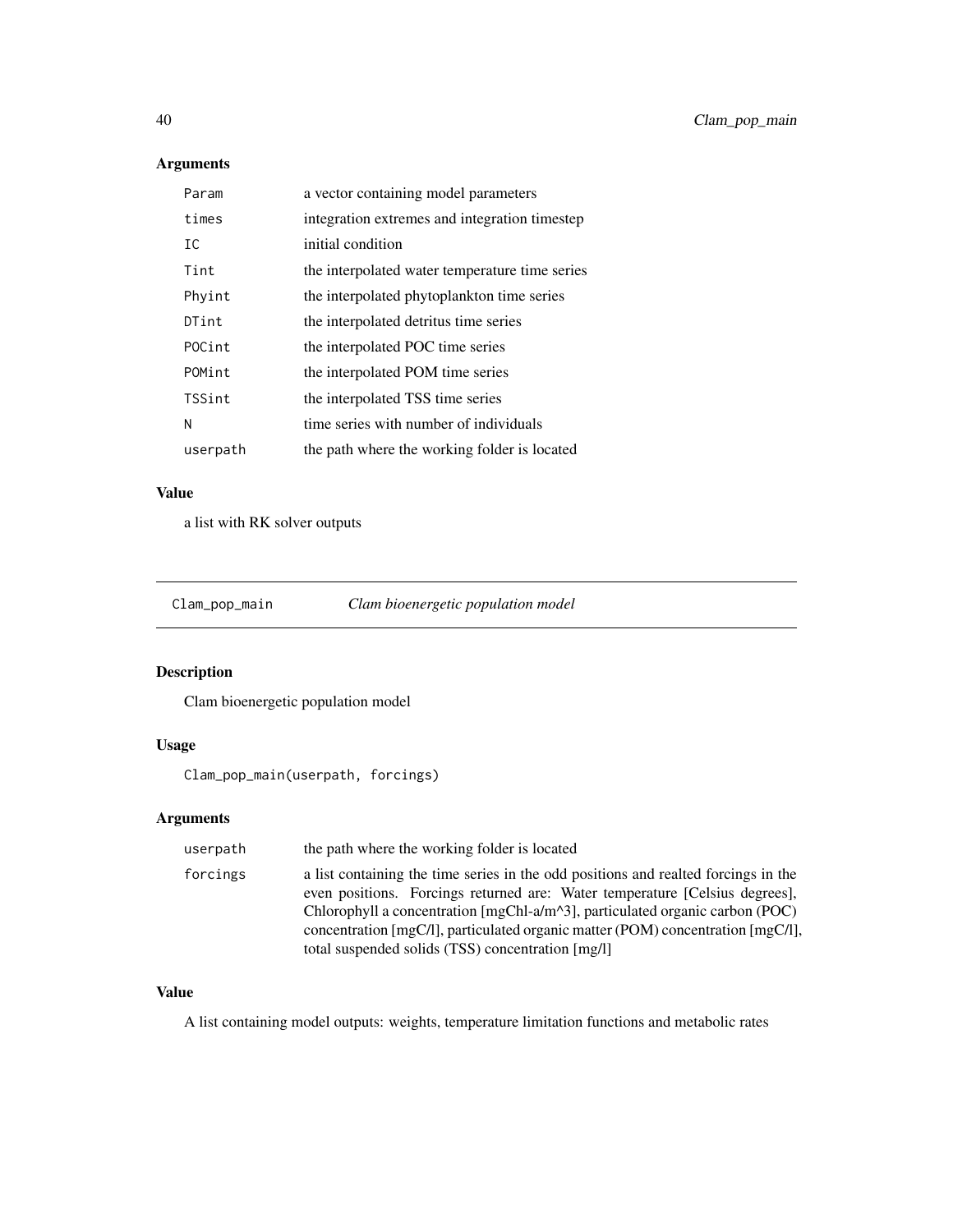<span id="page-40-0"></span>

# Description

Postprocess the Clam population bioenergetic model results

# Usage

Clam\_pop\_post(userpath, output, times, Dates, N, CS)

#### Arguments

| userpath | the path where the working folder is located               |
|----------|------------------------------------------------------------|
| output   | output list containing the output of the RK solver         |
| times    | the vector containing informations on integration extremes |
| Dates    | the vector containing the date                             |
| N        | the number of individuals                                  |
| CS       | the commercial size of Clam                                |

#### Value

a list containing the clam weights, temperature limitation functions and metabolic rates

# Description

Clam bioenergetic population model preprocessor

# Usage

Clam\_pop\_pre(userpath, forcings)

# Arguments

| userpath | the path where folder containing model inputs and outputs is located |
|----------|----------------------------------------------------------------------|
| forcings | a list containing model forcings                                     |

# Value

a list containing the time series in the odd positions and realted forcings in the even positions. Forcings returned are: Water temperature [Celsius degrees], Chlorophyll a concentration [mgChla/m^3], particulated organic carbon (POC) concentration [mgC/l], particulated organic matter (POM) concentration [mgC/l], total suspended solids (TSS) concentration [mg/l]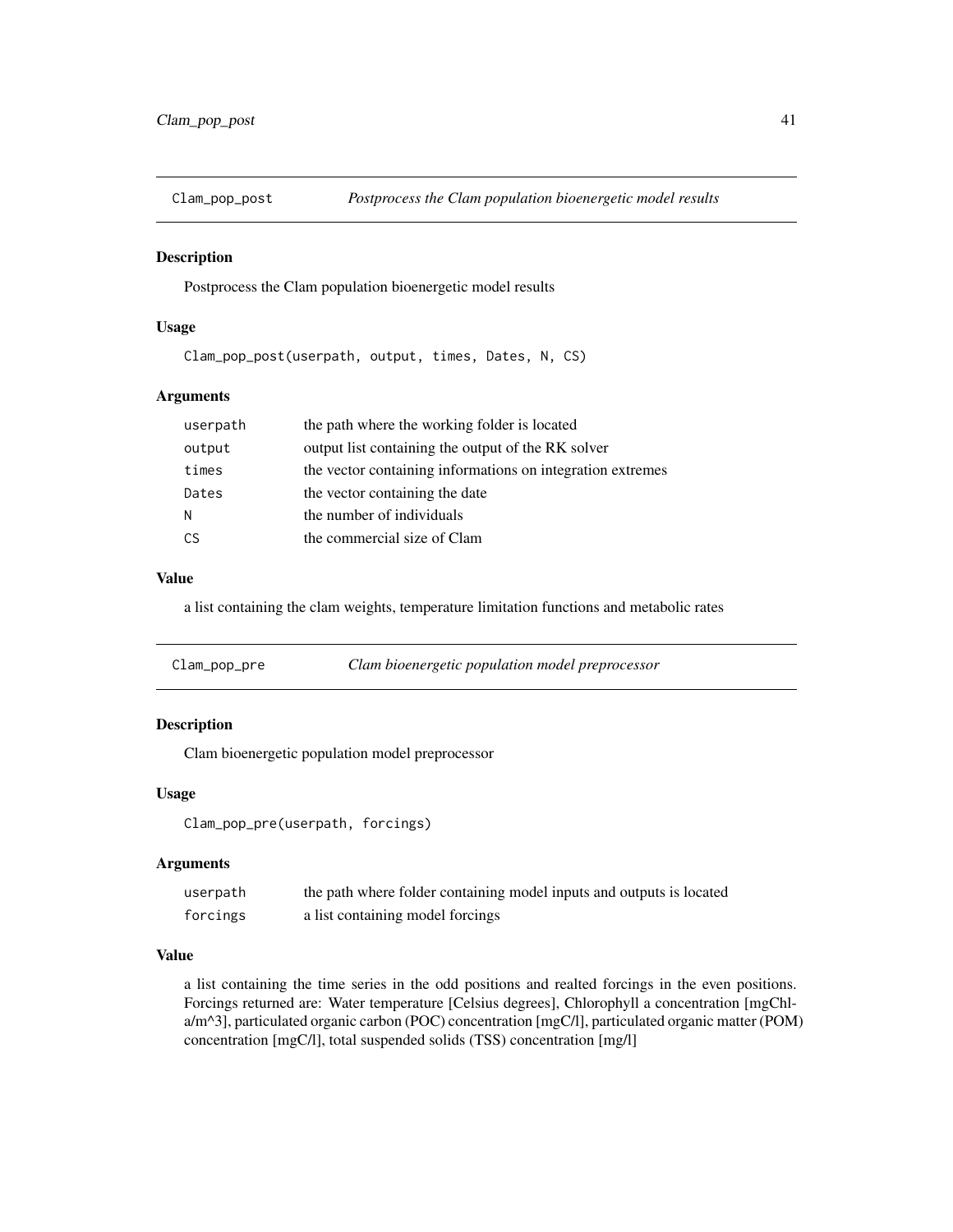<span id="page-41-0"></span>

# Description

Solves the Clam bioenergetic balance for population with a 4th order Runge Kutta method

# Usage

Clam\_pop\_RKsolver(Param, times, IC, Tint, Phyint, DTint, POCint, POMint, TSSint)

#### Arguments

| Param  | a vector containing model parameters           |
|--------|------------------------------------------------|
| times  | integration extremes and integration timestep  |
| IC     | initial condition                              |
| Tint   | the interpolated water temperature time series |
| Phyint | the interpolated phytoplankton time series     |
| DTint  | the interpolated detritus time series          |
| POCint | the interpolated POC time series               |
| POMint | the interpolated POM time series               |
| TSSint | the interpolated TSS time series               |
|        |                                                |

# Value

a list containing the clam weights, temperature limitation functions and metabolic rates

Clam\_pop\_skeleton *Creates the folders structure for Clam population model*

# Description

Creates the folders structure for Clam population model

# Usage

Clam\_pop\_skeleton(userpath)

# Arguments

userpath the path where forcing are located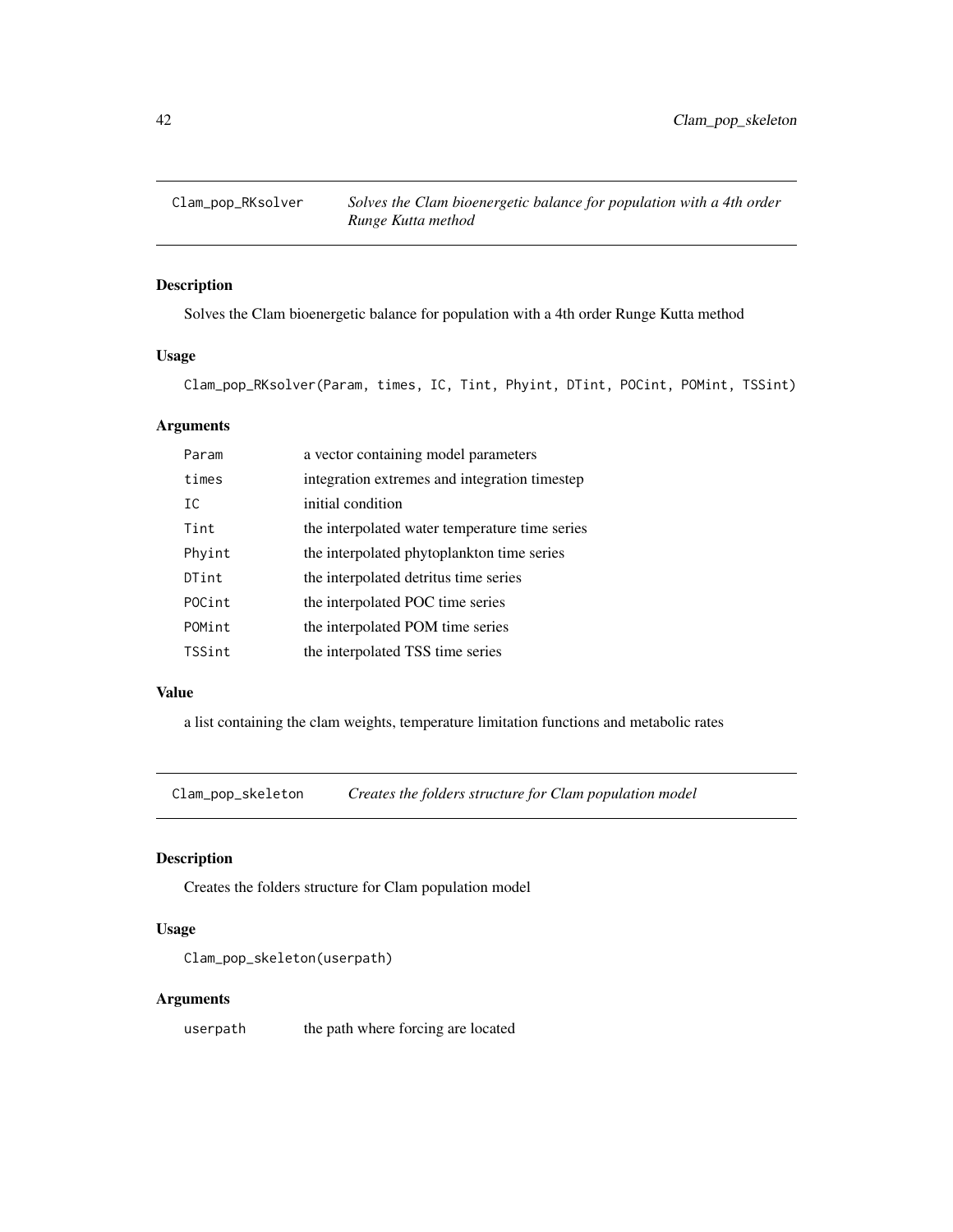<span id="page-42-0"></span>Mussel\_ind\_dataloader *Function that loads forcings data for Mussel individual bioenergetic model and performs the interpolation*

#### Description

Function that loads forcings data for Mussel individual bioenergetic model and performs the interpolation

#### Usage

Mussel\_ind\_dataloader(userpath)

#### Arguments

userpath the path where folder containing model inputs and outputs is located

#### Value

a list containing the time series in the odd positions and realted forcings in the even positions. Forcings returned are: Water temperature [Celsius degrees], Chlorophyll a concentration [mgChla/m^3], particulated organic carbon (POC) concentration [mgC/l] and its characterization in terms of C/P and N/P molar ratios, particulated organic matter (POM) concentration [mgC/l], total suspended solids (TSS) concentration [mg/l]

Mussel\_ind\_equations *Mussel bioenergetic individual model differential equations*

#### Description

Mussel bioenergetic individual model differential equations

#### Usage

```
Mussel_ind_equations(Param, Tint, Phyint, DTint, POCint, Ccont, Ncont, Pcont,
 POMint, TSSint, Wb, R, t, trip)
```

| Param  | a vector containing model parameters         |
|--------|----------------------------------------------|
| Tint   | the interpolated water temperature at time t |
| Phyint | the interpolated phytoplankton at time t     |
| DTint  | the interpolated detritus at time t          |
| POCint | the interpolated POC at time t               |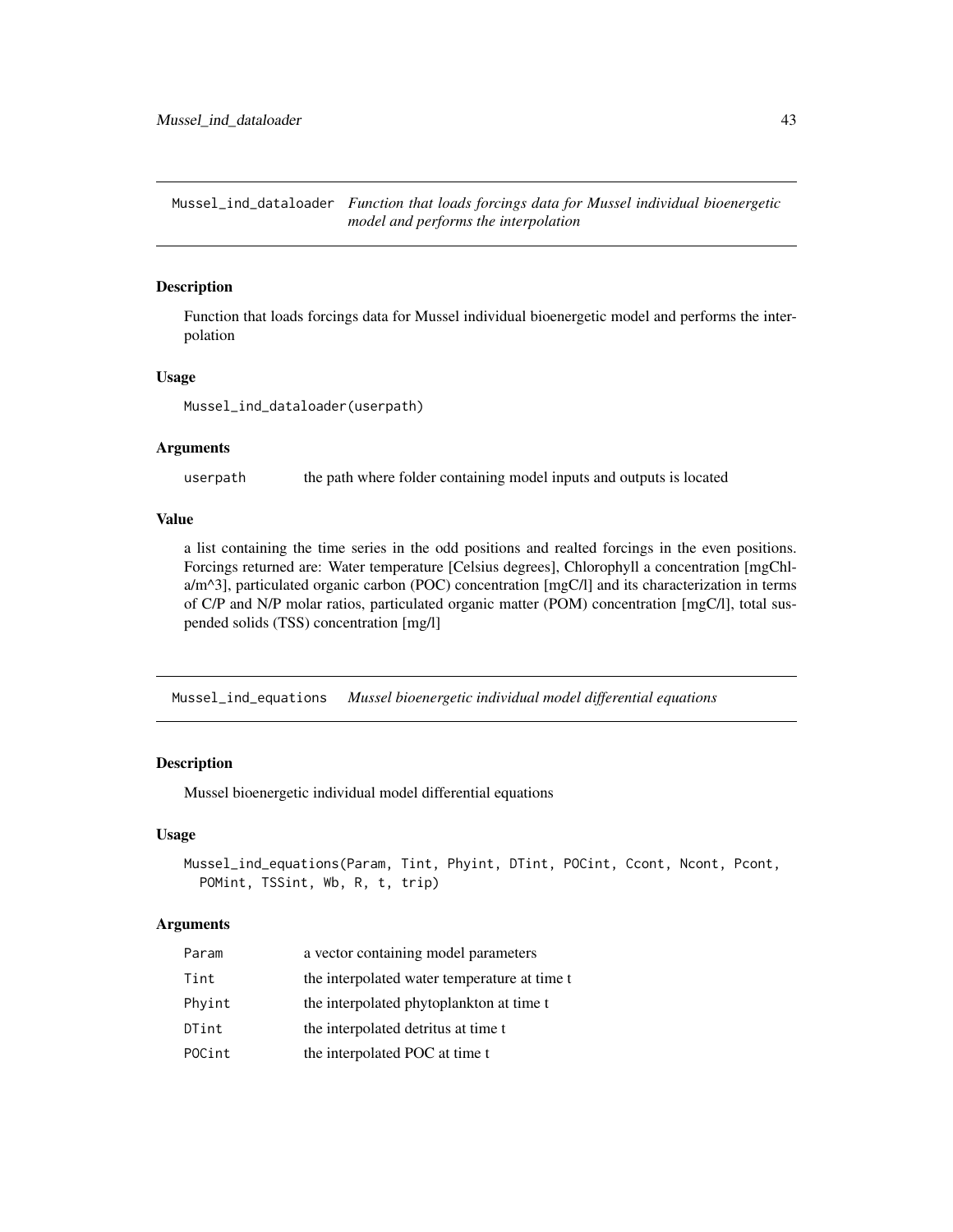<span id="page-43-0"></span>

| Ccont        | the C/C content of the POC at time t             |
|--------------|--------------------------------------------------|
| <b>Ncont</b> | the N/C content of POC at time t                 |
| Pcont        | the P/C content of POC at time t                 |
| POMint       | the interpolated POM at time t                   |
| TSSint       | the interpolated TSS at time t                   |
| Wb           | the somatic tissue dry weight at time t          |
| R            | the gondadic tissue dry weight at time t         |
| t            | the time                                         |
| trip         | vector containing the flags with resting periods |

the outputs at time t

# Description

Solves the bioenergetic balance for Mussel

# Usage

Mussel\_ind\_main(userpath, forcings)

# Arguments

| userpath | the path where the working folder is located                                                                                                                                                                                                                                                                                                                                                                                                                                     |
|----------|----------------------------------------------------------------------------------------------------------------------------------------------------------------------------------------------------------------------------------------------------------------------------------------------------------------------------------------------------------------------------------------------------------------------------------------------------------------------------------|
| forcings | a list containing the time series in the odd positions and realted forcings in the<br>even positions. Forcings returned are: Water temperature [Celsius degrees],<br>Chlorophyll a concentration $[\text{mgChI-a/m}^2, \text{particulated organic carbon (POC)}]$<br>concentration [mgC/l] and its characterization in terms of $C/P$ and $N/P$ molar ra-<br>tios, particulated organic matter (POM) concentration [mgC/l], total suspended<br>solids (TSS) concentration [mg/l] |

#### Value

A list containing model outputs: weight, length mussel CNP, pseudofaeces CNP production, faeces CNP production, temperature limitation functions, metabolic rates and oxygen consumption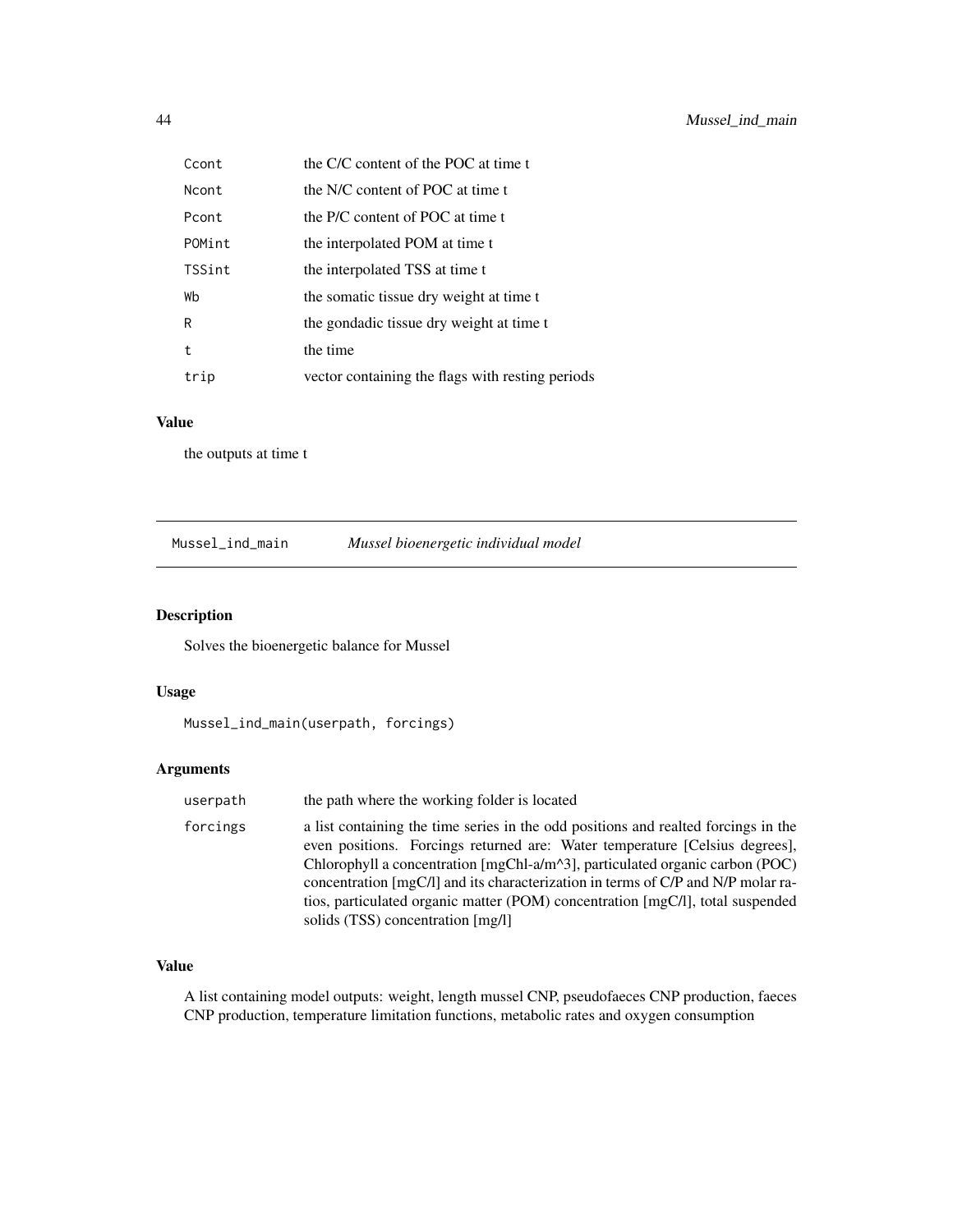<span id="page-44-0"></span>Mussel\_ind\_post *Postprocess the Mussel indivual bioenergetic model results*

#### Description

Postprocess the Mussel indivual bioenergetic model results

#### Usage

Mussel\_ind\_post(userpath, output, times, Dates, CS)

#### Arguments

| userpath | the path where the working folder is located               |
|----------|------------------------------------------------------------|
| output   | output list containing the output of the RK solver         |
| times    | the vector containing informations on integration extremes |
| Dates    | the vector containing the date                             |
| C.S      | the commercial size of Mussel                              |
|          |                                                            |

# Value

a list containing the weights of the mussel, the excreted CNP, the mussel CNP, temperature limitation functions, metabolic rates, oxygen consumption

Mussel\_ind\_pre *Mussel bioenergetic individual model preprocessor*

# Description

Mussel bioenergetic individual model preprocessor

# Usage

Mussel\_ind\_pre(userpath, forcings)

# Arguments

| userpath | the path where folder containing model inputs and outputs is located |
|----------|----------------------------------------------------------------------|
| forcings | a list containing model forcings                                     |

# Value

a list containing the time series in the odd positions and realted forcings in the even positions. Forcings returned are: Water temperature [Celsius degrees], Chlorophyll a concentration [mgChla/m^3], particulated organic carbon (POC) concentration [mgC/l] and its characterization in terms of C/P and N/P molar ratios, particulated organic matter (POM) concentration [mgC/l], total suspended solids (TSS) concentration [mg/l]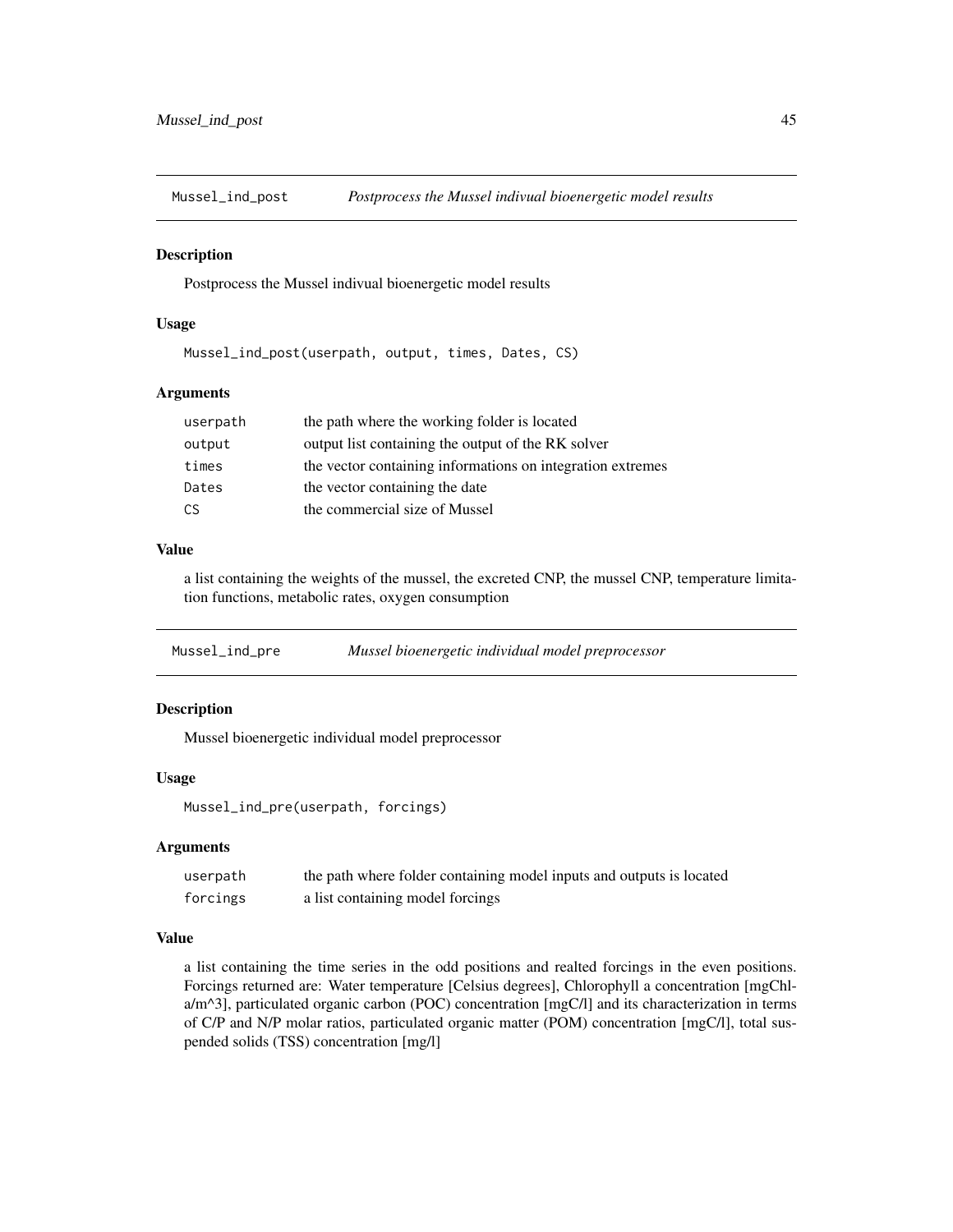<span id="page-45-0"></span>Mussel\_ind\_RKsolver *Solves the Mussel individual bioenergetic balance with a 4th order Runge Kutta method*

# Description

Solves the Mussel individual bioenergetic balance with a 4th order Runge Kutta method

# Usage

```
Mussel_ind_RKsolver(Param, times, IC, Tint, Phyint, DTint, POCint, Ccont, Ncont,
Pcont, POMint, TSSint)
```
# Arguments

| Param  | a vector containing model parameters           |
|--------|------------------------------------------------|
| times  | integration extremes and integration timestep  |
| IC     | initial condition                              |
| Tint   | the interpolated water temperature time series |
| Phyint | the interpolated phytoplankton time series     |
| DTint  | the interpolated detritus time series          |
| POCint | the interpolated POC time series               |
| Ccont  | the C/C content of the POC                     |
| Ncont  | the N/C content of POC                         |
| Pcont  | the P/C content of POC                         |
| POMint | the interpolated POM time series               |
| TSSint | the interpolated TSS time series               |

#### Value

a list containing the weights of the mussel, the excreted CNP, the mussel CNP, temperature limitation functions, metabolic rates, oxygen consumption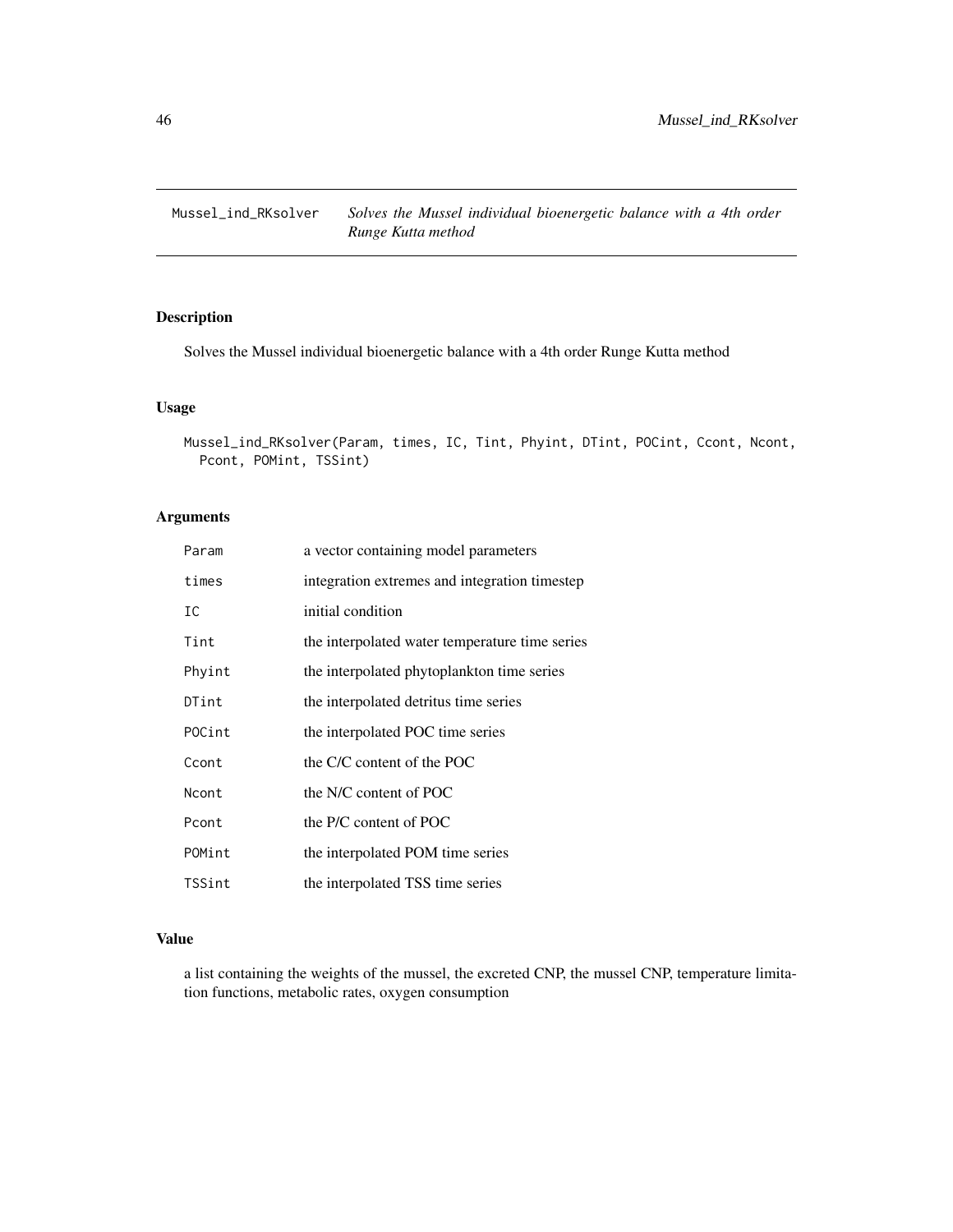<span id="page-46-0"></span>Mussel\_ind\_skeleton *Creates the folders structure for Mussel individual bioenergetic model*

#### Description

Creates the folders structure for Mussel individual bioenergetic model

#### Usage

```
Mussel_ind_skeleton(userpath)
```
# Arguments

userpath the path where forcing are located

Mussel\_pop\_dataloader *Function that loads forcings data for Mussel population model and performs the interpolation*

#### Description

Function that loads forcings data for Mussel population model and performs the interpolation

#### Usage

Mussel\_pop\_dataloader(userpath)

#### Arguments

userpath the path where folder containing model inputs and outputs is located

#### Value

a list containing the time series in the odd positions and realted forcings in the even positions. Forcings returned are: Water temperature [Celsius degrees], Chlorophyll a concentration [mgChla/m^3], particulated organic carbon (POC) concentration [mgC/l] and its characterization in terms of C/P and N/P molar ratios, particulated organic matter (POM) concentration [mgC/l], total suspended solids (TSS) concentration [mg/l]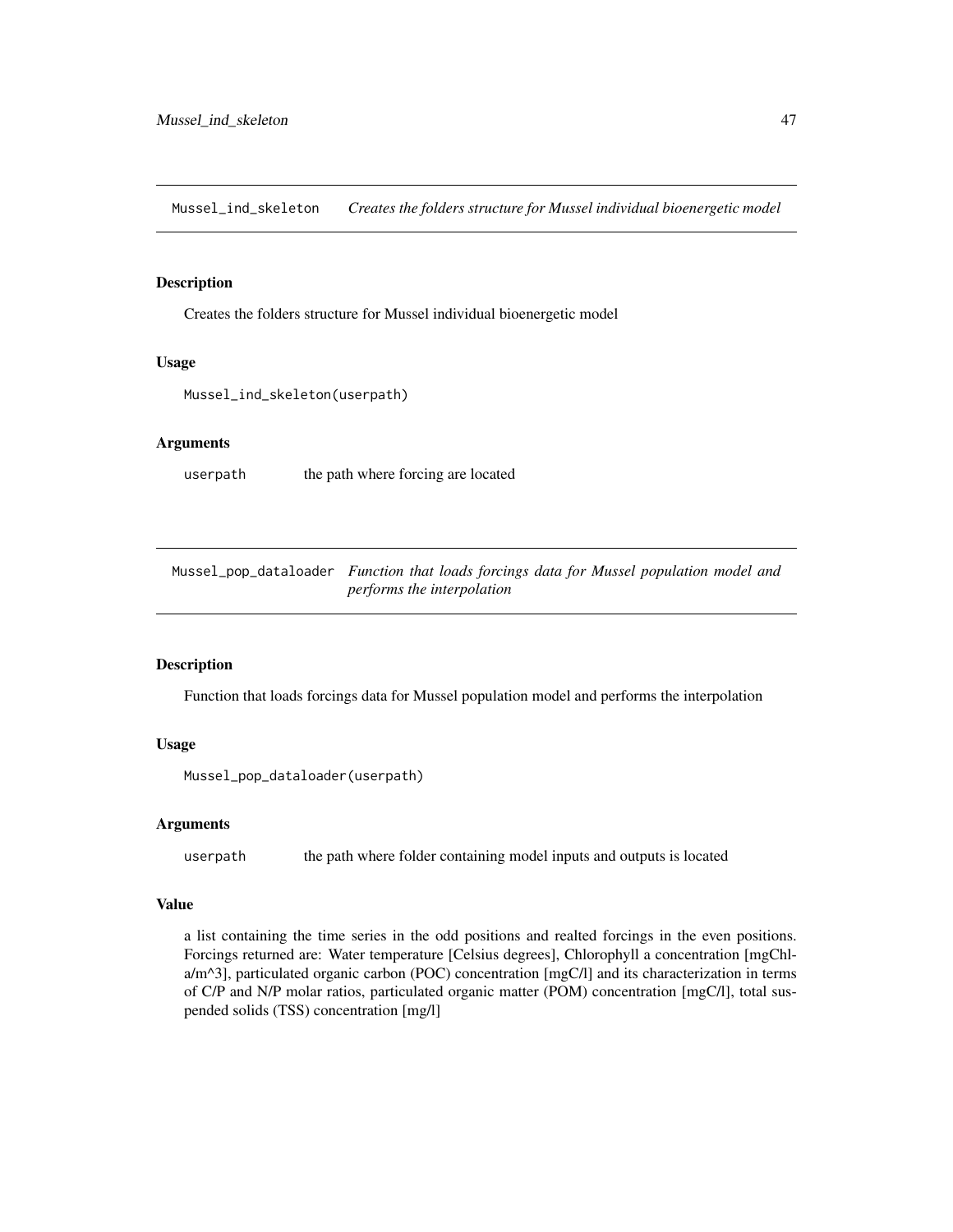<span id="page-47-0"></span>Mussel\_pop\_equations *Mussel bioenergetic population model differential equations*

# Description

Mussel bioenergetic population model differential equations

# Usage

```
Mussel_pop_equations(Param, N, Tint, Phyint, DTint, POCint, Ccont, Ncont, Pcont,
POMint, TSSint, Wb, R, t, trip)
```
# Arguments

| Param  | a vector containing model parameters             |
|--------|--------------------------------------------------|
| N      | the number of individuals at time t              |
| Tint   | the interpolated water temperature at time t     |
| Phyint | the interpolated phytoplankton at time t         |
| DTint  | the interpolated detritus at time t              |
| POCint | the interpolated POC at time t                   |
| Ccont  | the C/C content of the POC at time t             |
| Ncont  | the N/C content of POC at time t                 |
| Pcont  | the P/C content of POC at time t                 |
| POMint | the interpolated POM at time t                   |
| TSSint | the interpolated TSS at time t                   |
| Wb     | the somatic tissue dry weight at time t          |
| R      | the gondadic tissue dry weight at time t         |
| t      | the time                                         |
| trip   | vector containing the flags with resting periods |

# Value

the outputs at time t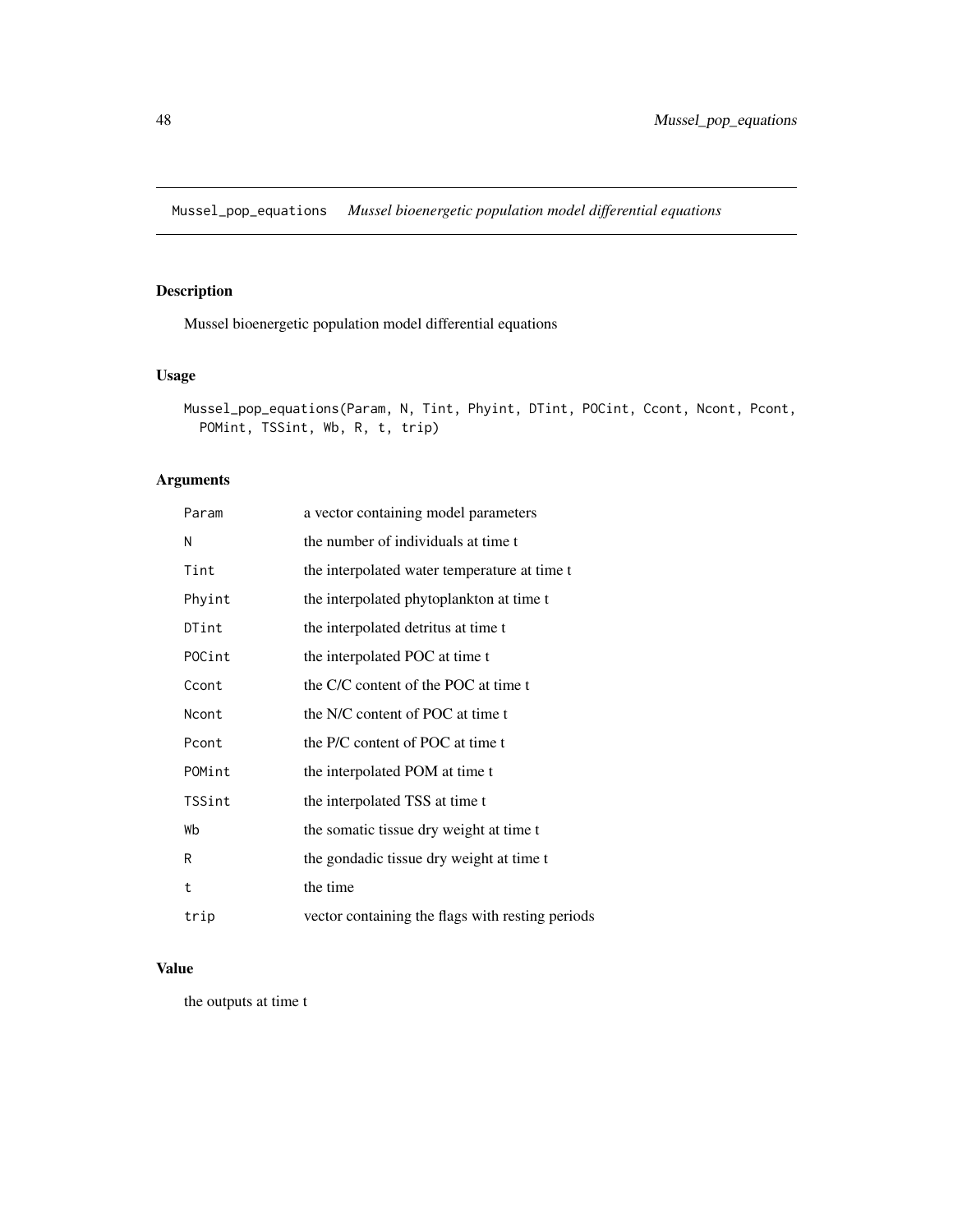<span id="page-48-0"></span>

# Description

Function that runs the Monte Carlo simulation for the Mussel population model

# Usage

```
Mussel_pop_loop(Param, times, IC, Tint, Phyint, DTint, POCint, Ccont, Ncont,
Pcont, POMint, TSSint, N, userpath)
```
# Arguments

| Param    | a vector containing model parameters           |
|----------|------------------------------------------------|
| times    | integration extremes and integration timestep  |
| IC       | initial condition                              |
| Tint     | the interpolated water temperature time series |
| Phyint   | the interpolated phytoplankton time series     |
| DTint    | the interpolated detritus time series          |
| POCint   | the interpolated POC time series               |
| Ccont    | the C/C content of the POC                     |
| Ncont    | the N/C content of POC                         |
| Pcont    | the P/C content of POC                         |
| POMint   | the interpolated POM time series               |
| TSSint   | the interpolated TSS time series               |
| Ν        | time series with number of individuals         |
| userpath | the path where the working folder is located   |

#### Value

a list with RK solver outputs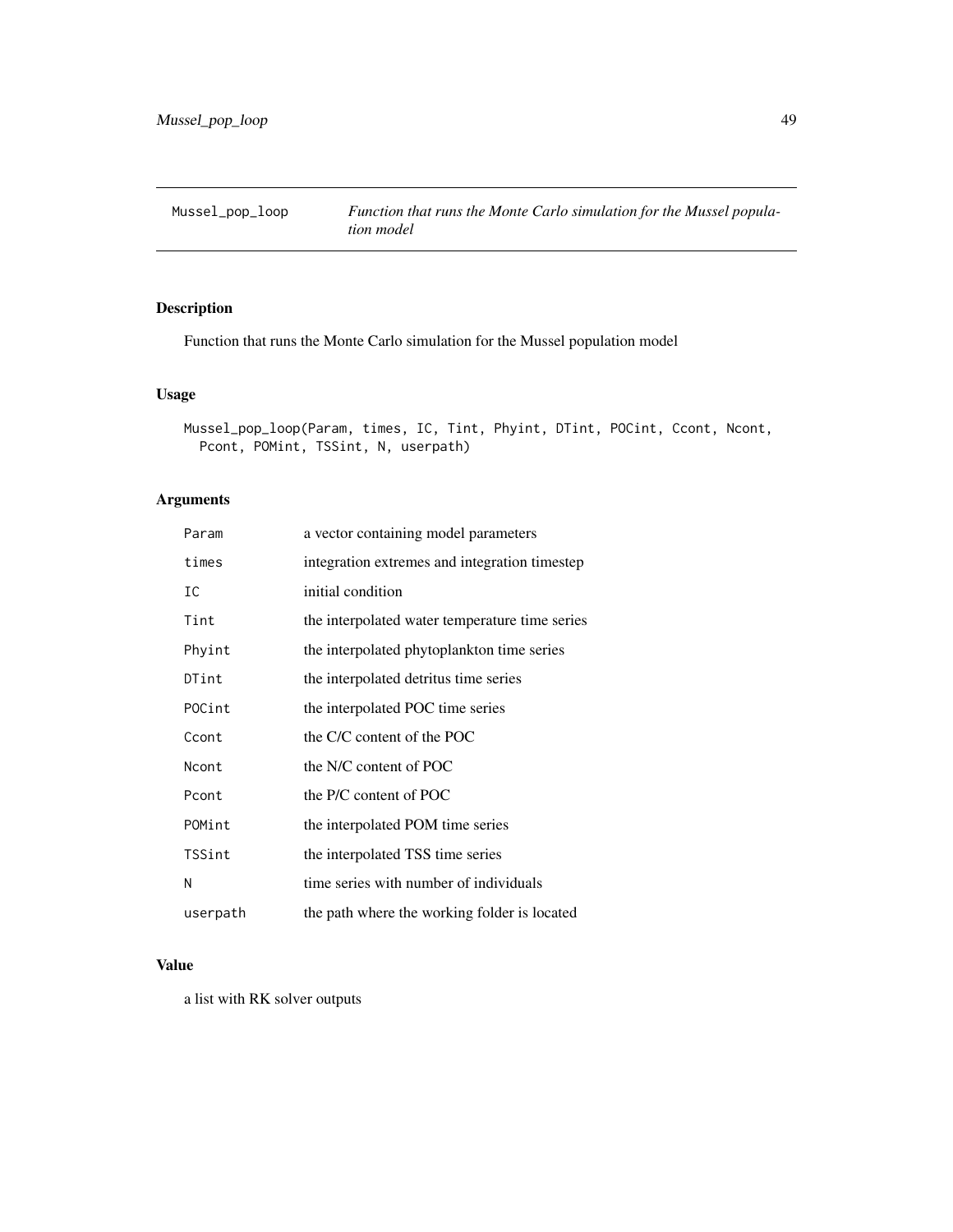<span id="page-49-0"></span>

#### Description

Solves the bioenergetic balance for Mussel and simulates a population

# Usage

Mussel\_pop\_main(userpath, forcings)

# Arguments

| userpath | the path where the working folder is located                                                                                                                                                                                                                                                                                                                                                                                                                                 |
|----------|------------------------------------------------------------------------------------------------------------------------------------------------------------------------------------------------------------------------------------------------------------------------------------------------------------------------------------------------------------------------------------------------------------------------------------------------------------------------------|
| forcings | a list containing the time series in the odd positions and realted forcings in the<br>even positions. Forcings returned are: Water temperature [Celsius degrees],<br>Chlorophyll a concentration $[\text{mgChI-a/m}^2, \text{particulated organic carbon (POC)}]$<br>concentration [mgC/l] and its characterization in terms of C/P and N/P molar ra-<br>tios, particulated organic matter (POM) concentration [mgC/l], total suspended<br>solids (TSS) concentration [mg/l] |

# Value

A list containing model outputs: weight, length mussel CNP, pseudofecies CNP production, temperature limitation functions, metabolic rates and oxygen consumption

Mussel\_pop\_post *Postprocess the Mussel population bioenergetic model results*

#### Description

Postprocess the Mussel population bioenergetic model results

# Usage

```
Mussel_pop_post(userpath, output, times, Dates, N, CS)
```

| userpath | the path where the working folder is located               |
|----------|------------------------------------------------------------|
| output   | output list containing the output of the RK solver         |
| times    | the vector containing informations on integration extremes |
| Dates    | the vector containing the date                             |
| N        | the number of individuals                                  |
| CS       | the commercial size of Seabass                             |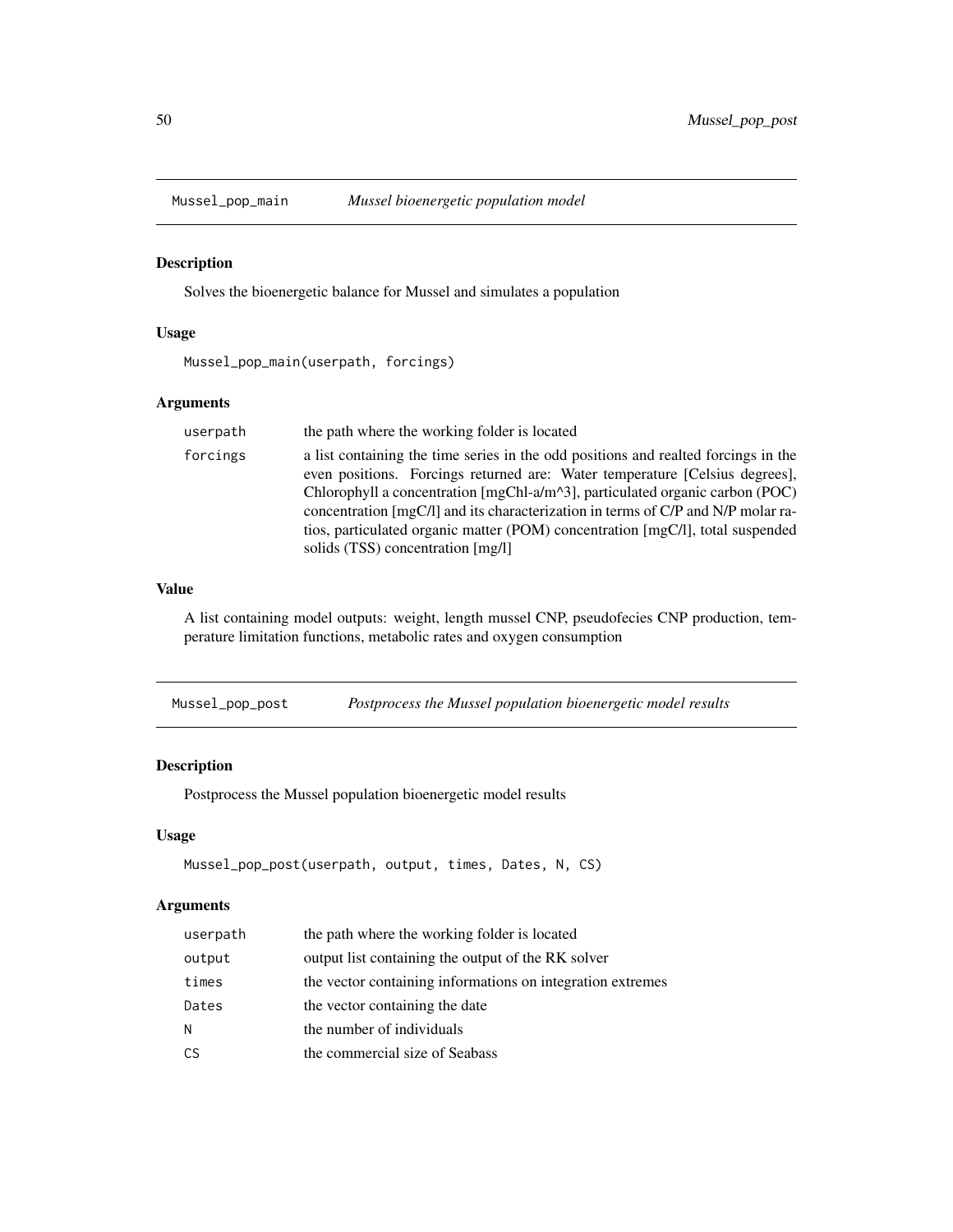# <span id="page-50-0"></span>Mussel\_pop\_pre 51

#### Value

a list containing the weights of the mussel, the excreted CNP, the mussel CNP, temperature limitation functions, metabolic rates, oxygen consumption

Mussel\_pop\_pre *Mussel bioenergetic population model preprocessor*

# Description

Mussel bioenergetic population model preprocessor

# Usage

Mussel\_pop\_pre(userpath, forcings)

#### Arguments

| userpath | the path where folder containing model inputs and outputs is located |
|----------|----------------------------------------------------------------------|
| forcings | a list containing forcings used by the model                         |

#### Value

a list containing the time series in the odd positions and realted forcings in the even positions. Forcings returned are: Water temperature [Celsius degrees], Chlorophyll a concentration [mgChla/m^3], particulated organic carbon (POC) concentration [mgC/l] and its characterization in terms of C/P and N/P molar ratios, particulated organic matter (POM) concentration [mgC/l], total suspended solids (TSS) concentration [mg/l]

| Mussel_pop_RKsolver | Solves the Mussel population bioenergetic balance with a 4th order |
|---------------------|--------------------------------------------------------------------|
|                     | Runge Kutta method                                                 |

# Description

Solves the Mussel population bioenergetic balance with a 4th order Runge Kutta method

#### Usage

Mussel\_pop\_RKsolver(Param, times, IC, Tint, Phyint, DTint, POCint, Ccont, Ncont, Pcont, POMint, TSSint, N)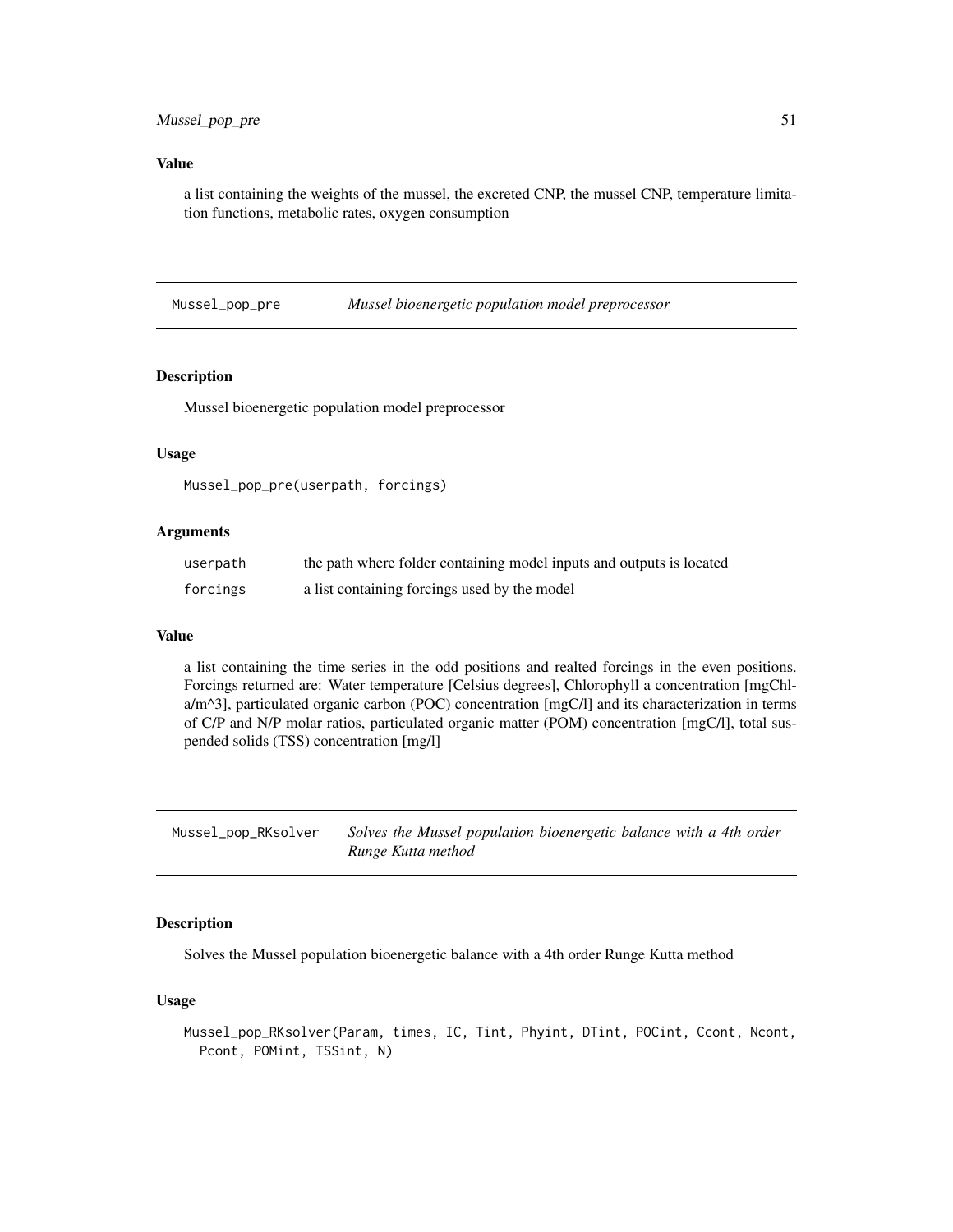# Arguments

| Param  | a vector containing model parameters           |
|--------|------------------------------------------------|
| times  | integration extremes and integration timestep  |
| IC     | initial condition                              |
| Tint   | the interpolated water temperature time series |
| Phyint | the interpolated phytoplankton time series     |
| DTint  | the interpolated detritus time series          |
| POCint | the interpolated POC time series               |
| Ccont  | the C/C content of the POC                     |
| Ncont  | the N/C content of POC                         |
| Pcont  | the P/C content of POC                         |
| POMint | the interpolated POM time series               |
| TSSint | the interpolated TSS time series               |
| N      | the number of indivduals time series           |

# Value

a list containing the weights of the mussel, the excreted CNP, the mussel CNP, temperature limitation functions, metabolic rates, oxygen consumption

Mussel\_pop\_skeleton *Creates the folders structure for Mussel population model*

# Description

Creates the folders structure for Mussel population model

# Usage

```
Mussel_pop_skeleton(userpath)
```
# Arguments

userpath the path where forcing are located

<span id="page-51-0"></span>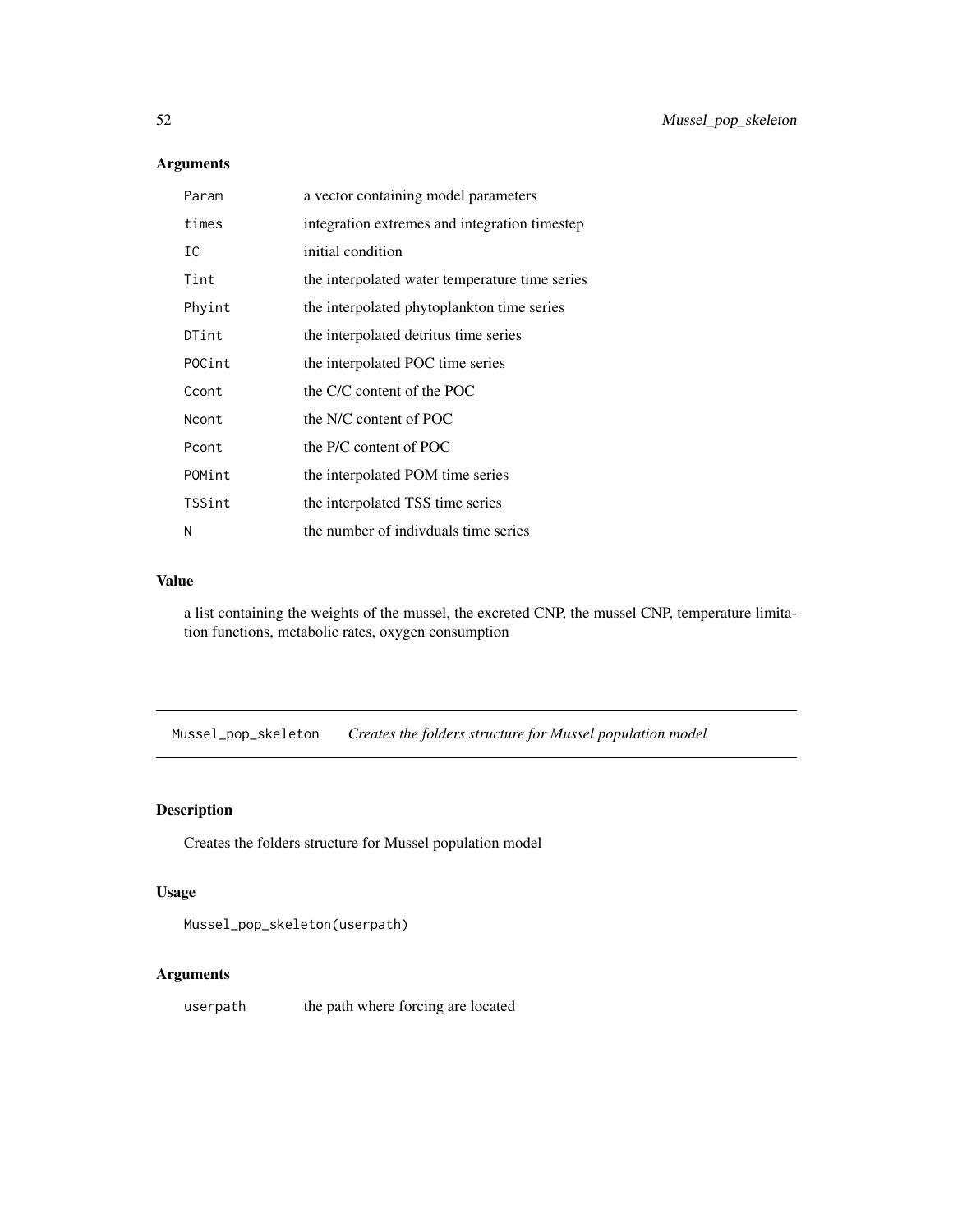<span id="page-52-0"></span>Mussel\_spatial\_dataloader

*Function that loads forcings data for Mussel spatialized model and performs the interpolation*

# Description

Function that loads forcings data for Mussel spatialized model and performs the interpolation

#### Usage

Mussel\_spatial\_dataloader(userpath)

#### Arguments

userpath the path where folder containing model inputs and outputs is located

#### Value

a list containing the time series in the odd positions and realted forcings in the even positions. Forcings returned are: Water temperature [Celsius degrees], Chlorophyll a concentration [mgChla/m^3], particulated organic carbon (POC) concentration [mgC/l] and its characterization in terms of C/P and N/P molar ratios, particulated organic matter (POM) concentration [mgC/l], total suspended solids (TSS) concentration [mg/l]

Mussel\_spatial\_loop *Mussel bioenergetic spatialized model - spatialization loop*

# Description

Solves the bioenergetic balance for Mussel

#### Usage

```
Mussel_spatial_loop(userpath, forcings)
```

| userpath | the path where the working folder is located                                                                                                                                                                                                                                                                                                                                                                                                                                     |
|----------|----------------------------------------------------------------------------------------------------------------------------------------------------------------------------------------------------------------------------------------------------------------------------------------------------------------------------------------------------------------------------------------------------------------------------------------------------------------------------------|
| forcings | a list containing the time series in the odd positions and realted forcings in the<br>even positions. Forcings returned are: Water temperature [Celsius degrees],<br>Chlorophyll a concentration $[\text{mgChI-a/m}^2, \text{particulated organic carbon (POC)}]$<br>concentration [mgC/l] and its characterization in terms of $C/P$ and $N/P$ molar ra-<br>tios, particulated organic matter (POM) concentration [mgC/l], total suspended<br>solids (TSS) concentration [mg/l] |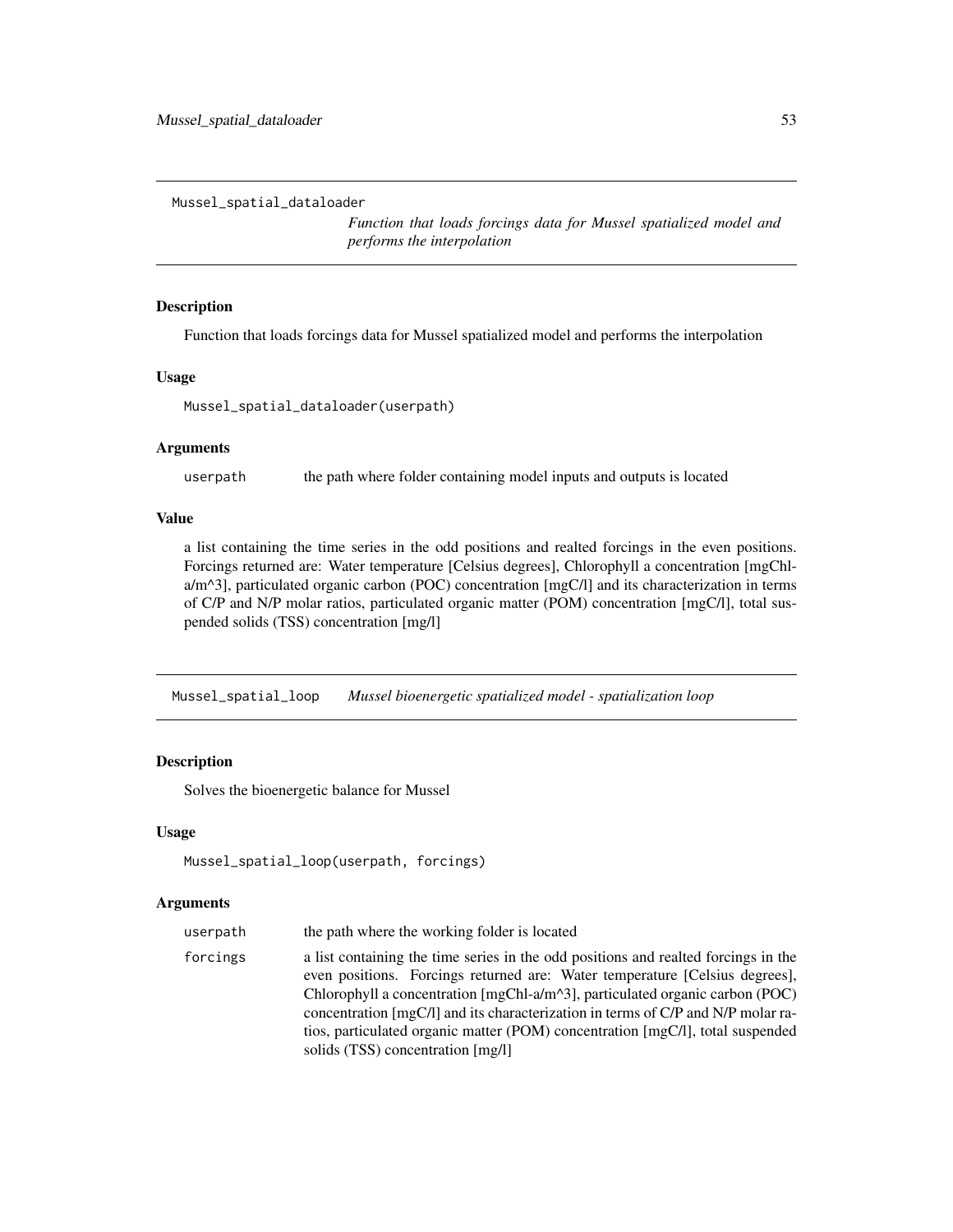<span id="page-53-0"></span>A list containing model outputs that main script saves to .nc; .csv and .asc files

Mussel\_spatial\_main *Mussel bioenergetic spatialized model - spatialization loop*

# Description

Solves the bioenergetic balance for Mussel

# Usage

Mussel\_spatial\_main(userpath, forcings)

# Arguments

| userpath | the path where the working folder is located                                                                                                                                                                                                                                                                                                                                                                                                                 |
|----------|--------------------------------------------------------------------------------------------------------------------------------------------------------------------------------------------------------------------------------------------------------------------------------------------------------------------------------------------------------------------------------------------------------------------------------------------------------------|
| forcings | a list containing the time series in the odd positions and realted forcings in the<br>even positions. Forcings returned are: Water temperature [Celsius degrees],<br>Chlorophyll a concentration [mgChl-a/m^3], particulated organic carbon (POC)<br>concentration [mgC/l] and its characterization in terms of C/P and N/P molar ra-<br>tios, particulated organic matter (POM) concentration [mgC/l], total suspended<br>solids (TSS) concentration [mg/l] |
|          |                                                                                                                                                                                                                                                                                                                                                                                                                                                              |

#### Value

saves .nc; .csv and .asc outputs in the 'Outputs' folder

Mussel\_spatial\_post *Postprocess the Mussel spatialized model results*

#### Description

Postprocess the Mussel spatialized model results

#### Usage

```
Mussel_spatial_post(userpath, output, times, Dates, CS)
```

| userpath | the path where the working folder is located               |
|----------|------------------------------------------------------------|
| output   | output list containing the output of the RK solver         |
| times    | the vector containing informations on integration extremes |
| Dates    | the vector containing the date                             |
| CS       | the commercial size of Mussel                              |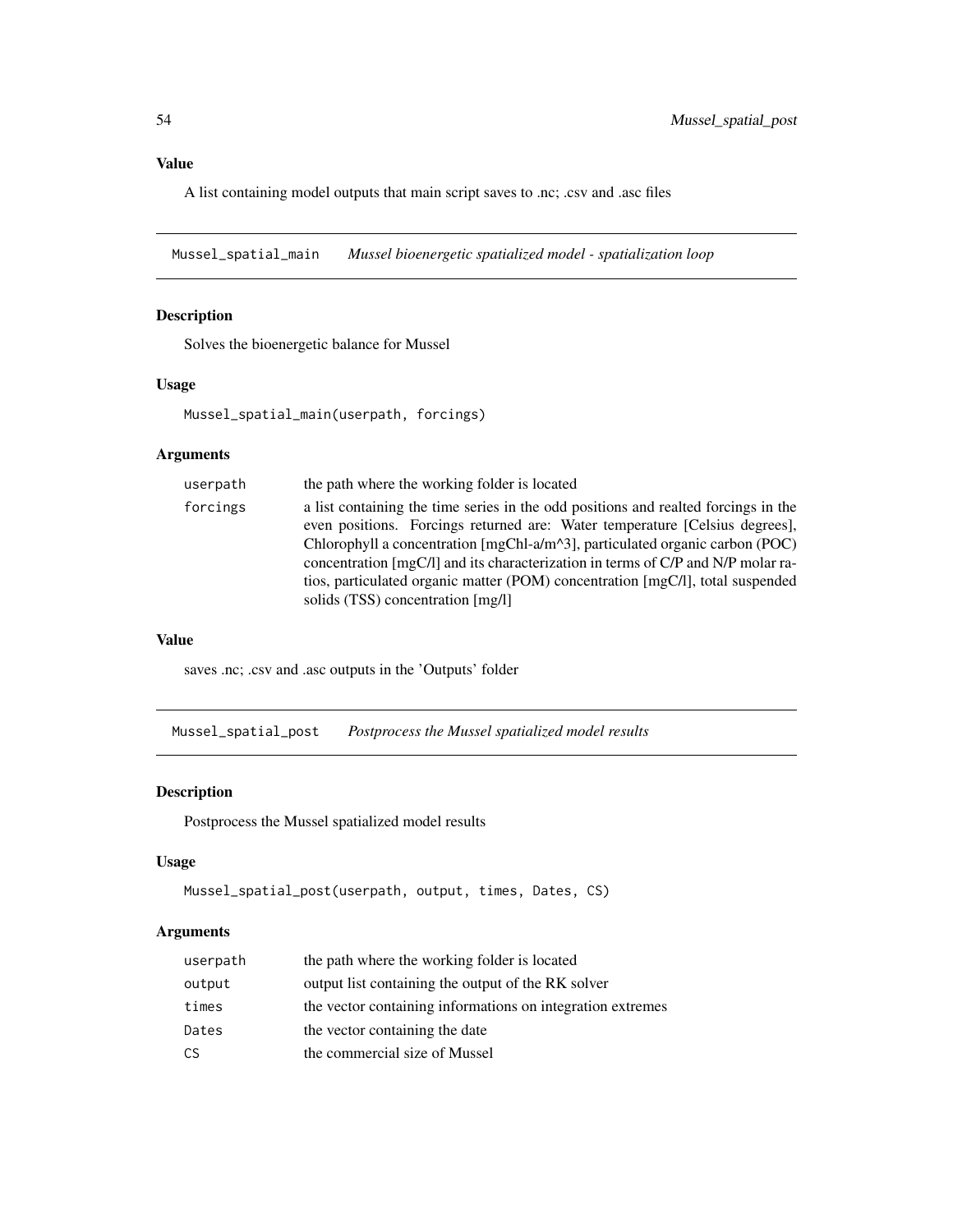<span id="page-54-0"></span>a list containing the weights of the mussel, the excreted CNP, the mussel CNP, temperature limitation functions, metabolic rates, oxygen consumption

Mussel\_spatial\_pre *Mussel bioenergetic spatialized model preprocessor*

#### Description

Mussel bioenergetic spatialized model preprocessor

#### Usage

Mussel\_spatial\_pre(userpath, forcings)

# Arguments

| userpath | the path where folder containing model inputs and outputs is located |
|----------|----------------------------------------------------------------------|
| forcings | a list containing forcings used by the model                         |

#### Value

a list containing the time series in the odd positions and realted forcings in the even positions. Forcings returned are: Water temperature [Celsius degrees], Chlorophyll a concentration [mgChla/m^3], particulated organic carbon (POC) concentration [mgC/l] and its characterization in terms of C/P and N/P molar ratios, particulated organic matter (POM) concentration [mgC/l], total suspended solids (TSS) concentration [mg/l]

Mussel\_spatial\_pre\_int

*Mussel bioenergetic spatialized model preprocessor - used inside spatialization loop*

# Description

Mussel bioenergetic spatialized model preprocessor - used inside spatialization loop

#### Usage

Mussel\_spatial\_pre\_int(userpath, forcings)

| userpath | the path where folder containing model inputs and outputs is located |
|----------|----------------------------------------------------------------------|
| forcings | a list containing forcings used by the model                         |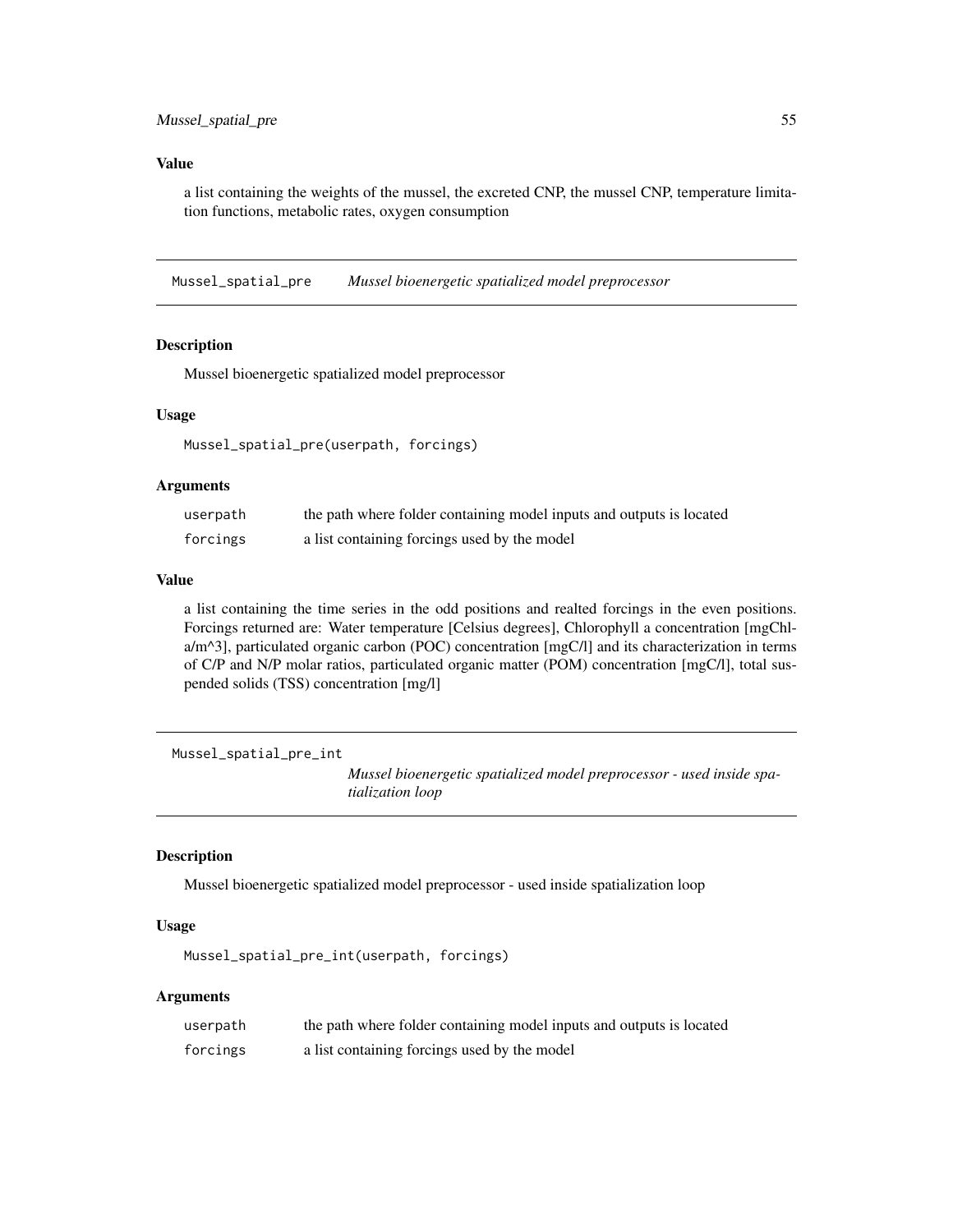<span id="page-55-0"></span>a list containing the time series in the odd positions and realted forcings in the even positions. Forcings returned are: Water temperature [Celsius degrees], Chlorophyll a concentration [mgChla/m^3], particulated organic carbon (POC) concentration [mgC/l] and its characterization in terms of C/P and N/P molar ratios, particulated organic matter (POM) concentration [mgC/l], total suspended solids (TSS) concentration [mg/l]

Mussel\_spatial\_RKsolver

*Solves the Mussel individual bioenergetic balance with a 4th order Runge Kutta method for spatialized model*

# Description

Solves the Mussel individual bioenergetic balance with a 4th order Runge Kutta method for spatialized model

# Usage

```
Mussel_spatial_RKsolver(Param, times, IC, Tint, Phyint, DTint, POCint, Ccont,
Ncont, Pcont, POMint, TSSint)
```
#### Arguments

| Param  | a vector containing model parameters           |
|--------|------------------------------------------------|
| times  | integration extremes and integration timestep  |
| IC     | initial condition                              |
| Tint   | the interpolated water temperature time series |
| Phyint | the interpolated phytoplankton time series     |
| DTint  | the interpolated detritus time series          |
| POCint | the interpolated POC time series               |
| Ccont  | the C/C content of the POC                     |
| Ncont  | the N/C content of POC                         |
| Pcont  | the P/C content of POC                         |
| POMint | the interpolated POM time series               |
| TSSint | the interpolated TSS time series               |
|        |                                                |

#### Value

a list containing the weights of the mussel, the excreted CNP, the mussel CNP, temperature limitation functions, metabolic rates, oxygen consumption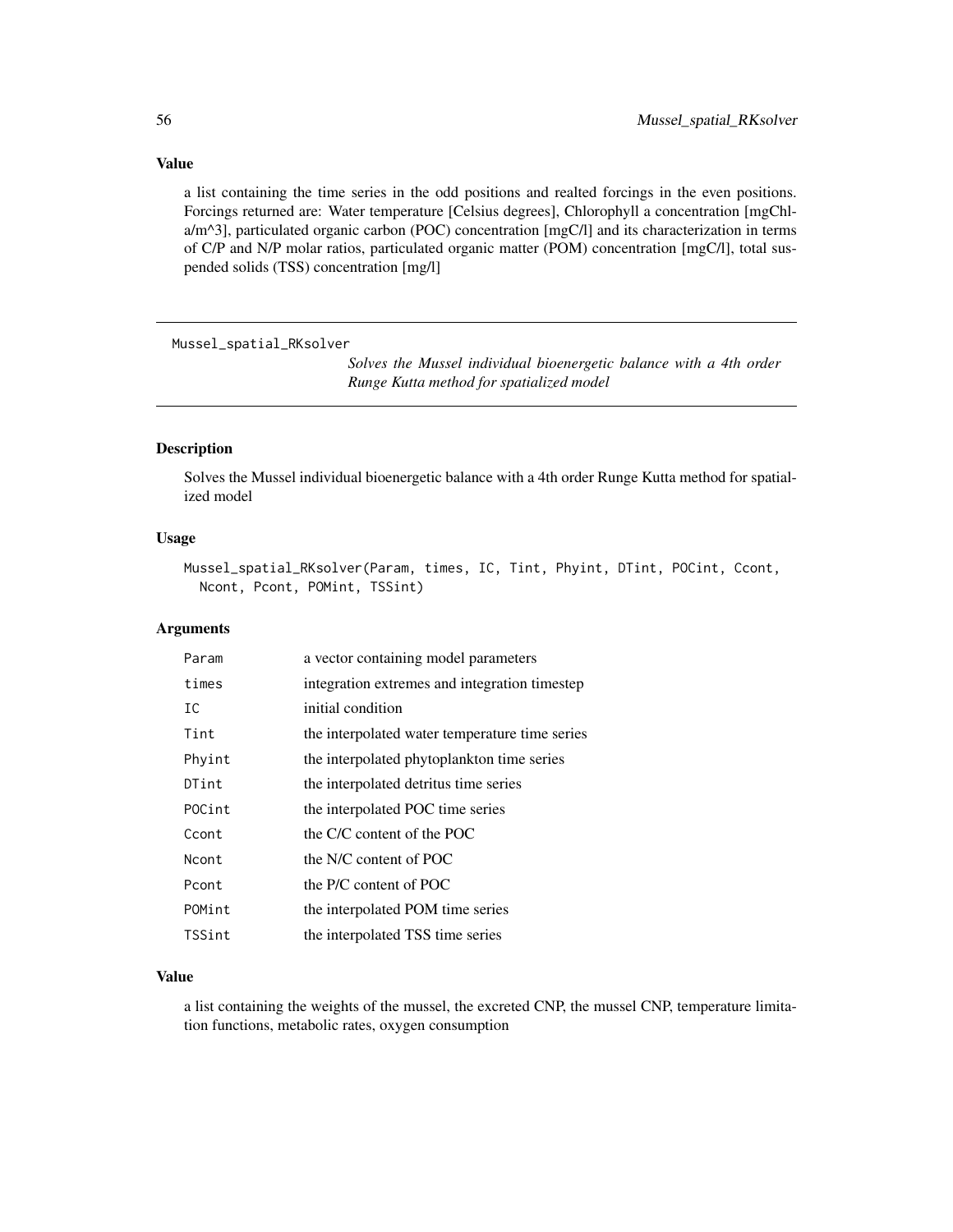<span id="page-56-0"></span>Mussel\_spatial\_skeleton

*Creates the folders structure for Mussel spatialized model*

# Description

Creates the folders structure for Mussel spatialized model

# Usage

Mussel\_spatial\_skeleton(userpath)

# Arguments

userpath the path where forcing are located

| Pop_fun | Function that solves the population dynamics equations including dis- |
|---------|-----------------------------------------------------------------------|
|         | continuities                                                          |

# Description

Function that solves the population dynamics equations including discontinuities

#### Usage

```
Pop_fun(Nseed, mort, manag, times)
```
# Arguments

| Nseed | number of seeded individuals                              |
|-------|-----------------------------------------------------------|
| mort  | mortality rate                                            |
| manag | list of management actions (seeded/harvested individuals) |
| times | vector containing informations on integration times       |

#### Value

a time series with the number of individuals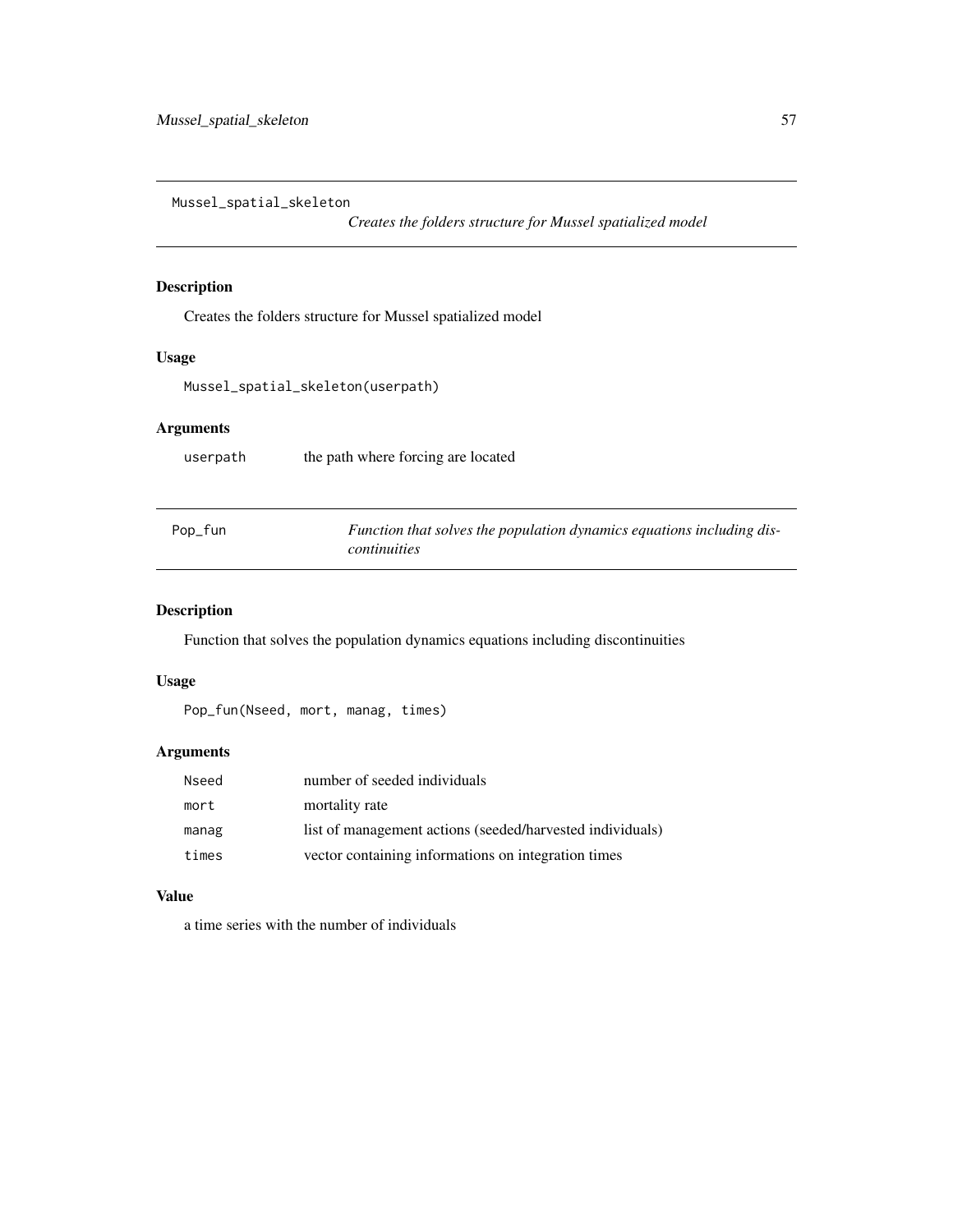# <span id="page-57-0"></span>Index

Bass\_ind\_dataloader , [4](#page-3-0) Bass\_ind\_equations , [4](#page-3-0) Bass\_ind\_main, [5](#page-4-0) Bass\_ind\_post , [5](#page-4-0) Bass\_ind\_pre, [6](#page-5-0) Bass\_ind\_RKsolver,[6](#page-5-0) Bass\_ind\_skeleton , [7](#page-6-0) Bass\_pop\_dataloader,[7](#page-6-0) Bass\_pop\_equations, [8](#page-7-0) Bass\_pop\_loop, <mark>[8](#page-7-0)</mark> Bass\_pop\_main,<mark>[9](#page-8-0)</mark> Bass\_pop\_post , [9](#page-8-0) Bass\_pop\_pre, [10](#page-9-0) Bass\_pop\_RKsolver,[10](#page-9-0) Bass\_pop\_skeleton , [11](#page-10-0) Bass\_spatial\_dataloader , [11](#page-10-0) Bass\_spatial\_loop , [12](#page-11-0) Bass\_spatial\_main,[12](#page-11-0) Bass\_spatial\_post , [13](#page-12-0) Bass\_spatial\_pre , [13](#page-12-0) Bass\_spatial\_pre\_int , [14](#page-13-0) Bass\_spatial\_RKsolver , [14](#page-13-0) Bass\_spatial\_skeleton , [15](#page-14-0) Bream\_ind\_dataloader, [15](#page-14-0) Bream\_ind\_equations , [16](#page-15-0) Bream\_ind\_main , [16](#page-15-0) Bream\_ind\_post , [17](#page-16-0) Bream\_ind\_pre , [17](#page-16-0) Bream\_ind\_RKsolver, [18](#page-17-0) Bream\_ind\_skeleton , [18](#page-17-0) Bream\_pop\_dataloader , [19](#page-18-0) Bream\_pop\_equations , [19](#page-18-0) Bream\_pop\_loop , [20](#page-19-0) Bream\_pop\_main , [20](#page-19-0) Bream\_pop\_post , [21](#page-20-0) Bream\_pop\_pre , [21](#page-20-0) Bream\_pop\_RKsolver, [22](#page-21-0) Bream\_pop\_skeleton , [22](#page-21-0) Bream\_spatial\_dataloader , [23](#page-22-0) Bream\_spatial\_loop , [23](#page-22-0) Bream\_spatial\_main , [24](#page-23-0) Bream\_spatial\_post , [24](#page-23-0) Bream\_spatial\_pre, [25](#page-24-0) Bream\_spatial\_pre\_int , [25](#page-24-0) Bream\_spatial\_RKsolver , [26](#page-25-0) Bream\_spatial\_skeleton , [26](#page-25-0) Clam\_ind\_dataloader , [34](#page-33-0) Clam\_ind\_equations , [35](#page-34-0) Clam\_ind\_main , [35](#page-34-0) Clam\_ind\_post , [36](#page-35-0) Clam\_ind\_pre , [36](#page-35-0) clam\_ind\_RKsolver , [37](#page-36-0) Clam\_ind\_skeleton , [38](#page-37-0) Clam\_pop\_dataloader , [38](#page-37-0) Clam\_pop\_equations , [39](#page-38-0) Clam\_pop\_loop, [39](#page-38-0) Clam\_pop\_main , [40](#page-39-0) Clam\_pop\_post , [41](#page-40-0) Clam\_pop\_pre , [41](#page-40-0) Clam\_pop\_RKsolver , [42](#page-41-0) Clam\_pop\_skeleton , [42](#page-41-0) ClamF\_ind\_dataloader , [27](#page-26-0) ClamF\_ind\_equations , [27](#page-26-0) ClamF\_ind\_main , [28](#page-27-0) ClamF\_ind\_post , [28](#page-27-0) ClamF\_ind\_pre , [29](#page-28-0) ClamF\_ind\_RKsolver , [29](#page-28-0) ClamF\_ind\_skeleton , [30](#page-29-0) ClamF\_pop\_dataloader , [30](#page-29-0) ClamF\_pop\_equations , [31](#page-30-0) ClamF\_pop\_loop , [31](#page-30-0) ClamF\_pop\_main , [32](#page-31-0) ClamF\_pop\_post , [32](#page-31-0) ClamF\_pop\_pre, [33](#page-32-0) ClamF\_pop\_RKsolver , [33](#page-32-0) ClamF\_pop\_skeleton , [34](#page-33-0)

Mussel\_ind\_dataloader , [43](#page-42-0)